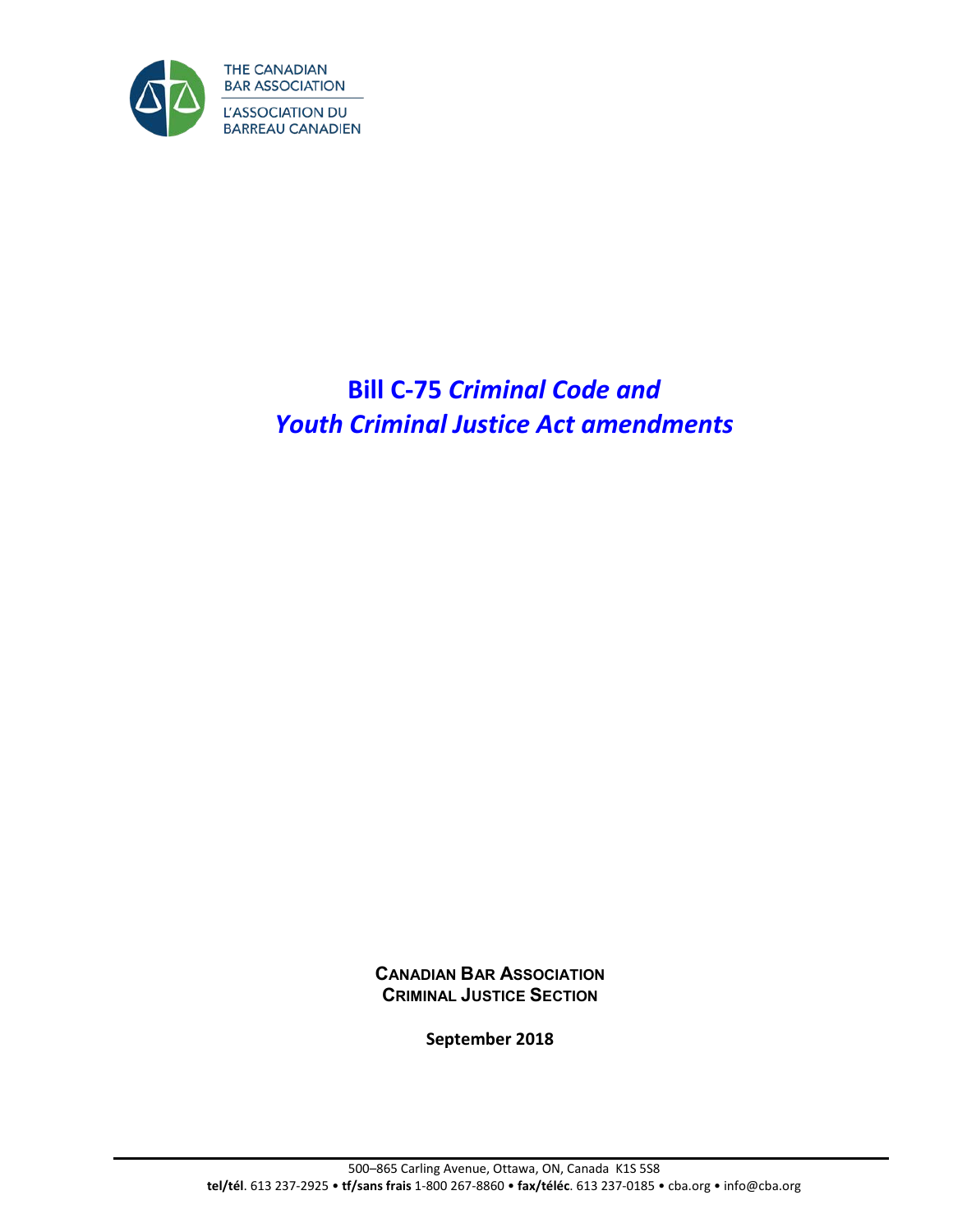## **PREFACE**

The Canadian Bar Association is a national association representing 36,000 jurists, including lawyers, notaries, law teachers and students across Canada. The Association's primary objectives include improvement in the law and in the administration of justice.

This submission was prepared by the Criminal Justice Section of the Canadian Bar Association, with input from the Aboriginal Law Section and the Children's Law Section, and assistance from the Advocacy Department at the CBA Office. The submission has been reviewed by the Law Reform Subcommittee and approved as a public statement of the Canadian Bar Association Criminal Justice Section.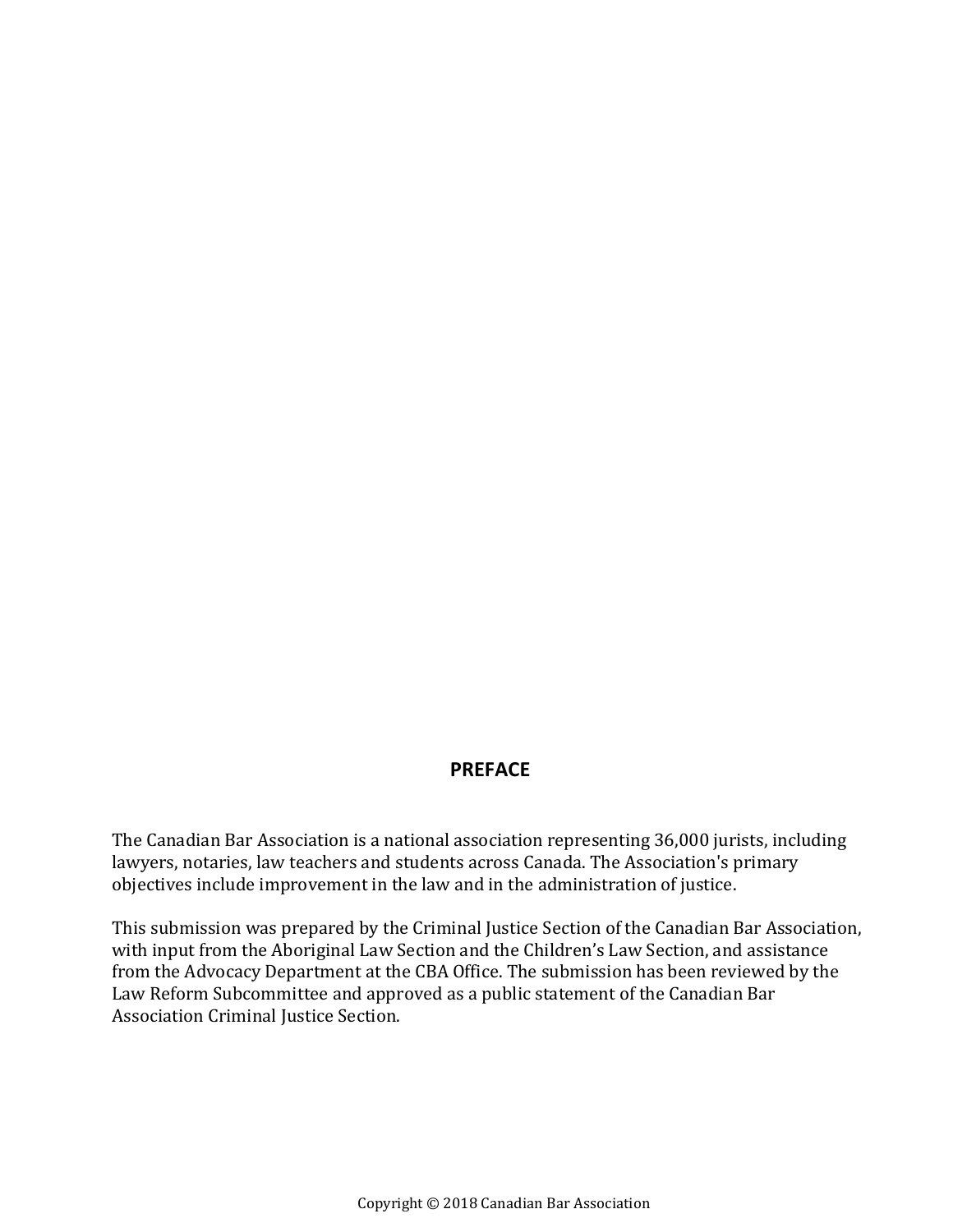# **TABLE OF CONTENTS**

# **Bill C-75** *Criminal Code and Youth Criminal Justice Act amendments*

| $\mathbf{L}$ |                                             |                                                     |  |  |  |
|--------------|---------------------------------------------|-----------------------------------------------------|--|--|--|
| II.          |                                             |                                                     |  |  |  |
| III.         |                                             |                                                     |  |  |  |
| IV.          |                                             |                                                     |  |  |  |
| V.           |                                             |                                                     |  |  |  |
|              | $A_{\cdot}$                                 |                                                     |  |  |  |
|              | B <sub>1</sub>                              | Section 657.01 - Unneeded, Unworkable and Likely to |  |  |  |
| VI.          |                                             |                                                     |  |  |  |
| VII.         |                                             |                                                     |  |  |  |
| VIII.        | <b>VIDEO CONFERENCING AND TECHNOLOGY 18</b> |                                                     |  |  |  |
|              | A.                                          | Technological Resources Need to Keep Pace with Law  |  |  |  |
|              | B.                                          |                                                     |  |  |  |
| IX.          |                                             |                                                     |  |  |  |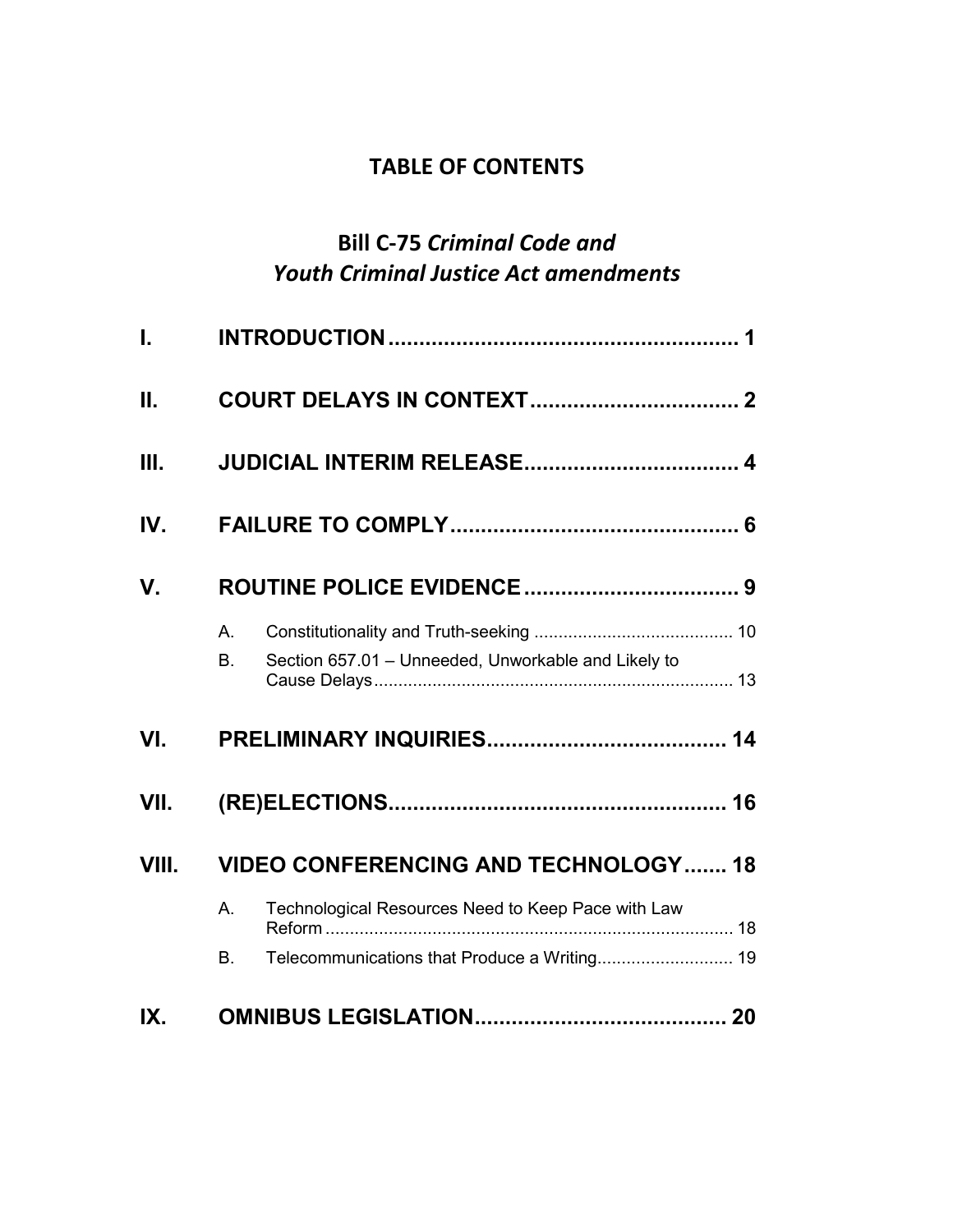| Χ.    | <b>PEREMPTORY CHALLENGES 21</b> |                                                        |  |  |
|-------|---------------------------------|--------------------------------------------------------|--|--|
|       | A.                              |                                                        |  |  |
|       | <b>B.</b>                       |                                                        |  |  |
|       | C.                              | Public Confidence in the Administration of Justice  23 |  |  |
|       | D.                              |                                                        |  |  |
|       | Е.                              | Conclusion Regarding Amendments to the Jury Process 23 |  |  |
| XI.   |                                 | <b>RECLASSIFICATION OF OFFENCES  24</b>                |  |  |
|       | Α.                              |                                                        |  |  |
|       | В.                              |                                                        |  |  |
| XII.  |                                 | <b>INTIMATE PARTNER VIOLENCE  26</b>                   |  |  |
|       | Α.                              |                                                        |  |  |
|       | <b>B.</b>                       |                                                        |  |  |
|       | C.                              |                                                        |  |  |
|       | D.                              | Abuse of an Intimate Partner as an Aggravating Feature |  |  |
|       | Е.                              |                                                        |  |  |
| XIII. |                                 |                                                        |  |  |
| XIV.  |                                 |                                                        |  |  |
| XV.   |                                 |                                                        |  |  |
|       | $A_{1}$                         |                                                        |  |  |
| XVI.  |                                 |                                                        |  |  |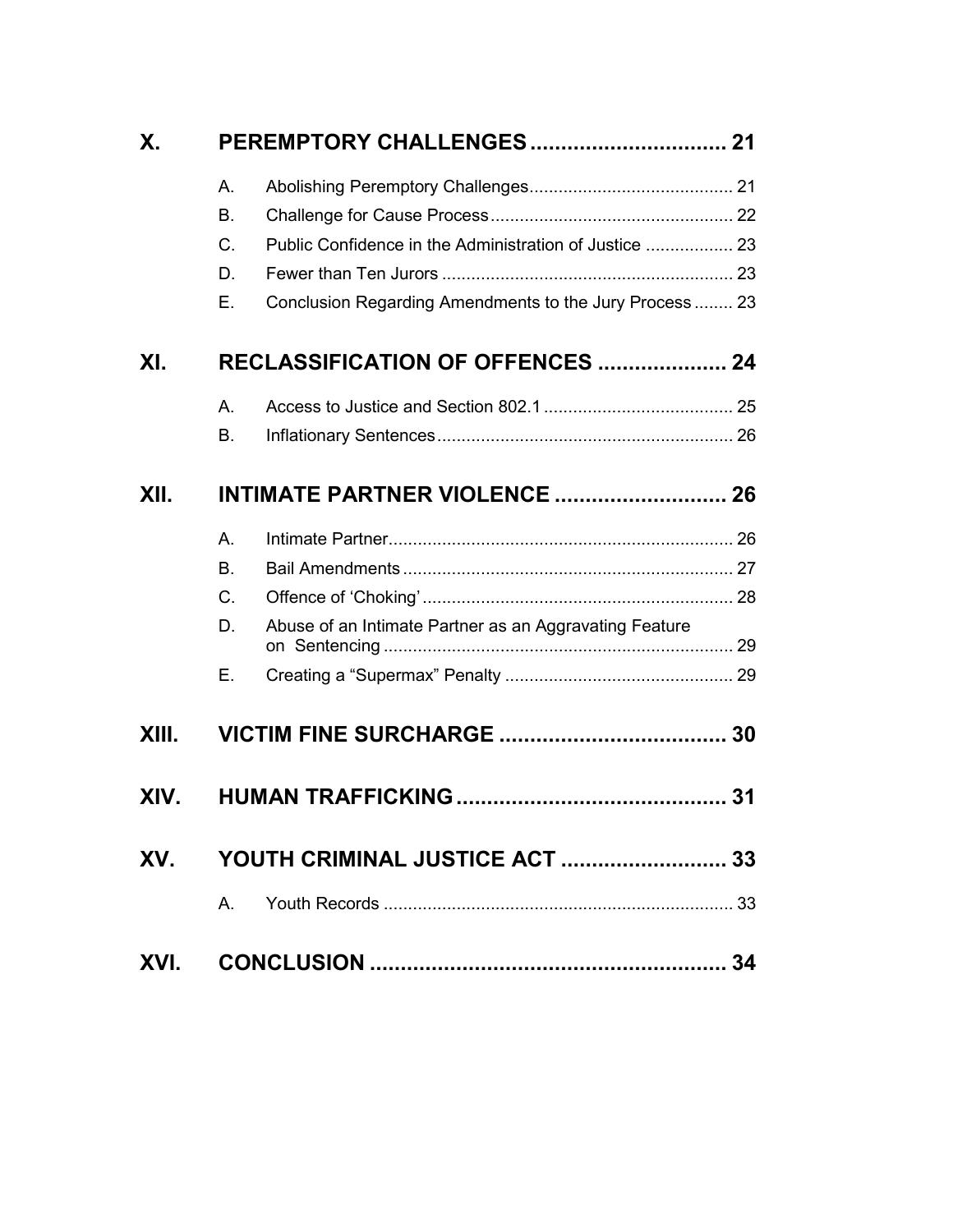# **Bill C-75** *Criminal Code and Youth Criminal Justice Act amendments*

## <span id="page-4-0"></span>**I. INTRODUCTION**

The Canadian Bar Association Criminal Justice Section (CBA Section) appreciates the opportunity to comment on Bill C-75, *An Act to amend the Criminal Code, the Youth Criminal Justice Act and other Acts and to make consequential amendments to other Acts*. Bill C-75 is omnibus legislation that represents the federal government's response to *R. v. Jordan*,<sup>[1](#page-4-1)</sup> the leading case on court delays. Bill C-75 also includes reforms unrelated to court delay, including the abolition of peremptory challenges in the jury selection process and changes to how cases involving domestic violence are handled and sentenced.

The CBA Section recognizes that the complex problem of court delays requires a multi-faceted solution. Some of Bill C-75's proposals are commendable and will work to reduce delays in the system without compromising the constitutional rights of people on trial. Examples include the creation of a diversionary regime for certain administration of justice of offences and changes to the bail process. These reforms are logical, consistent with existing case law and represent an empirically-based response to the question of delay.

Unfortunately, other proposals, including curtailing preliminary inquiries and introducing "routine police evidence" by way of affidavit, are misguided in their attempts at streamlining the court process. They would not address the real causes of delay, and would simultaneously sacrifice important procedural protections. The introduction of police evidence by way of affidavit, in particular, is likely to be subject to serious constitutional scrutiny, and would only exacerbate court delays with additional *Charter* litigation and pre-trial applications. Nearly abolishing preliminary inquiries, as proposed by Bill C-75, would also eliminate a valuable tool both defence counsel and prosecutors use to resolve and otherwise eliminate serious cases from the system. Put simply, these two changes are not evidence-based, and would exacerbate, rather than alleviate, the problem of court delays.

In this submission, the CBA Section also offers its perspective on other proposed reforms. Briefly, we:

• encourage further study of peremptory challenges, urging caution about the current proposal to eliminate one of the few tools racialized and Indigenous people have to ensure a representative jury. We believe that the proposed changes may run directly against the stated objective of addressing racial bias in the system

<span id="page-4-1"></span>

 $\overline{a}$ <sup>1</sup> 2016 SCC 27.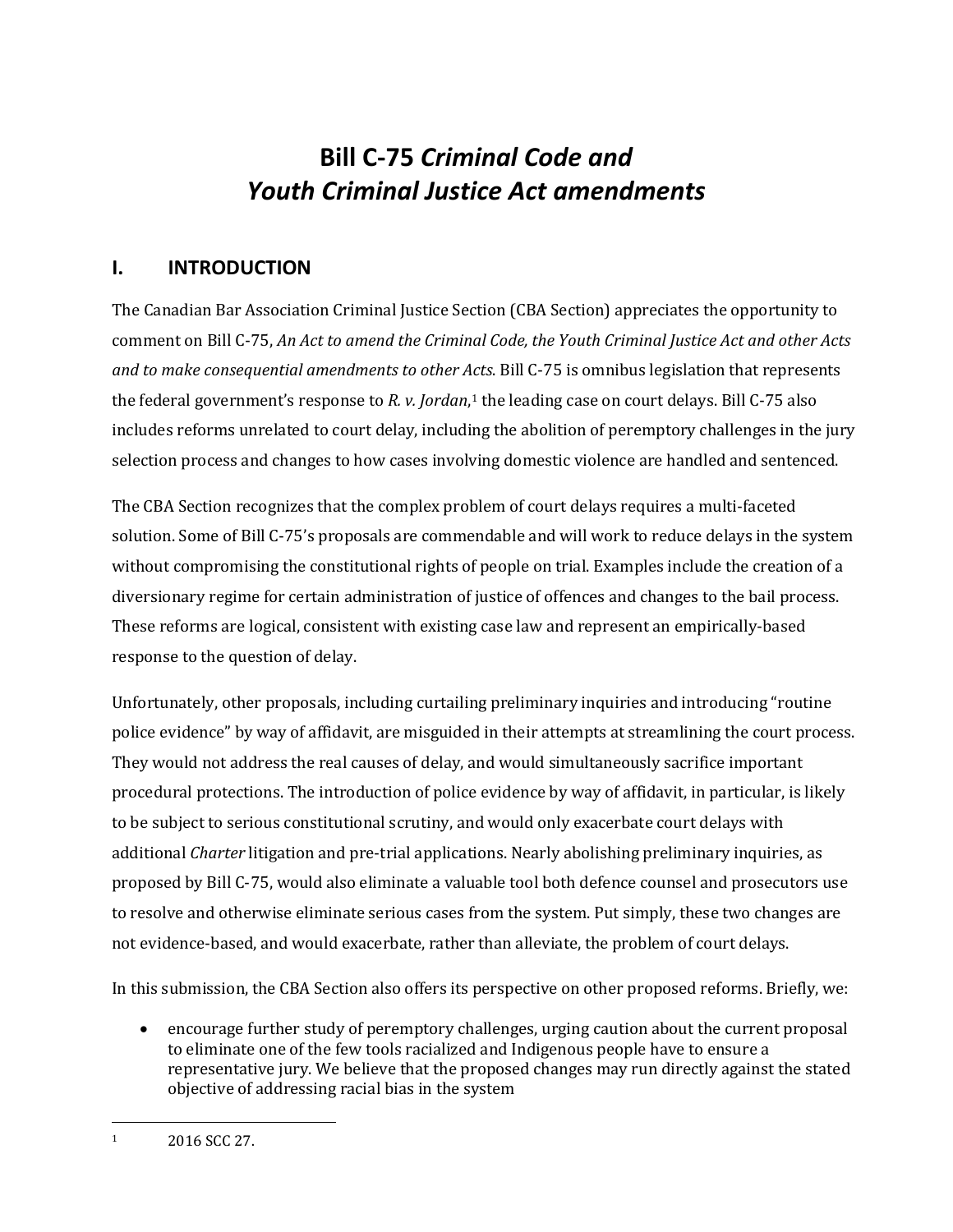- support the increased discretion that would result from amending the victim fine surcharge regime, most of the proposed changes to the reclassification of offences, and amendments related to promoting greater use of technology in the courtroom
- oppose the inclusion of a rebuttable presumption in human trafficking cases
- suggest changes to the (re)election system to promote greater efficiency in murder cases
- recognize the importance of redefining intimate partner violence, but oppose some of the proposed reforms to the bail and sentencing phases of these cases

## <span id="page-5-0"></span>**II. COURT DELAYS IN CONTEXT**

The majority judgment in *Jordan* identified a "culture of complacency" in the criminal justice system and called for action. Public reaction to the judgment was swift, and grew after a small number of murder cases were stayed in the aftermath of the ruling. Media, politicians and commentators have weighed in on the issue of delay and suggested an array of reforms.

The CBA Section generally supports measures to streamline the criminal justice system. However, expediency cannot supersede trial fairness and speed cannot supersede the truth-seeking function of the process. Reforms must recognize the importance of constitutional and procedural protections that have proven their worth over decades. These protections prevent wrongful convictions and otherwise promote confidence in the administration of justice. Any changes to the justice system should be evidence-based, rather than influenced by the outcry of those unfamiliar with the system and the delicate balance of constitutional tenets it represents.

The reality is that the vast majority of cases do not run afoul of the *Jordan* ceilings (i.e. 18 months for cases tried in provincial court and 30 months for cases tried in superior court). The average criminal case in 2015/2016 took 127 days to complete (approximately 4 months).[2](#page-5-1) 99% of all criminal cases are tried in provincial court. In 2015/2016, 94% of those cases were completed within the *Jordan*  timelines, even without taking into account the deductions permitted in *Jordan* (i.e. defence delay, waiver, exceptional and discrete events).<sup>[3](#page-5-2)</sup> In other words, while court delays remain an ongoing concern for those involved in the justice system, the problem may not be as critical as the public has been led to believe from recent media coverage.

Certainly, in the nearly two years since *Jordan*, there have continued to be applications for stays of proceedings because of delay. However, this is not near the fallout that occurred after the decision in

<span id="page-5-2"></span>3 *Ibid*. at 2-3.

<span id="page-5-1"></span> $\overline{a}$ 2 Justice Canada, *JustFacts: Jordan, Statistics Related to Delay in the Criminal Justice System*, December 2017 at 1.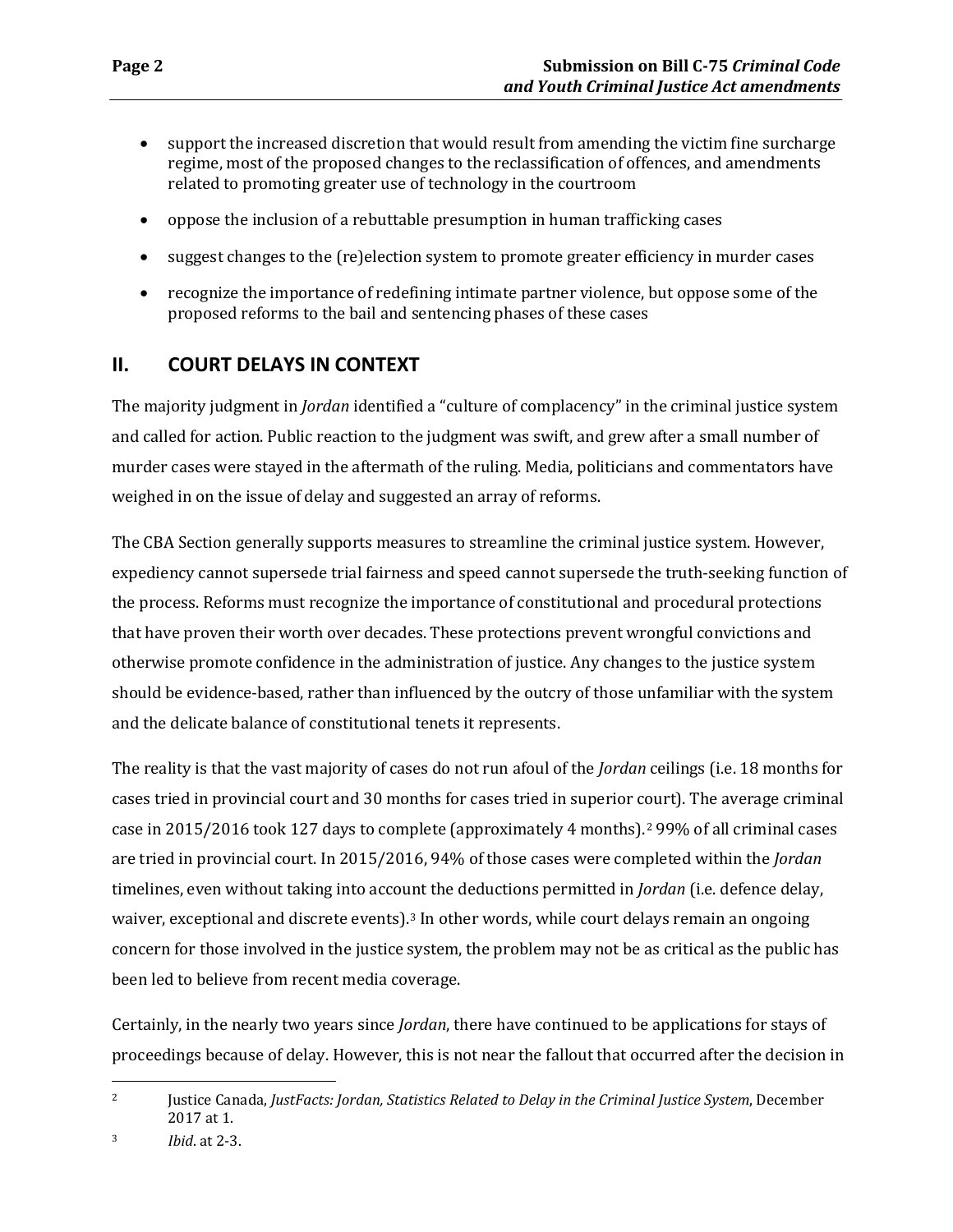*R. v. Askov*[4](#page-6-0)*,* when approximately 47,000 cases were stayed in Ontario alone in just under eleven months[.5](#page-6-1) In the six months following the *Jordan* decision, there were approximately 51 stays of proceedings because of delay.[6](#page-6-2) A more recent study showed that in the 12 months after *Jordan*, 204 stay applications were granted across Canada, with 333 others being dismissed.[7](#page-6-3)

To put those numbers into context, over 328,000 criminal cases were completed in the year it took Mr. Jordan's case to move from the British Columbia Court of Appeal to the Supreme Court of Canada (i.e. from 2014 to 2015).[8](#page-6-4) As for the murder cases stayed after the *Jordan* decision, nearly all have been overturned on appeal.<sup>[9](#page-6-5)</sup>

Some questions about the timelines set out in *Jordan* are also emerging. For example, in *R. v. J.M.[10](#page-6-6)*, Judge Paciocco (as he then was) held that youth cases, due to their unique circumstances, should be adjudicated using a ceiling of 12 to 15 months.[11](#page-6-7) In *York (Regional Municipality) v. Tomovski*,[12](#page-6-8) the Court held that the *Jordan* timelines should not apply to provincial ticket offences, opting instead for a ceiling of 13 to 15 months.[13](#page-6-9) In *R. v. MacIsaac*,[14](#page-6-10) the Ontario Court of Appeal held that the presumptive ceilings were too long in the circumstances of a retrial and should not be followed in that context.

Even in *Jordan* itself, Cromwell J. (in dissent) highlighted the absence of any evidence to support the ceilings set by the majority. He characterized the ceilings as illogical and concluded that it would be unwise to follow them, as they were "so high they risk being meaningless" in most cases.<sup>[15](#page-6-11)</sup>

<span id="page-6-0"></span><sup>4 [1990] 2</sup> S.C.R. 1199.

<span id="page-6-1"></span><sup>5</sup> *R. v. Morin*, [1992] 1 S.C.R. 771 at 779.

<span id="page-6-2"></span><sup>6</sup> See, Jessica Patrick, "Six Months of *Jordan*: A Statistical Overview" (2017) 35:2 CR at 2. This figure represents the number of stays reported in decisions that were publicly available to the author. Undoubtedly there were more stays of proceedings granted as a result of section 11(b) violations that were not reported. It is indisputable however that there have been nowhere near the number of stays following *Jordan* as compared to what happened after the *Askov* decision in 1990-1991.

<span id="page-6-3"></span><sup>7</sup> Matthew Gourlay, "After Jordan: The Fate of the Speedy Trial and Prospects for Systemic Reform" (2017) 36:2 Advocates' Journal at 22.

<span id="page-6-4"></span><sup>8</sup> Justice Canada*, JustFacts, Preliminary Inquiries,* June 2017 at 1.

<span id="page-6-5"></span><sup>9</sup> For example, see *R. v. Regan*, 2016 ABQB 561; 2018 ABCA 55 (CanLII) and *R. v. Picard* 2016 ONSC 7061; 2017 ONCA 692 (CanII).

<span id="page-6-6"></span><sup>10 2017</sup> ONCJ 4.

<span id="page-6-7"></span><sup>11</sup> *R. v. J.M.*, 2017 ONCJ 4 at paras. 112-145.

<span id="page-6-8"></span><sup>12 2017</sup> ONCJ 785.

<span id="page-6-9"></span><sup>13</sup> *York (Regional Municipality) v. Tomovski*, 2017 ONCJ 785 at paras. 8, 123-157.

<span id="page-6-10"></span><sup>14 2018</sup> ONCA 650 at paras. 23-28.

<span id="page-6-11"></span><sup>15</sup> *Jordan*, *supra,* note 1 at paras. 274-281.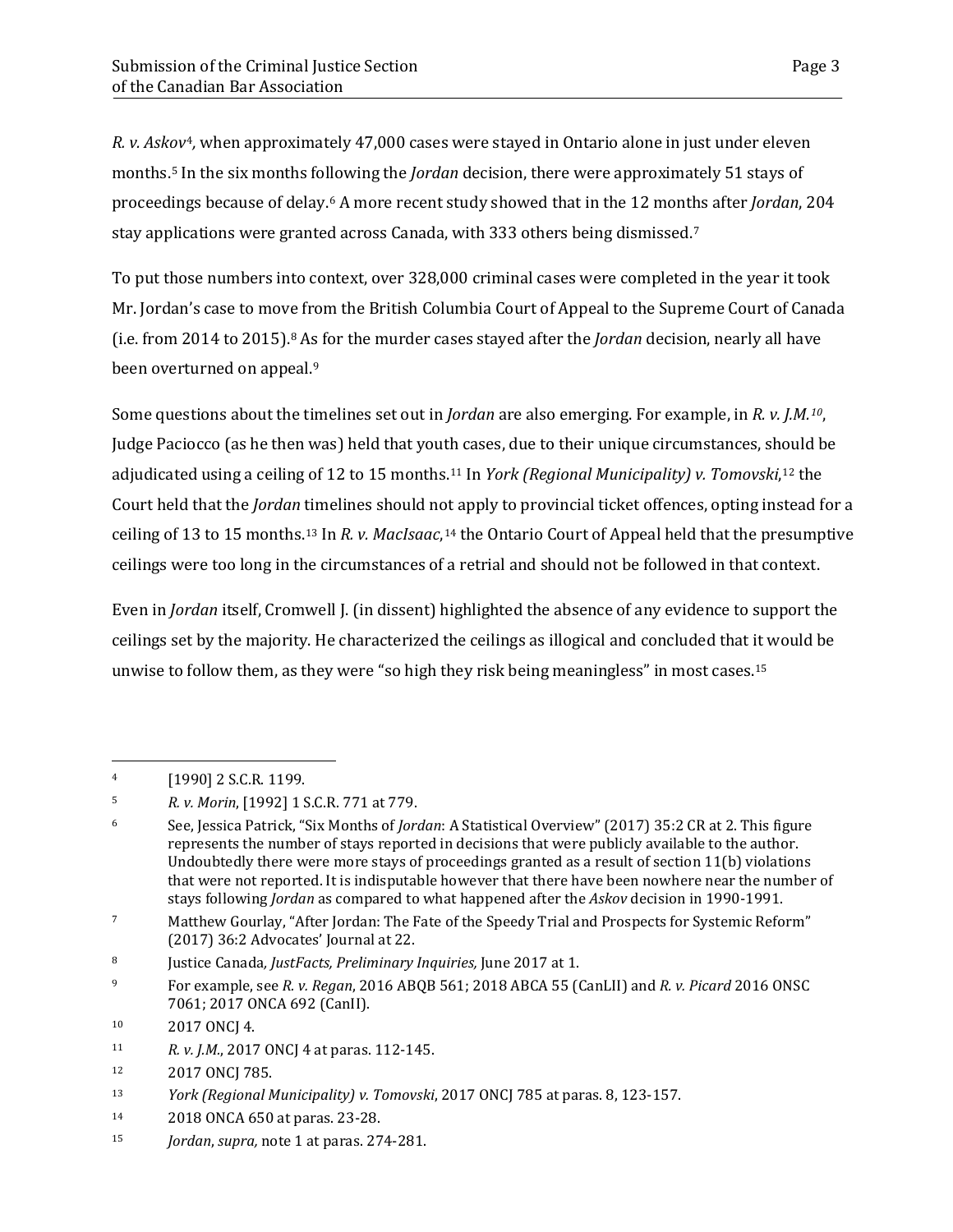These comments and statistics raise concerns that *Jordan* may have been decided without a complete factual record. For this reason, we suggest caution be exercised in developing government policy based on the decision and its political fallout.

Careful study is needed to determine whether all aspects of the system require reform to mitigate delay, and even where reform is possible, whether the price of expediency is worth the cost to fair trial interests and other important values. Some balancing of interests is required to ensure that useful tools which may or may not contribute to delay are not hastily cast aside in the rush to have speedier trials.

### <span id="page-7-0"></span>**III. JUDICIAL INTERIM RELEASE**

The CBA Section supports many of the amendments to the bail regime proposed in Bill C-75. They will lead to more expedient hearings while being consistent with existing case law and constitutional concerns, including the presumption of innocence and the right to reasonable bail under section 11(e) of the *Charter*.

As an added benefit, many of the proposed reforms will address the increasing rate of pre-trial incarceration, a troubling trend that has been statistically confirmed. Between 2005 and 2015, the number of days people in custody spent awaiting trial increased by 29% in Ontario, 33% in British Columbia, and up to 82% in some of the territories.[16](#page-7-1) A recent study also established that the number of people awaiting trial in custody has more than tripled since 1979, even though crime rates have declined since that time. Since 2005, more people have been held in remand while legally presumed innocent (or at least unsentenced) than offenders serving custodial sentences following a conviction.[17](#page-7-2) Put another way, for more than a decade, more people have been in jail awaiting trial than those serving a sentence. As the Supreme Court of Canada recently affirmed, this trend is inconsistent with the presumption of innocence and the right to reasonable bail in the modern age.<sup>[18](#page-7-3)</sup>

<span id="page-7-1"></span><sup>16</sup> *Supra*, note 2, at 4.

<span id="page-7-2"></span><sup>17</sup> Cheryl Webster, "Broken Bail" in Canada: How We Might Go About Fixing It" (Ottawa: Justice Canada, 2016) at 1-2. See also, K. Beatty, A. Solecki and K. Morton Bourgon, *Police and Judicial Detention and Release Characteristics: Data from the Justice Effectiveness Study* (Ottawa: Research and Statistics Division, Justice Canada, 2013) at 5.

<span id="page-7-3"></span><sup>18</sup> *R. v. Antic*, 2017 SCC 27 at paras. 64-67.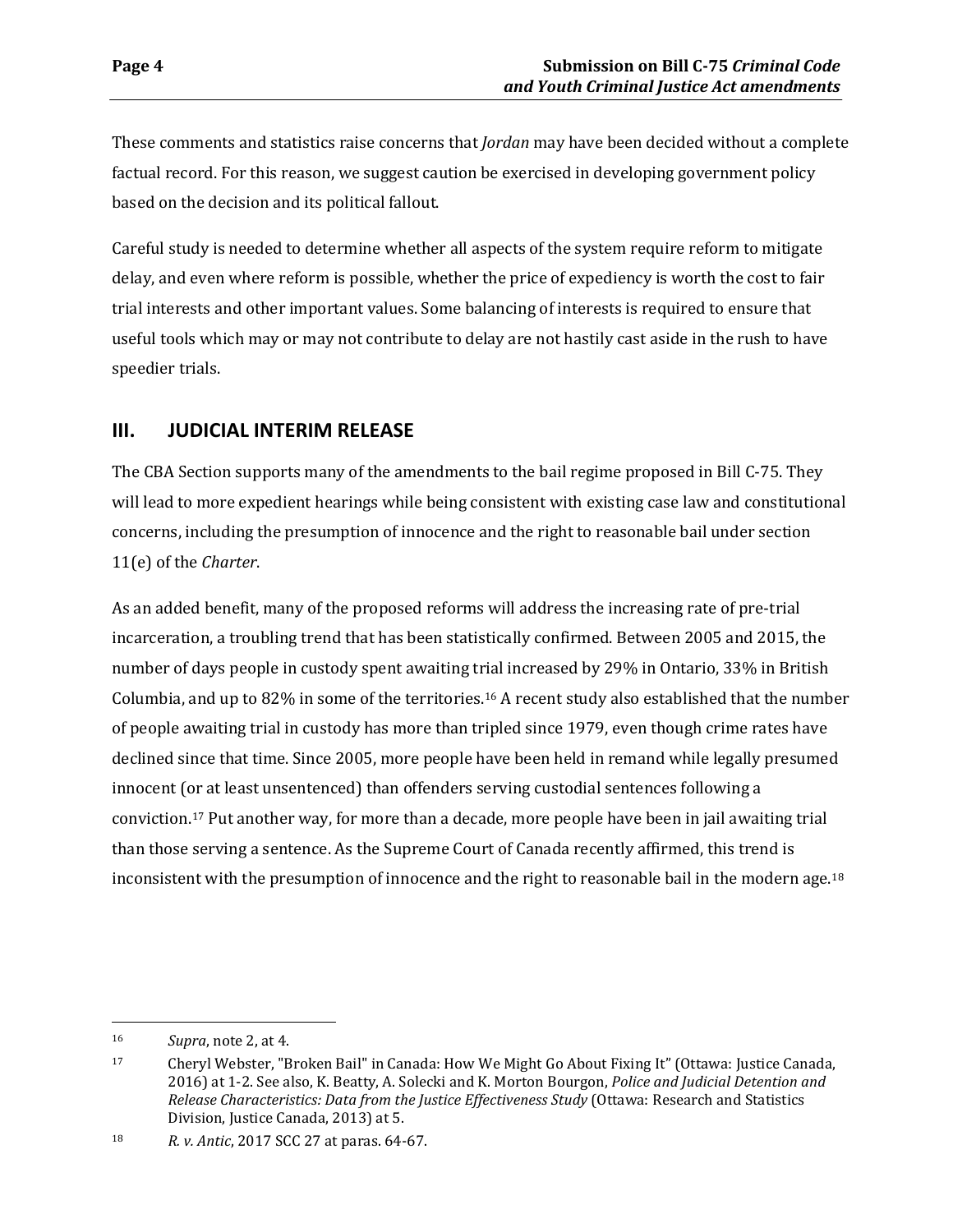Relying too heavily on pre-trial detention also puts tremendous pressure on the system and society as a whole. In her recent report entitled "'Broken Bail' in Canada: How We Might Go About Fixing It", Cheryl Webster described in detail the far-reaching impacts of this trend.[19](#page-8-0)

Bill C-75 would take meaningful steps towards rectifying these problems. For example, sections 493.1 and 515(2.01) codify the "restraint" and "ladder" principles, recently reaffirmed in *R. v. Antic*.[20](#page-8-1) These sections explicitly direct the officer, justice or judge to give primary consideration to releasing the person at the earliest reasonable opportunity and on the least onerous conditions appropriate in the circumstances. The section also directs that conditions imposed be "reasonably practicable for the accused to comply with." Much of the content of section 493.1 has already been recognized in case law, but codifying it will send a clear message that pre-trial detention should be the exception, not the rule.

Similarly, section 493.2 will require consideration of the overrepresentation of Indigenous people on trial, as well as other vulnerable populations overrepresented and disadvantaged in the criminal justice system. This, much like section 718.2(e), should operate to reduce the number of people detained in custody, with a particular focus on individuals traditionally marginalized by the system. Section 493.2 is also consistent with several cases which have commented on the over-incarceration of Indigenous peoples, the mentally ill and certain racialized groups.[21](#page-8-2)

The CBA Section also supports sections 515(2.02) and 515(2.03) which explicitly discourage use of cash deposits and sureties. Several judgments and reports have commented on the overreliance on surety bail as a form of release, widely criticized as undermining the presumption of innocence and the right to reasonable bail.[22](#page-8-3) Overreliance on sureties is also responsible for unnecessary delays in the system, as judges frequently require *viva voce* evidence from proposed sureties and others. These hearings often resemble trials and may include direct and cross-examinations of police officers, affiants and sometimes even the detainee.[23](#page-8-4) Such practices have been particularly harmful to the Indigenous community, the poor and other marginalized people who are disadvantaged in obtaining a suitable surety[.24](#page-8-5) The amendments in Bill C-75 will likely alleviate some of these issues.

<span id="page-8-0"></span><sup>19</sup> *Supra*, note 17, "Broken Bail" at 2-3.

<span id="page-8-1"></span><sup>20</sup> *Supra*, note 18.

<span id="page-8-2"></span><sup>21</sup> *R. v. Jackson*, 2018 ONSC 2527.

<span id="page-8-3"></span><sup>22</sup> *Antic, supra*, note 18, para. 65; *R. v. Mirza*, 2009 ONCA 732 at para. 47; *R. v. Tunney,* 2018 ONSJ 961 at paras. 30-35, 39-42, 46, 50-53.

<span id="page-8-4"></span><sup>23</sup> *Tunney*, *ibid*., at paras. 30-35, 39-42, 46, 50-53.

<span id="page-8-5"></span><sup>24</sup> *Supra*, note 17, "Broken Bail" at 6-7.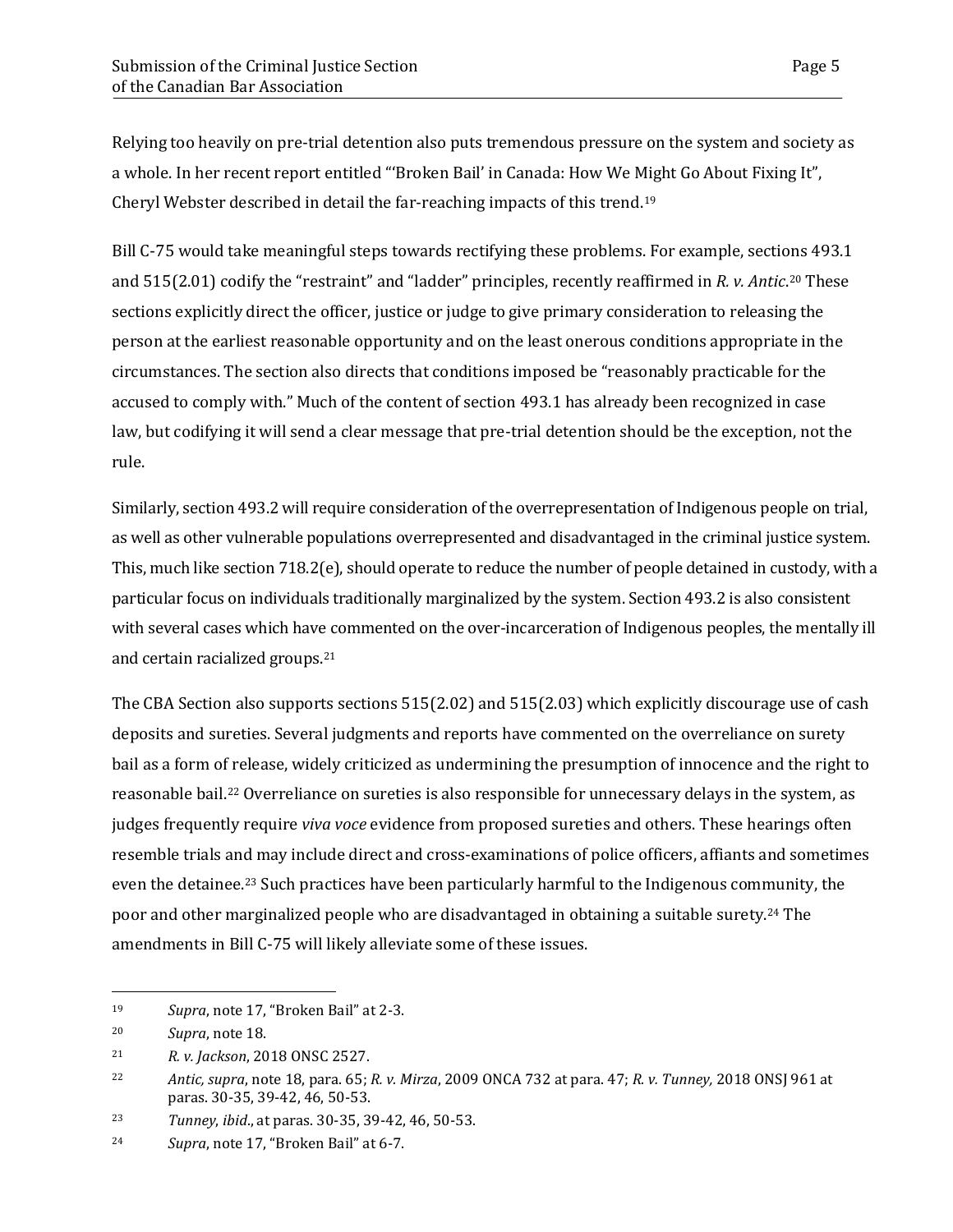The CBA Section supports other amendments in Bill C-75 to encourage a more streamlined bail process, including clarifying the variance of release orders by consent (sections 502 and 519.1), standardizing the evidence of proposed sureties (section 515.1), and instituting a diversionary regime for breach allegations (sections 495.1, 496 and 523.1).

Expanding police powers to release an accused on arrest should also reduce the number of bail hearings (sections 498, 501, 503). However, going forward, Crown counsel may increasingly delay charges to prepare disclosure or for further investigation, so as not to engage the *Jordan* timelines (triggered by laying a charge). More people will likely spend more time on police-imposed conditions between arrest and charge approval. It is already common for a person to be given an appearance notice for a date many months in the future. Police should be better trained about not imposing excessive conditions because of an unjustified concern for liability or public safety. Reducing conditions imposed on arrestees would also reduce the need for bail variation hearings as the file progresses.

Better police training is particularly important because police officers tend to impose more (and stricter) release conditions than justices or judges, a practice which Bill C-75 and the *Antic* decision clearly discourage. A recent study showed that this trend actually *diminishes* the likelihood of compliance with bail, even though people released by the police have better records than those ultimately released by a judge in court.[25](#page-9-1)

# <span id="page-9-0"></span>**IV. FAILURE TO COMPLY**

Administration of justice offences consume a disproportionate amount of court time. In 2015-2016, 23% of all court cases concerned these types of offences - nearly 78,000 court matters. Almost half of those cases included an allegation of breach of bail.[26](#page-9-2) Between 1998 and 2013, the percentage of people whose *most serious* offence was an administration of justice charge more than doubled.[27](#page-9-3)

Bill C-75 would introduce a diversionary regime for certain failures to comply with court orders (i.e. breaches of bail and failures to appear) where the breach did not cause property damage, economic loss or physical or emotional harm to a victim. The police or prosecutor would have the option in these circumstances to divert the person charged to a judicial referral hearing under section 523.1. If,

<span id="page-9-1"></span><sup>25</sup> *Supra*, note 17, Beatty *et al*, at 4, 10-11, 14, 15, 20-21, 23.

<span id="page-9-2"></span><sup>26</sup> *Supra*, note 2 at 5.

<span id="page-9-3"></span><sup>27</sup> *Supra*, note 17, "Broken Bail" at 8.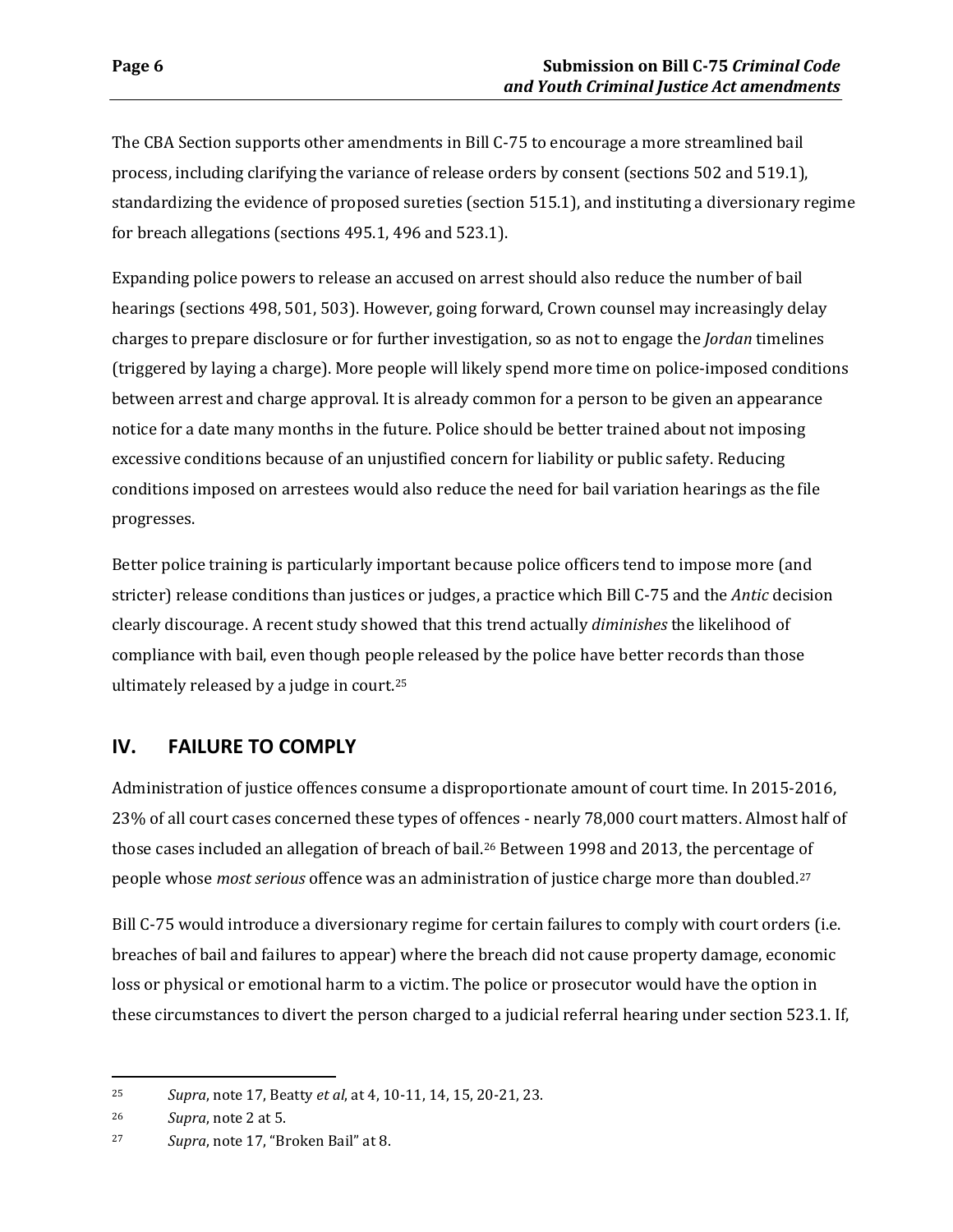at the hearing, the person was found to have breached the order (determined on a balance of probabilities), the court could

- take no action
- re-release the person on a new bail order, or
- detain the person if cause has been shown under the factors set out in section 515(10).

Once a determination is made at a judicial referral hearing, any existing charges related to the failure to comply would be dismissed. If no charge had been laid, the Crown would be statute-barred from laying one.

The CBA Section supports the proposed regime and the intent behind it. If used, it will have a clear impact on delay, as it will reduce the number of administration of justice offences in the system, particularly in jurisdictions where the police are responsible for charge approval. Crown counsel would have the option to eliminate these cases in appropriate circumstances, alleviating the pressure they put on the system.

We recommend the following changes to further improve the proposal:

### **1. Clarify section 523.1(3)**

 $\overline{a}$ 

The diversionary regime set out in section 523.1 is not available for all breach allegations. It cannot be used unless the failure to comply "did not cause a victim physical or emotional harm, property damage or economic loss" (section 523.1(3)).

The wording of this section is somewhat ambiguous. It is unclear whether a person would be disqualified if the breach caused *any* property damage or economic loss, or whether the property damage or economic loss must be *related to a victim*. The Bill's *Charter Statement*[28](#page-10-0) suggests the provision is to be interpreted with the former meaning, but this remains uncertain. The disqualification should be reworded for greater clarity if it is retained in the Bill[.29](#page-10-1)

### **2. Remove the "emotional harm" disqualifier**

The CBA Section is concerned that people would be disqualified from the diversionary regime because their failure to comply caused a victim "emotional harm". The term is vague and unfamiliar to the criminal law, outside the victim impact statement regime. It is also purely subjective to the victim's state of mind, raising concerns about its consistent application.

<span id="page-10-0"></span><sup>28</sup> [http://www.justice.gc.ca/eng/csj-sjc/pl/charter-charte/c75.html.](http://www.justice.gc.ca/eng/csj-sjc/pl/charter-charte/c75.html) 

<span id="page-10-1"></span><sup>&</sup>lt;sup>29</sup> We note however that the same ambiguity is not found in the French version of the Bill.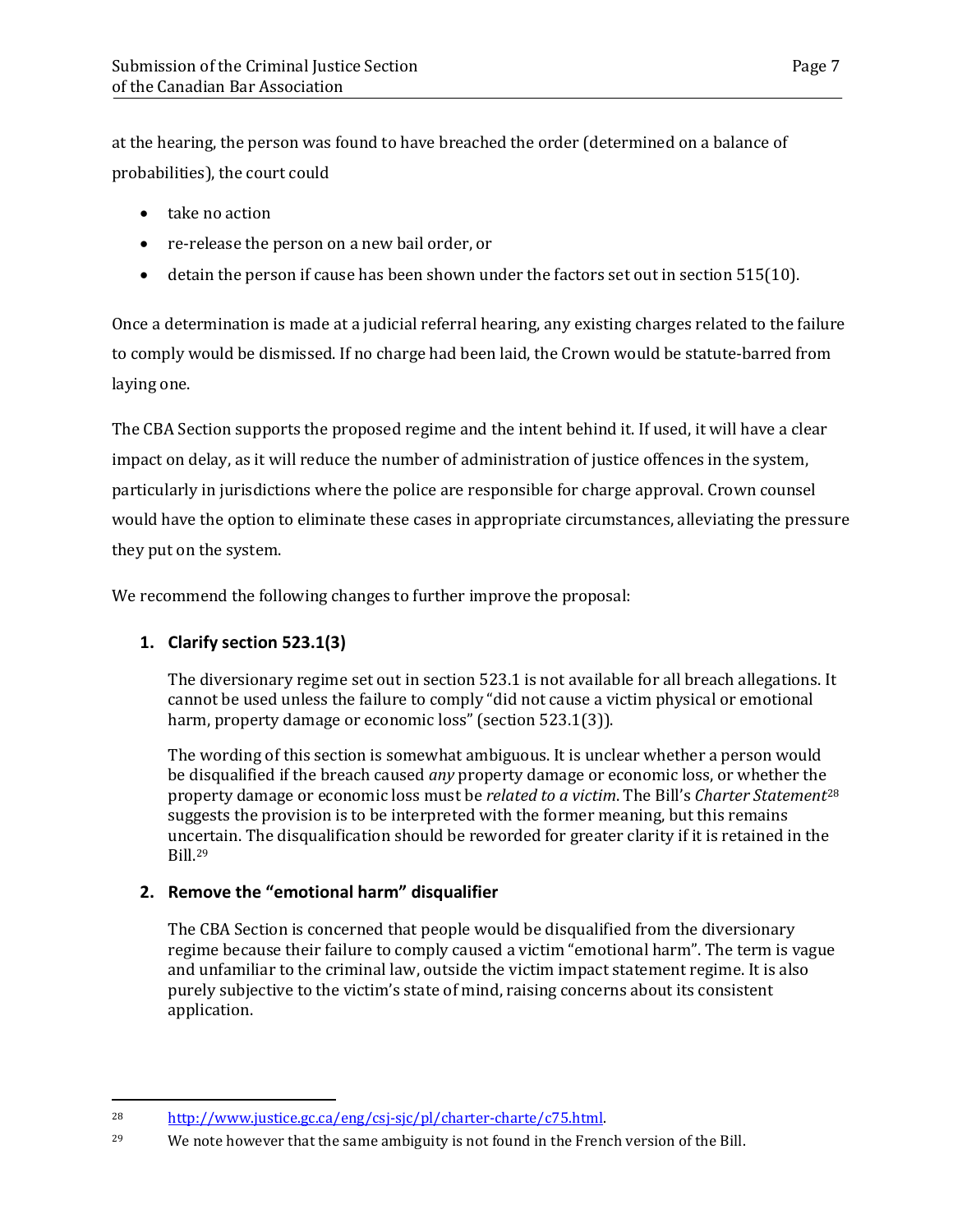Disqualifying people due to emotional harm seems contrary to the intent of reducing the number of low-level administration of justice offences in the system. Consider the following example:

Mr. Smith is an alcoholic charged with assaulting his long-time friend, Mr. Jones. Mr. Smith is released on conditions that he not drink or contact Mr. Jones in any way. Mr. Smith is distraught with the breakdown of the relationship with his friend and begins drinking after his release. One night, he calls Mr. Jones to apologize. The call does not go well once Mr. Jones realizes that Mr. Smith has been drinking. Mr. Jones reports the call to the police, explaining that he is emotionally upset over the phone call and Mr. Smith's continued drinking. Mr. Smith is charged with breaching the terms of his bail by drinking and contacting Mr. Jones.

Similar breaches occur in domestic files, where a spouse drinks and/or contacts a child or partner in violation of conditions. These breaches undoubtedly cause emotional harm, particularly when the victim and the person accused are in a close relationship. However, the emotional harm is subjective and may be transitory, and the benefit of prosecuting an alcoholic who breaches a no-alcohol condition is questionable. This type of case would benefit from a judicial referral hearing, where conditions could be reworded, or the person detained if their conduct merited that response.

Also, there is no criminal offence of causing "emotional harm" so that should not form the basis for disqualifying someone from an important diversionary regime that would benefit both the individual and the system as a whole. In our view, the proposed legislation should not unnecessarily interfere with the Crown's discretion to use this diversionary regime in appropriate circumstances, as doing so would defeat the purpose of the regime.

#### **3. Remove the "economic loss" and "property damage" disqualifiers**

For many of the same reasons, the CBA Section recommends removing the "economic loss" and "property damage" disqualifiers. People often cause minor economic loss or property damage during a breach of conditions (e.g. breaking a glass while arguing with someone a person is prohibited from contacting).

Crown counsel can be relied upon to decide when economic loss or property damage should disqualify someone from the benefit of the diversionary regime. The Crown is also able to charge individuals separately with theft, mischief or other offences if the economic loss or property damage is significant. Crown may also elect to proceed with the breach of bail charge. We see no need to limit the Crown's discretion as proposed.

#### **4. Encourage judicial referral hearings**

The diversionary regime is to be used solely at the Crown's discretion, so it may be questionable whether this regime would be used at all, given the availability of section 524 of the *Criminal Code* when a person breaches conditions of release.

Section 523.1 clearly aims to reduce delay in the system overall, but this rationale may not be immediately apparent in individual cases. The CBA Section recommends that federal Crown policy manuals be amended to encourage the use of judicial referral hearings. This would ensure the purpose of the regime is observed, and hopefully encourage provincial and territorial counterparts to follow suit.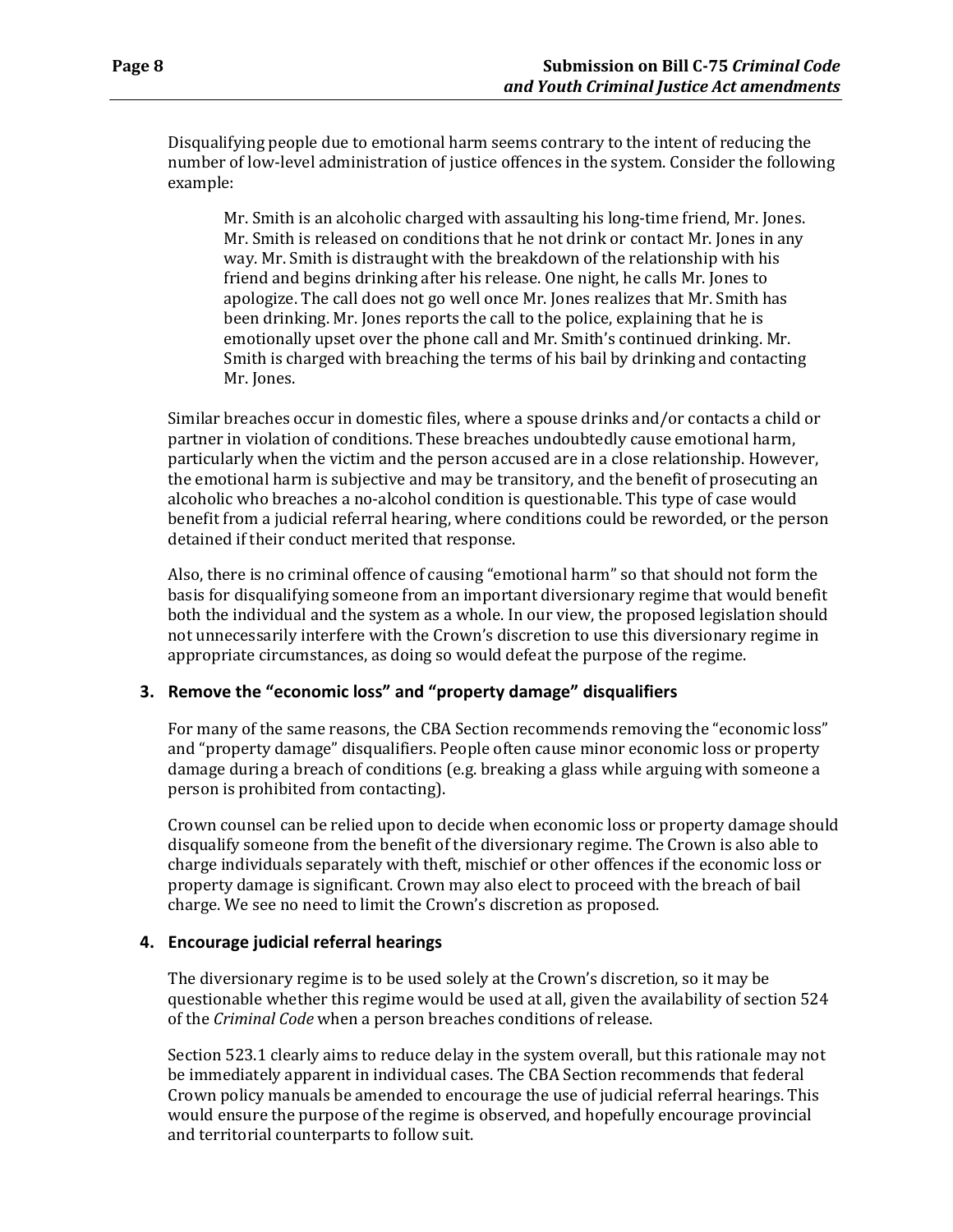### **RECOMMENDATIONS:**

- **1) The CBA Section recommends clarifying the language of section 523.1(3) to ensure that breaches unrelated to the victim are not disqualified from proceeding to a judicial referral hearing.**
- **2) The CBA Section recommends that Crown counsel policy manuals be amended to encourage the use of judicial referral hearings under section 523.1.**
- **3) The CBA Section recommends amending section 523.1(3) to remove the disqualification due to "emotional harm," "economic loss," and "property damage".**

### <span id="page-12-0"></span>**V. ROUTINE POLICE EVIDENCE**

Bill C-75 would permit the introduction of "routine police evidence" by way of affidavit or solemn declaration. Routine police evidence is broadly defined in section 657.01(7) and may include evidence of any police officer related to:

- (a) gathering evidence and making observations;
- (b) analyzing, preserving or otherwise handling evidence;
- (c) identifying or arresting an accused or otherwise interacting with an accused; or
- (d) other routine activities similar to those set out in paragraphs (a) to (c) that the police officer undertook in the course of their duties.

The definition of "police officer" is also broad and includes any "officer, constable or other person employed for the preservation and maintenance of the public peace."

In determining whether to permit a party to enter routine police evidence by way of affidavit, *and* whether to permit cross-examination of the witness, the court is to take into account the "interests of justice", including the factors in section 657.01(2):

- (a) the nature of the proceedings in which the evidence is sought to be received by affidavit or solemn declaration;
- (b) the extent to which that evidence is central or peripheral to the issue before the court;
- (c) whether and the extent to which that evidence is expected to be contested;
- (d) the accused's right to make full answer and defence;
- (e) the importance of promoting a fair and efficient trial; and
- (f) any other factor that the court considers relevant.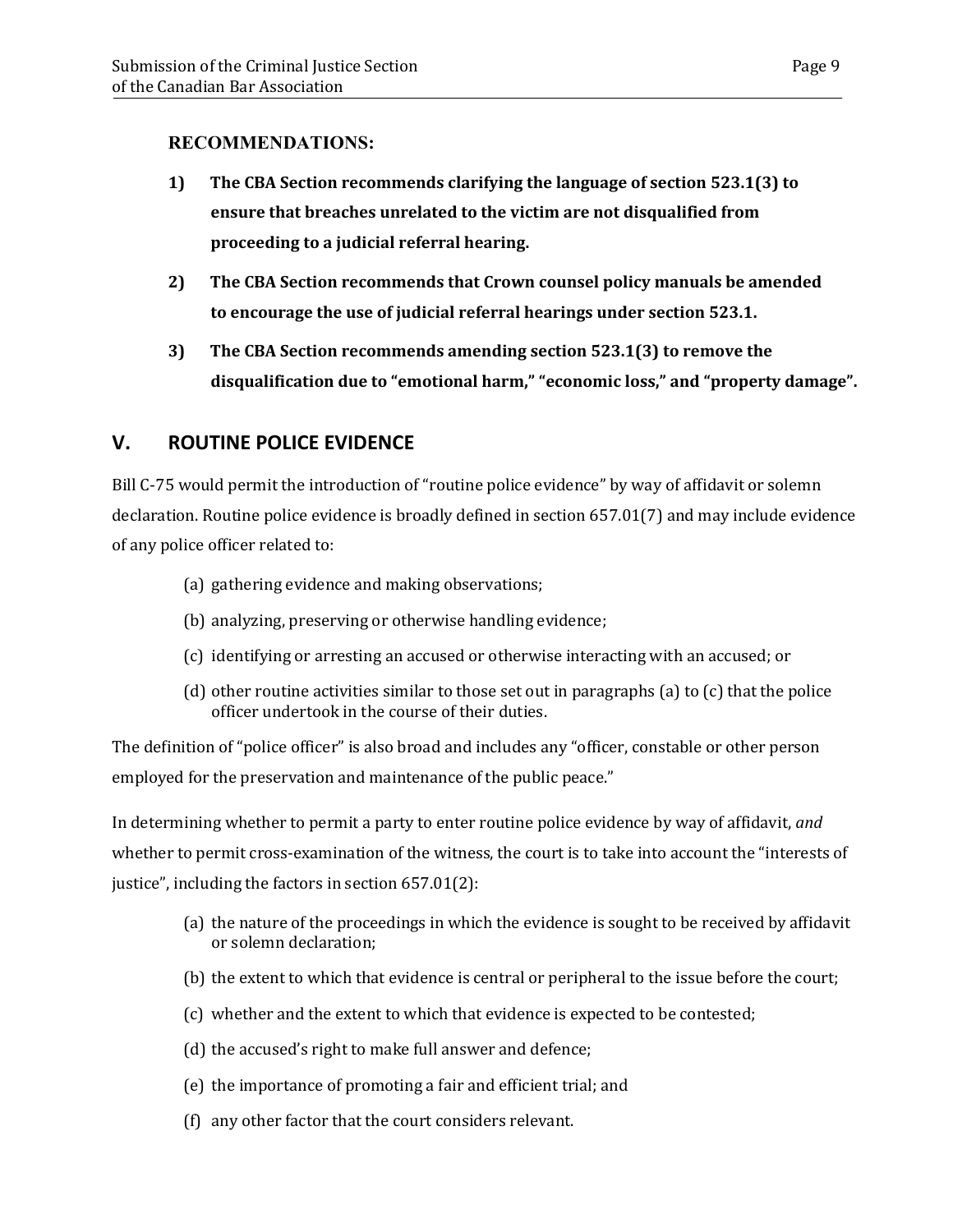In practice, we expect that section 657.01 would allow the Crown to call virtually any aspect of a police officer's evidence by affidavit. It would then be up to the person on trial to give notice of intent to object to the procedure or request the attendance of the witness for cross-examination. Presumably, the person would then be required to justify calling the witness, based on the factors in section 657.01(2), likely requiring the defence to expose its strategy before calling the witness. If the person on trial could not persuade the court, no cross-examination would be permitted.

The CBA Section opposes the introduction of section 657.01 in its entirety. In stark contrast to other amendments in Bill C-75, section 657.01 is inconsistent with existing case law, does not appear to be connected to any empirical study, and is likely to exacerbate, rather than alleviate problems of delay. We believe the section would also be vulnerable to challenge under sections 7 and 11(d) of the *Charter*.

# **A. Constitutionality and Truth-seeking**

<span id="page-13-0"></span>Cross-examination is vital to the search for truth, and the right to cross-examine is a principle of funda[me](#page-13-1)ntal justice enshrined in section 7 of the *Charter*. Wilson, J. confirmed this point in *R. v. Potvin*<sup>30</sup> nearly 30 years ago. More recently, in *R. v. Lyttle*,<sup>[31](#page-13-2)</sup> the Court explained why the right to crossexamine must be vigorously protected:

[41] As mentioned at the outset, the right of an accused to cross-examine prosecution witnesses without significant and unwarranted constraint is an essential component of the right to make a full answer and defence…

[42] In *R. v. Osolin*, [1993] 4 S.C.R. 595, Cory J. reviewed the relevant authorities and, at p. 663, explained why cross-examination plays such an important role in the adversarial process, particularly, though of course not exclusively, in the context of a criminal trial:

There can be no question of the importance of cross-examination. It is of essential importance in determining whether a witness is credible. Even with the most honest witness cross-examination can provide the means to explore the frailties of the testimony. For example, it can demonstrate a witness's weakness of sight or hearing. It can establish that the existing weather conditions may have limited the ability of a witness to observe, or that medication taken by the witness would have distorted vision or hearing. Its importance cannot be denied. It is the ultimate means of demonstrating truth and of testing veracity. Cross-examination must be permitted so that an accused can make full answer and defence. The opportunity to cross-examine witnesses is fundamental to providing a fair trial to an accused. This is an old and well-established principle that is closely linked to the presumption of innocence….

<span id="page-13-1"></span><sup>30 [1989] 1</sup> S.C.R. 525.

<span id="page-13-2"></span><sup>31 [2004] 1</sup> S.C.R. 193.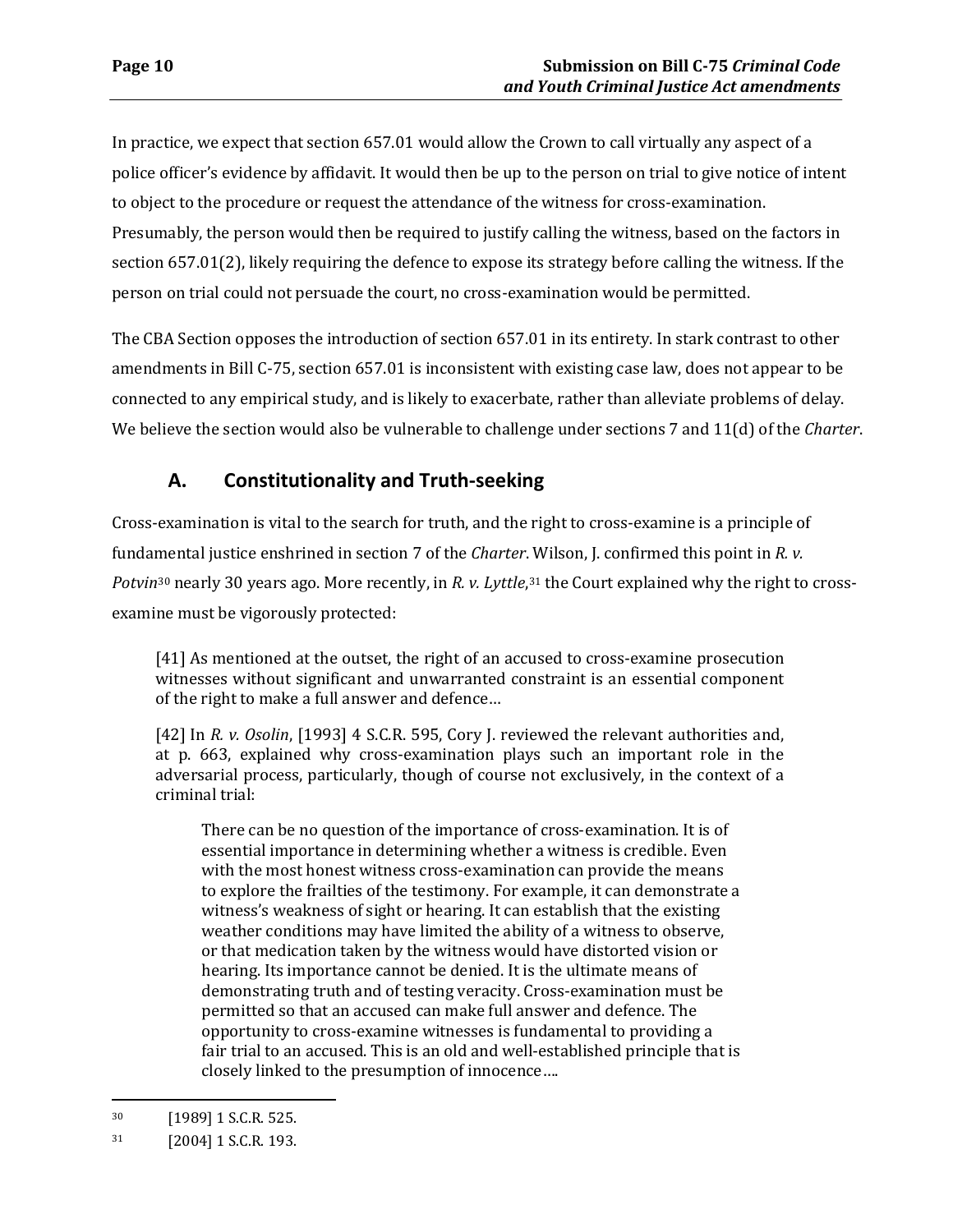[44] The right of cross-examination must therefore be jealously protected and broadly construed…

We believe that any law that limits the right to cross-examine would be vulnerable to a *Charter*  challenge, and certainly, section 657.01 limits that right. A comparison to other sections which have sought to limit cross-examination may assist in understanding the problems with section 657.01.

Section 715.1, for example, permits a judge to allow into evidence a videotaped statement of a victim or other witness who was under the age of 18 at the time of the offence. The video recording must be made within a reasonable time after the alleged offence and the victim or witness must, *while testifying*, adopt the contents of the video recording. The person on trial is then permitted to crossexamine the witness in the normal course.

Section 715.1 was challenged as an infringement to the right to a fair trial and right to face the accuser. It was also argued that the section contravened the principles underlying the hearsay rule (a complaint which could also be made about the proposed section 657.01). In *R. v. D.O.L.*,[32](#page-14-0) the Supreme Court of Canada upheld the constitutionality of section 715.1, but only because of its narrow application and other procedural protections noticeably absent from section 657.01. The Court recognized that section 715.1 was supported by study showing that the quality and reliability of a child's testimony is enhanced in a smaller, more intimate environment outside of the courtroom. The Court also considered that video-recording shows how the witness was questioned during the interview. Above all, the Court placed emphasis on the requirement of cross-examination at trial:

Reliability arises from the presence of the child at trial, the adoption under oath of her videotaped statements, the opportunity to observe the child in the videotape and in court and the accused's ability to cross-examine the child.

Unlike child sex assault victims (who are afforded fewer protections under section 715.1 than those proposed under section 657.01), police officers are not vulnerable witnesses subject to fear, shame or pressure. They are trained adults who understand that testifying is a typical part of their occupation. In fact, the pressure of a trial may actually encourage police witnesses to be more forthcoming. Unlike section 715.1, the procedure in proposed section 657.01 would actually diminish the court's ability to get at the truth.

Other procedural protections related to section 715.1 are also absent in proposed section 657.01. For example, there will be no contemporaneous video recording of the police witness creating the

<span id="page-14-0"></span> $\overline{a}$ 32 [1993] 4 S.C.R. 419.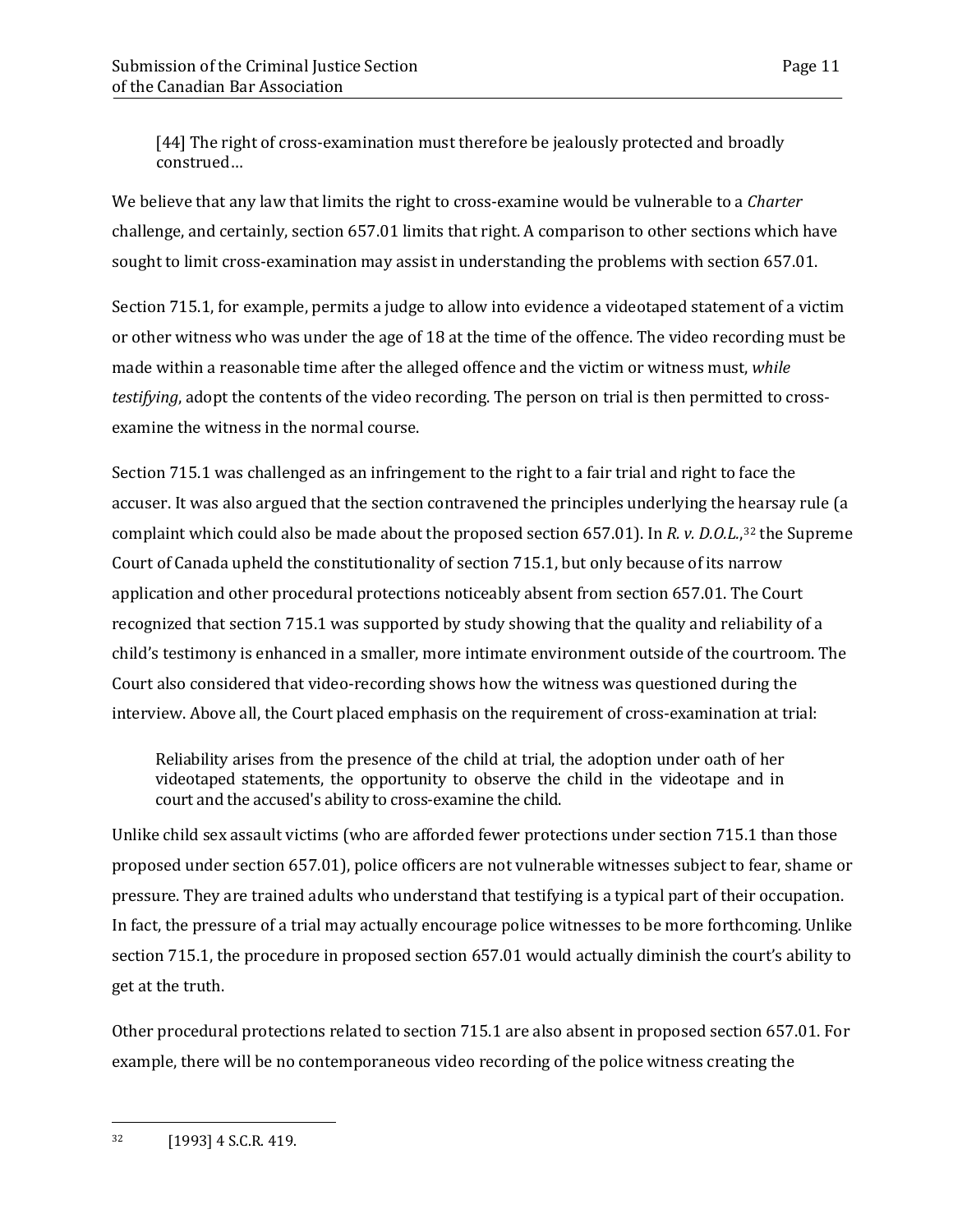affidavit under section 657.01. In *R. v. K.G.B.*,[33](#page-15-0) Chief Justice Lamer explained the significance of a contemporaneous recording of a prior statement and its potential impact on the ability to assess the declarant's credibility and reliability:[34](#page-15-1)

Proponents of the orthodox rule emphasize the many verbal and non-verbal cues which triers of fact rely upon in order to assess credibility. When the witness is on the stand, the trier can observe the witness's reaction to questions, hesitation, degree of commitment to the statement being made, etc. Most importantly, and subsuming all of these factors, the trier can assess the relationship between the interviewer and the witness to observe the extent to which the testimony of the witness is the product of the investigator's questioning. Such subtle observations and cues cannot be gleaned from a transcript, read in court in counsel's monotone, where the atmosphere of the exchange is entirely lost.

Under section 657.01, the trier of fact (and the person accused) will not know much if anything about how the affidavit was created. The questions asked of the officer in preparation of the affidavit will be unknown, and the officer's reaction to the questions and demeanour in answering them will be lost.

In these ways, section 657.01 directly infringes the right to cross-examine and the right to a fair trial[.35](#page-15-2) While section 657.01 allows for the possibility of cross-examination, it is not mandatory. The fact that the person on trial may have to reveal aspects of his or her defence to justify calling police witnesses may be a separate violation of the rights to remain silent and be presumed innocent. Indeed, requiring a justification for witnesses to be called at trial smacks of reversing the burden of proof and is otherwise inconsistent with basic principles underlying our system.[36](#page-15-3)

Section 657.01 would also interfere with the truth-seeking function of the trial process. Both direct and cross-examination of police officers is vital to the trier of fact in assessing many issues at trial. Police officers are the witnesses most heavily relied on to collect evidence in criminal cases, particularly in cases without a readily discernible complainant (e.g. drug offences, administration of justice offences). Many trials could theoretically be run solely on paper if section 657.01 were enacted. This runs contrary to the goal of pursuing the truth.

The Supre[m](#page-15-4)e Court of Canada in *R. v. Darrach* commented on the value of cross-examination on affidavits: <sup>37</sup>

<span id="page-15-0"></span><sup>33 [1993] 1</sup> S.C.R. 740.

<span id="page-15-1"></span><sup>34</sup> *R. v. K.G.B.*, [1993] 1 S.C.R. 740 at 767-768, 781, 787, 792-794.

<span id="page-15-2"></span><sup>35</sup> *Ibid.* at 779.

<span id="page-15-3"></span><sup>36</sup> *R. v. J.Z.S.*, 2008 BCCA 401 at paras. 36, 49, 55.

<span id="page-15-4"></span><sup>37 2000</sup> SCC 46.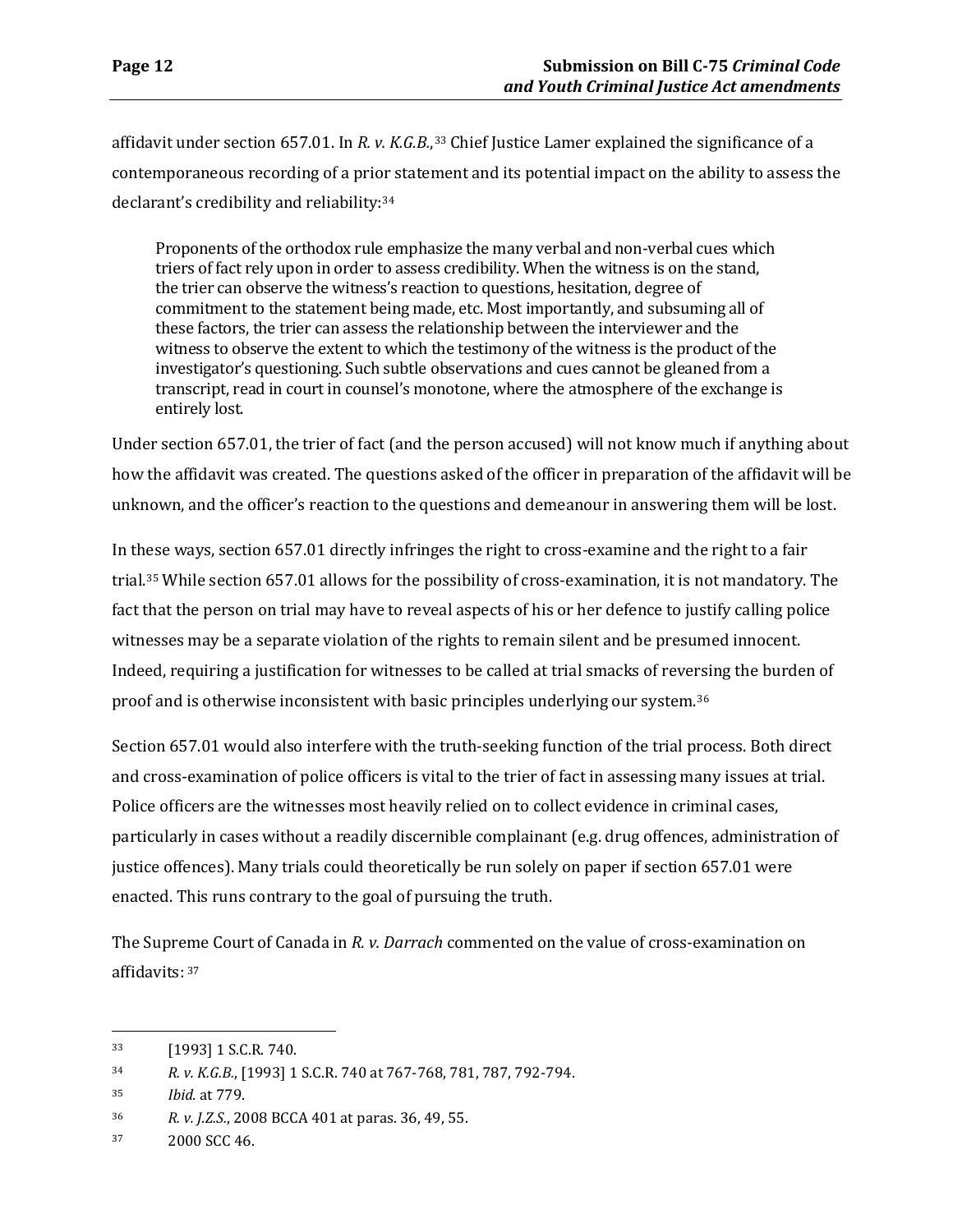*The Crown's right to cross-examine on the affidavit under s. 276 is essential to protect the fairness of the trial.* Cross-examination is required to enable the trial judge to decide relevance by assessing the affiant's credibility and the use to which he intends to put the evidence. (emphasis added)

Judges cannot assess the nuances, tone and demeanour of a witness through affidavits. More importantly, the absence of the witness deprives the court of information that could be revealed by cross-examination, a point highlighted by the Court in *Lyttle*:

[1] …At times, there will be *no other way* to expose falsehood, to rectify error, to correct distortion or to elicit vital information that would otherwise remain forever concealed.

[2] That is why the right of an accused to cross-examine witnesses for the prosecution – without significant and unwarranted constraint – is an essential component of the right to make full answer and defence. [emphasis in original]

# **B. Section 657.01 – Unneeded, Unworkable and Likely to Cause Delays**

<span id="page-16-0"></span>The CBA Section is unaware of any statistics or studies that suggest the proposal in section 657.01 is required to alleviate delay, or that the introduction of "routine" evidence needs reform for some other reason. Truly routine police evidence is already admitted on a daily basis by way of admissions. Unrepresented people on trial or counsel who unreasonably refuse to make admissions are often dealt with swiftly by the courts, particularly considering *Jordan* and its commentary respecting counsel's duty to ensure trial efficiency. Indeed, we expect that litigation surrounding the use of section 657.01 would take up more court and preparation time than simply calling the routine witnesses to testify in the first place.

Other practical problems would arise if section 657.01 is enacted. If there is a dispute as to the accuracy of an affidavit, would the lawyer who drafted it (likely the prosecutor) then be subject to a subpoena? If the person on trial testifies and contradicts a police affidavit, is that a violation of the *Browne v. Dunn* rule? Will the Crown be able to call the police witness in rebuttal, despite have chosen to rely on section 657.01? How is a trier of fact to weigh the evidence of a police affidavit if it conflicts with *viva voce* evidence called by the defence? How will juries treat a police affidavit? These unresolved questions will lead to further delays and litigation.

In sum, section 657.01 will not address the problem of court delay. To the contrary, it will encourage fewer admissions and more pre-trial applications for disclosure and the right to cross-examine. We also expect the constitutionality of the proposal will attract serious scrutiny.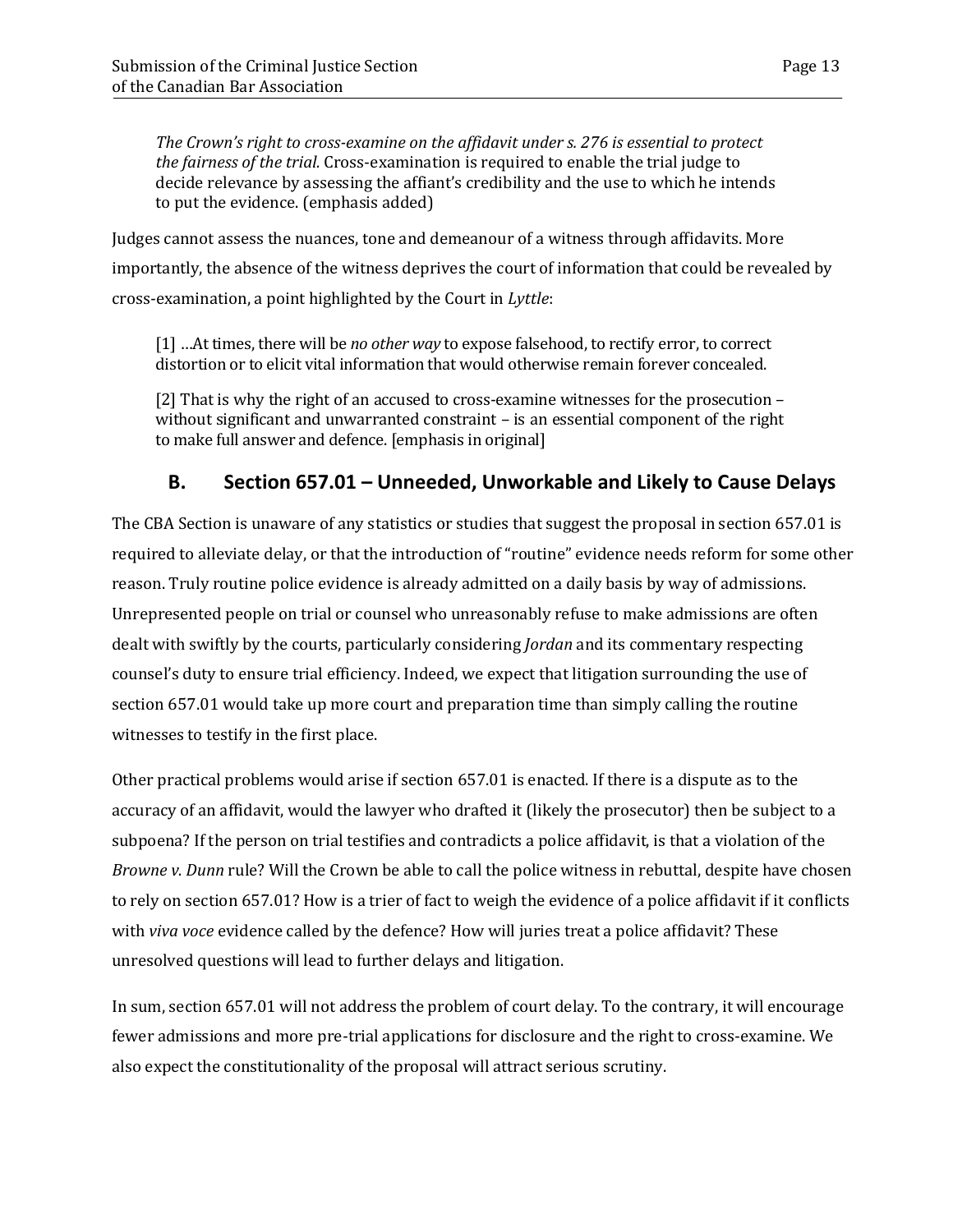$\overline{a}$ 

#### **RECOMMENDATION:**

**4) The CBA recommends that section 657.01 (Clause 278) and all amendments related to it be omitted from Bill C-75.**

### <span id="page-17-0"></span>**VI. PRELIMINARY INQUIRIES**

The CBA Section supports retaining preliminary inquiries. As lawyers who practice in Canada's criminal courts on a daily basis, we know the practical value they provide to the criminal justice system. We recently shared this experience with the Justice Minister.<sup>[38](#page-17-1)</sup>

The proposal in Bill C-75 to restrict preliminary inquiries to offences with a maximum sentence of life imprisonment will not reduce court delays and will negatively impact the criminal justice system. Any connection between court delays and the preliminary inquiry is speculative at best.

More specifically, we offer the following points which militate against the proposal:

- 1) **Statistics show preliminary inquiries are not the problem:** recent research shows that only 25% of eligible cases opt for a preliminary inquiry; the proportion of cases with a preliminary inquiry does not exceed 5% of the overall caseload in any part of Canada; at most, 2% of all court appearances are used for preli[mi](#page-17-2)nary inquiries; and the vast majority of preliminary inquiries take two days or less.<sup>39</sup>
- 2) **Unnecessary preliminary inquiries have already been significantly curtailed:** where it appears that a preliminary inquiry would lead to delay, several tools are available. The Crown can elect direct indictment or proceed based on witness statements and other documents (section 540 of the *Criminal Code*); the parties can be required to focus the hearing on relevant issues (sections 536.3–536.5); and, the judge can curtail cross-examination if abusive, repetitive or otherwise inappropriate (section 537(1.1)).
- 3) **Preliminary inquiries mitigate court delays:** examination of witnesses at a preliminary inquiry can avoid the need to call those witnesses later in a *voir dire* at trial*.*

Preliminary inquiries also provide a valuable preview of the case for both Crown and defence counsel. Prosecutors can then eliminate weak cases and defence counsel can then encourage early and timely guilty pleas where warranted.[40](#page-17-3)

<span id="page-17-1"></span><sup>38</sup> CBA Section letters to Justice Minister Jody Wilson-Raybould (Ottawa: CBA, March/April 2017).

<span id="page-17-2"></span><sup>&</sup>lt;sup>39</sup> Cheryl M. Webster and Howard H. Bebbington, "Why Re-open the Debate on the Preliminary Inquiry? [Some Preliminary Empirical Observations"](http://dx.doi.org/10.3138/cjccj.2012.ES06) (2013) 55(4) Canadian Journal of Criminology and Criminal Justice 51[3 http://ow.ly/znQR309KTWW.](http://ow.ly/znQR309KTWW)

<span id="page-17-3"></span><sup>40</sup> For example, a recent study of Legal Aid cases in Manitoba showed that between 2014 and 2016, only 96 out of 12,397 cases in the system elected to have a preliminary inquiry. In those 96 cases, 72 were disposed of after the preliminary inquiry, with only 23 continuing to a trial. That is nearly a 75% clearance rate for cases that included a preliminary inquiry.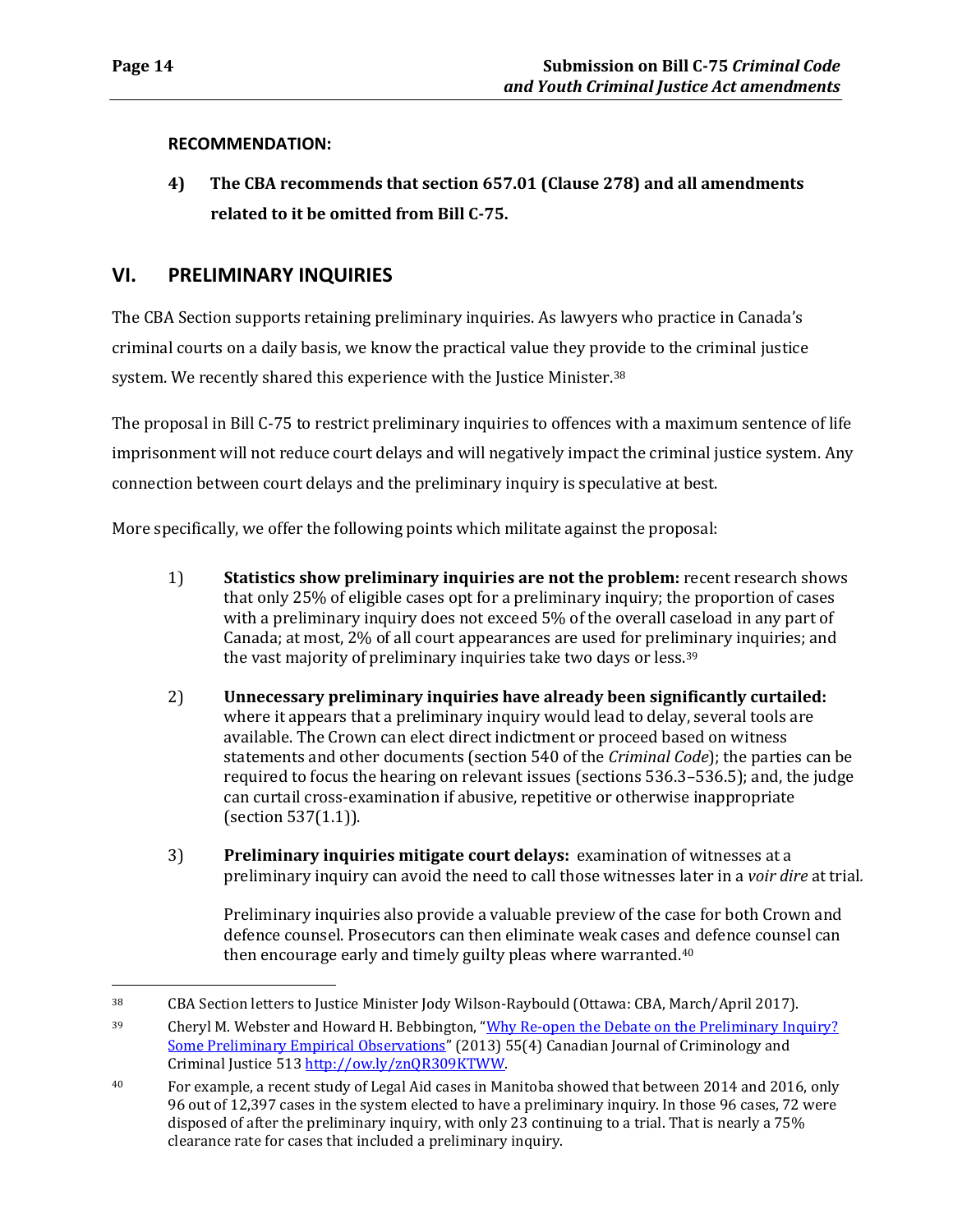4) **Eliminating the preliminary inquiry will not reduce stays of proceedings:** the *Jordan* time limits include the time needed to conduct a preliminary inquiry. Existing *Jordan* time limits would almost certainly be reduced to account for the elimination of preliminary inquiries. This may imperil cases that would have survived the two-stage analysis in *Jordan*.

Restricting preliminary inquiries to offences punishable by life imprisonment is arbitrary, as such offences often not do not result in a lengthy period of imprisonment. Offences punishable by life imprisonment include:

- trafficking cocaine;
- breaking and entering into a dwelling-house;
- robbery; and
- mischief which endangers life.

In contrast, people charged with offences carrying mandatory minimum sentences would not be entitled to a preliminary inquiry. For example, trafficking firearms and possessing child pornography carry significant mandatory minimum sentences and other serious collateral consequences, although the maximum sentence is not life imprisonment. Other serious offences would also be ineligible for a preliminary inquiry merely because the maximum sentence is not life imprisonment, including aggravated assault, terrorism-related offences, and criminal organization-related offences.

The Justice Minister has justified the proposed amendment, in part, as a way to shield vulnerable complainants from having to testify twice. But, the proposal would not assist complainants in cases of attempted murder, kidnapping, aggravated sexual assault with a firearm, and aggravated sexual assault of a person under 16, to name a few examples. In this way, Bill C-75 arbitrarily protects some complainants, but not others.

Without preliminary inquiries, trials will be derailed by last minute applications that could have been canvassed at a preliminary inquiry. Examples include third-party records applications, section 278.3 applications in sexual offence cases and section 276 applications. As a practical example, consider a complainant in a sexual assault case testifying during the trial to having gone for counselling or keeping a journal about the alleged offence – matters that were not canvassed in any prior police statement. This would prompt the defence to bring an application mid-trial for production of these items. For a jury case, especially, this would derail the trial, and may even result in a mistrial. Had there been a preliminary inquiry, these issues would have been resolved before trial, in the absence of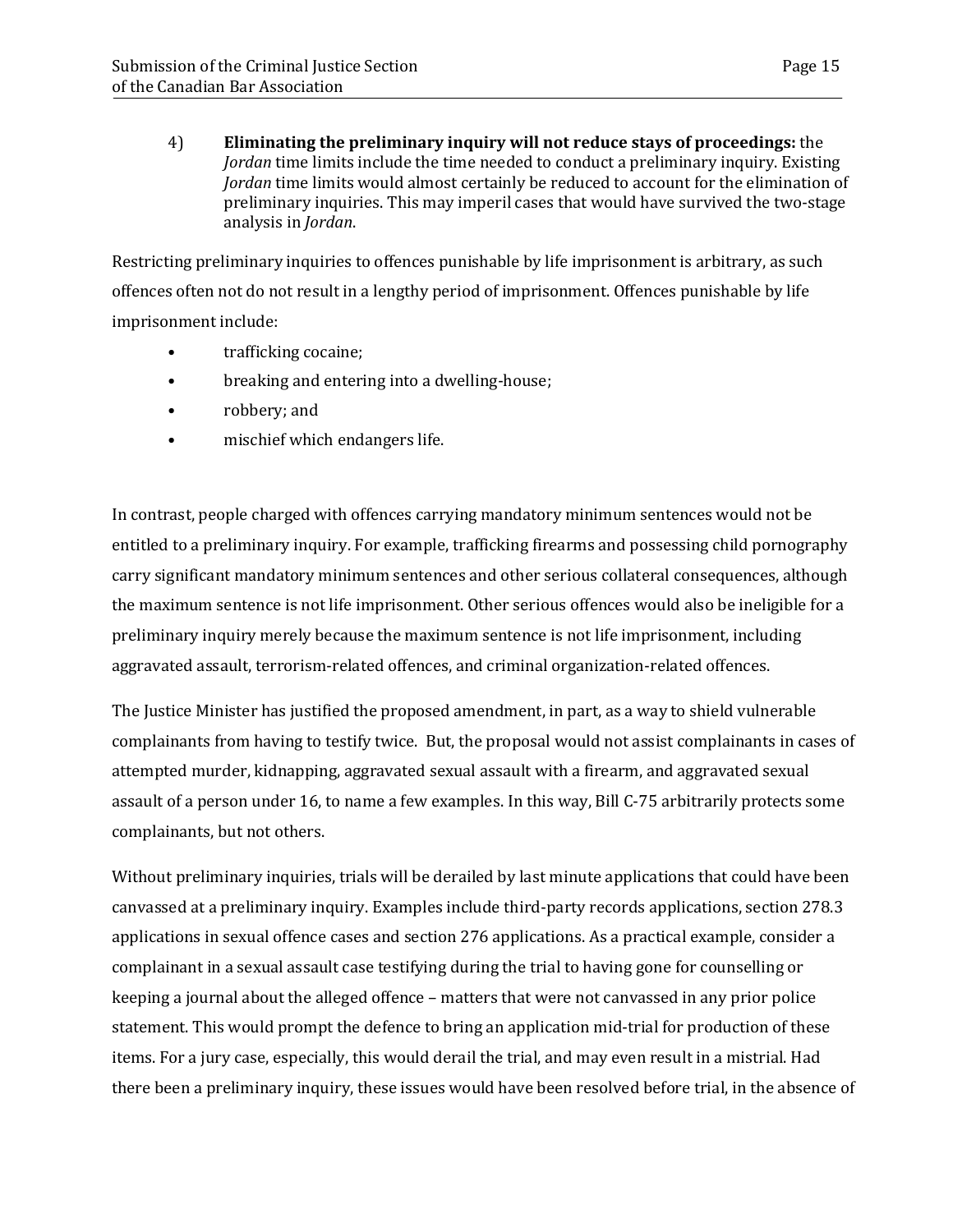the jury. This is just one example of how the preliminary inquiry contributes to the smooth functioning of the criminal justice system.

For these reasons, we oppose curtailing preliminary inquiries as proposed in Bill C-75. However, should the move to limit preliminary inquiries proceed, we suggest the following alternative. In addition to offences punishable by imprisonment for life, preliminary inquiries should also be available:

- a) where both parties consent; or
- b) where the court is satisfied that it is in the interests of justice to hold a preliminary inquiry, having regard to the following factors:
	- i. the nature and seriousness of the charge(s), including the potential sentence arising from a conviction;
	- ii. the age and vulnerability of any witnesses providing evidence at a preliminary inquiry;
	- iii. the issues to be decided at the preliminary inquiry, including whether or not committal is in issue;
	- iv. the length and complexity of the case;
	- v. the length of the preliminary inquiry proposed and whether or not a preliminary inquiry would cause undue delay;
	- vi. whether or not alternative mechanisms for receiving the evidence are available (for example, through use of a discovery hearing).

### **RECOMMENDATION:**

**5) The CBA Section recommends that eligibility for preliminary inquiries remain unchanged. In the alternative, if amended, preliminary inquiries should remain available where the parties consent, where a preliminary inquiry would be in the interests of justice having regard to a series of factors, and/or where the maximum penalty is life imprisonment.**

# <span id="page-19-0"></span>**VII. (RE)ELECTIONS**

Bill C-75 proposes several changes to the (re)election procedures in the *Criminal Code*, many related to the proposal to limit preliminary inquiries. To address court delays, the CBA Section supports amending sections 473 and 561 to allow for more judge-alone trials without consent of the Crown.

Currently, to have a judge-alone trial in a case involving a charge of murder, the person on trial must obtain the consent of the Attorney General under section 473 of the *Criminal Code*. This is one of the few exceptions to the right to elect or re-elect the mode of trial on charges carrying five or more years' imprisonment (section 11(f) of the *Charter*).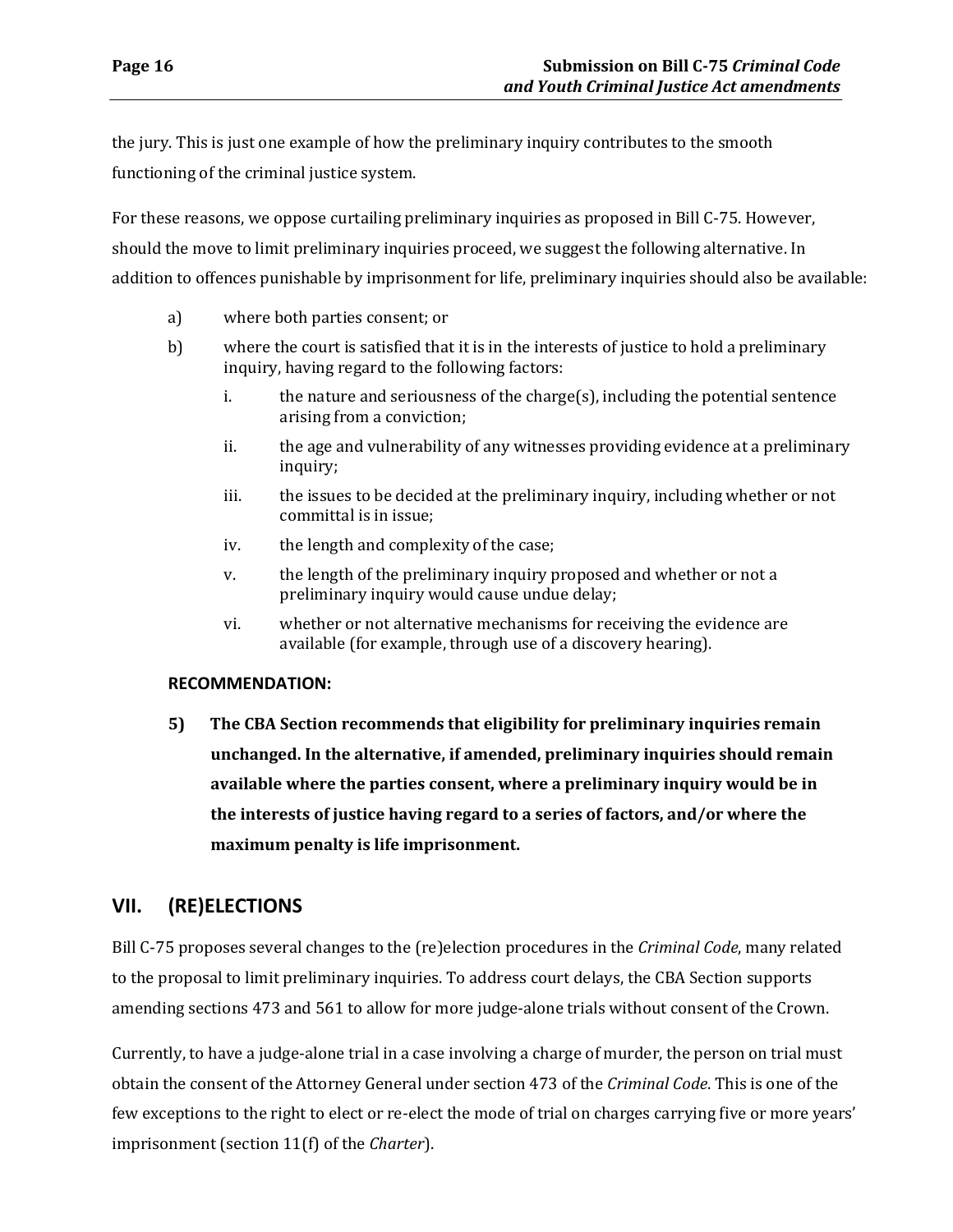Crown consent to judge-alone trials is exercised differently across the country, usually pursuant to local policy manuals. In British Columbia, for example, the general Crown practice is to consent to a timely re-election, but this does not seem to be the practice in Ontario. There is an uneven playing field for accused people depending on where they happened to be charged.

Judge-alone murder cases are more efficient than jury trials on murder charges, which are among the lengthiest and most inefficient cases in the criminal justice system. Jury trials usually involve repeating testimony heard on *voir dires*, and additional motions to protect trial fairness (e.g. to exclude inflammatory evidence or evidence of the accused's discreditable conduct).

In 2015/2016, it took an *average* of 471 days to complete a murder case. This was a 16% increase over the previous year, even though 38% fewer murder cases were heard in 2015/2016. In British Columbia, where Crown consent to judge-alone trials is more common, the median time from first appearance to conclusion in Superior Court was less than 300 days, one of the lowest rates in the country[.41](#page-20-0)

In the post-*Jordan* era, these statistics should have significant import when determining public policy. Any measure to streamline the process in superior courts ought to be seriously considered, particularly *where it does not compromise the rights of the person on trial*. Reforming sections 473 and 561 may accord with the "right" to waive a jury trial under section 11(f) of the *Charter*.[42](#page-20-1)

In sum, reforming sections 473 and 561 would bring greater uniformity in the way murder cases are dealt with across the country, and promote efficiency in prosecuting these serious matters.

Similar considerations apply to whether Crown consent should be required for re-election of a trial before a provincial court judge after a preliminary inquiry. Removing the requirement for Crown consent would reduce the number of jury trials in superior courts, promoting efficiency in the prosecution of serious cases.

### **RECOMMENDATION:**

**6) The CBA Section recommends that sections 473 and 561 be amended to allow the person on trial to elect (or re-elect) to have a judge-alone trial in murder cases without the consent of the Attorney General.**

<span id="page-20-0"></span> $\overline{a}$ 41 StatsCan, "Adult criminal court processing times, Canada, 2015/2016", [http://www.statcan.gc.ca/pub/85-002-x/2018001/article/54900-eng.htm.](http://www.statcan.gc.ca/pub/85-002-x/2018001/article/54900-eng.htm)

<span id="page-20-1"></span><sup>42</sup> *R. v. Turpin*, [1989] 1 S.C.R. 1296 at 1313-1316.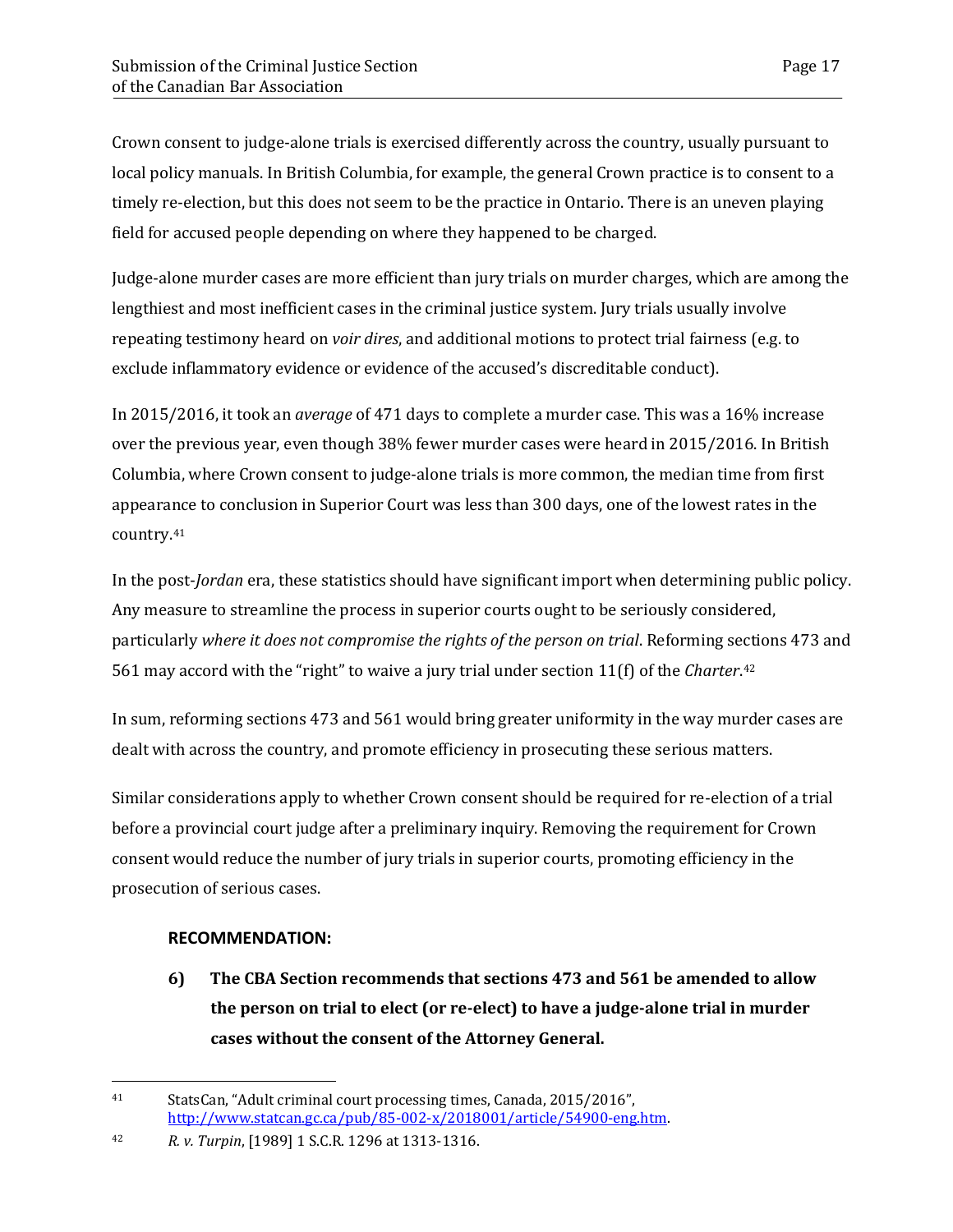### <span id="page-21-0"></span>**VIII. VIDEO CONFERENCING AND TECHNOLOGY**

Bill C-75 would increase the use of technology to facilitate remote attendance by any person in a proceeding through:

- changes to the wording of sections which already allow for the use of audioconferencing or videoconferencing; and
- adding Part XXII.01, entitled "Remote Attendance by Certain Persons", to allow an accused, participants and the Judge or Justice to appear by way of audioconference or videoconference.

We have two suggestions to improve the new Part XXII.01. First, the reasons requirement under sections 715.23(2), 715.25(3) and 715.26(2) should be removed. Second, the new Part should generally apply only to non-contentious hearings.

Sections 715.23(1), 715.25(2) and 715.26(1) list circumstances that shall be taken into account by decision-makers in determining when remote attendance is appropriate. As drafted, the Part requires a judge or justice to record reasons for denying a motion to appear electronically (sections 715.23(2), 715.25(3) and 715.26(2)). These sections appear to reverse the presumption of personal appearance (section 715.21), suggesting that remote attendance should be the norm, unless the judge or justice decides otherwise and records reasons to that effect. We recommend that the sections requiring reasons be removed (sections 715.23(2), 715.25(3) and 715.26(2)), to eliminate any contradiction or confusion.

In addition, Part XXII.01 does not distinguish between the appearances or parts of the proceeding that would be prioritized for remote attendance. In our view, remote appearances – and more generally Part XXII.01– should be favoured for non-contentious matters. Examples would include hearings that are *pro forma*, or deal with case management, arraignment, and/or the restitution of goods seized. These hearings are usually procedural and do not require the person on trial, judge or justice's physical presence. The CBA Section believes that for contentious hearings, the judge should assess all the circumstances to decide if witnesses can testify by videoconference, but the general principle should remain that the person on trial, judge and witness be present.

## **A. Technological Resources Need to Keep Pace with Law Reform**

<span id="page-21-1"></span>It is desirable, whenever possible, to facilitate the use of technology to promote access to justice, as long as the fair trial rights of the accused are properly safeguarded. However, many Canadian communities are not currently equipped for the type of remote appearances contemplated in Part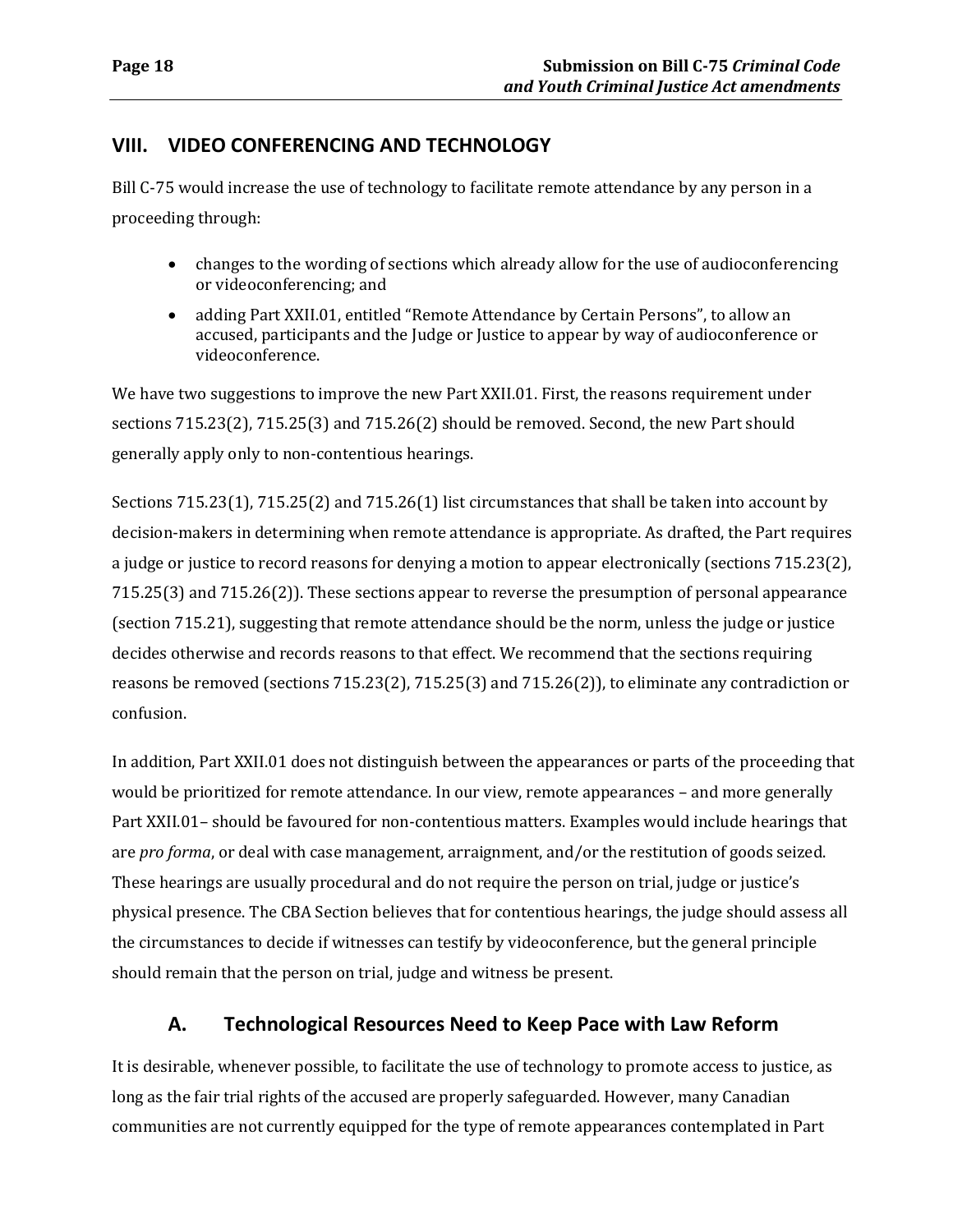XXII.01. Many communities that stand to benefit most from remote appearances lack the infrastructure and technology to allow for such procedures. For instance, in Whitehorse, a new facility was built with only two meeting rooms in the entire facility. Access to broadband internet in Canada's northern communities is generally quite limited.<sup>[43](#page-22-1)</sup> In some parts of the country, courts only sit on certain days and may not even have teleconference capabilities.

In its report, *Delaying Justice is Denying Justice*, the Senate Committee on Legal and Constitutional Affairs recommended that the "Minister of Justice ensure that resources are invested in technological solutions to the problems presented by small, scattered populations in remote and isolated communities."[44](#page-22-2) The CBA Section echoes the Senate Committee's recommendation.

### **B. Telecommunications that Produce a Writing**

<span id="page-22-0"></span>Bill C-75 proposes reforms to embrace technology in the courtroom setting. A further suggestion to facilitate access to justice and reduce court delays would be to allow court appearances via email, or what the *Criminal Code* terms "telecommunications that produce writing".

Currently, many routine appearances require the attendance of the judge, lawyers and sometimes witnesses and other court staff. If lawyers were able to communicate directly with court staff and judges by telecommunications that produce writing (i.e. email), these routine appearances could be removed from the court docket. Designating counsel, setting a *pro forma* date, requesting or granting an adjournment and providing disclosure are examples of court appearances that could be conducted electronically, saving court time and resources. This proposal was first introduced by the CBA Section at the Senate Committee on Legal and Constitutional Affairs hearings on delays and was adopted by that Committee in its final report.[45](#page-22-3)

#### **RECOMMENDATIONS:**

- **7) The CBA Section recommends that sections 715.23(2), 715.25(3) and 715.26(2) be amended to delete the requirement for reasons when denying an application for electronic appearances.**
- **8) The CBA Section recommends that Part XXII.01 be limited to non-contentious hearings.**

<span id="page-22-1"></span><sup>43</sup> [www.theglobeandmail.com.](http://www.theglobeandmail.com/)

<span id="page-22-2"></span><sup>&</sup>lt;sup>44</sup> https://sencanada.ca/content/sen/committee/421/LCJC/Reports/Court Delays Final Report e.pdf.

<span id="page-22-3"></span><sup>45</sup> CBA Criminal Justice Section, *Study on matters pertaining to delays in Canada's criminal justice system* (Ottawa: CBA, 2016).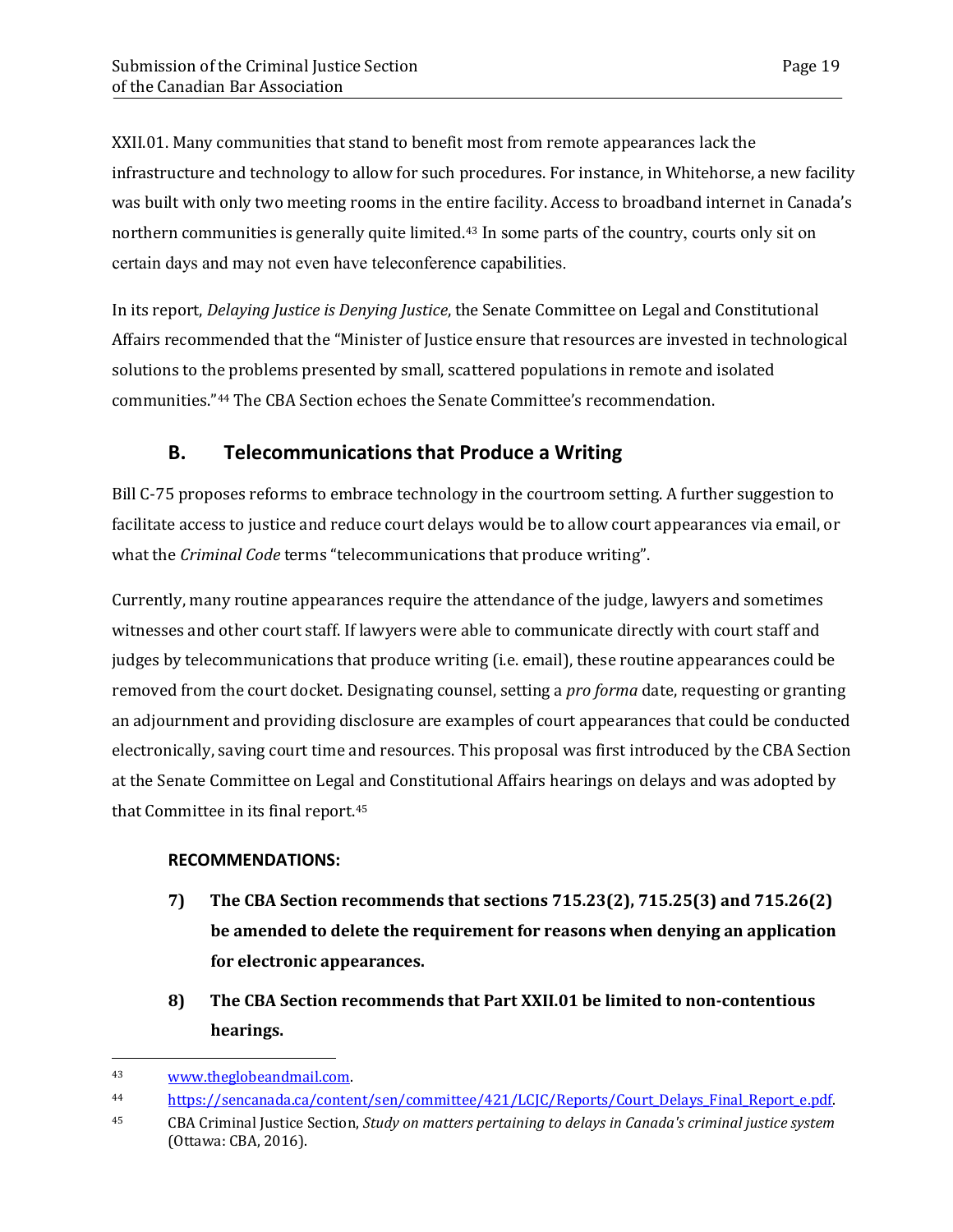**9) The CBA Section recommends that the** *Criminal Code* **be amended to allow counsel to appear by way of email (or a "telecommunication that produces writing") for non-contentious hearings.**

## <span id="page-23-0"></span>**IX. OMNIBUS LEGISLATION**

As noted in our introduction, Bill C-75 is omnibus legislation. Before turning to the aspects of Bill C-75 unconnected to court delays, we wish to comment about the general nature of this legislation.

The CBA Section has, like the current federal government, publicly criticized the practice of enacting criminal justice reform through omnibus legislation. The Prime Minister expressed his commitment to avoid such legislation in the 2015 Mandate Letter to the Leader of the House of Commons, which included the direction to:

Change the House of Commons Standing Orders to end the improper use of omnibus bills and prorogation.

The CBA Section has frequently commented on this legislative practice. In 2011, commenting on Bill C-10, the so-called *Safer Communities Act*, we expressed our concerns this way:

The CBA Section is of the view that bundling several critical and entirely distinct criminal justice initiatives into one omnibus Bill is inappropriate, and not in the spirit of Canada's democratic process…some of these initiatives have received no Parliamentary committee consideration to date, yet contain fundamental shifts in Canada's approach to criminal law and the treatment of offenders. Even without an arbitrary 100 day deadline for passage, it is unrealistic to expect that, as part of a huge legislative package, those unstudied proposals will receive the detailed and careful consideration that is appropriate when considering significant legislative change.<sup>[46](#page-23-1)</sup>

We reiterate these general concerns. Bill C-75 introduces numerous important reforms to the criminal justice system, many of which are unrelated. Each of these areas should be subject to rigorous debate and study. The CBA Section discourages the use of omnibus legislation, as it has the effect of hindering informed and reasoned debate. Indeed, parties have been limited to 10-page written submissions on a Bill over 300 pages in length with changes to at least a dozen discrete aspects of the *Criminal Code*. It is difficult to have meaningful input with that limitation.

<span id="page-23-1"></span><sup>46</sup> CBA Submission responding to Bill C-10, *[Safe Streets and Communities Act](https://www.cba.org/CMSPages/GetFile.aspx?guid=b8cadb63-95fb-47a2-a0f0-2c0f3f63540b)* (Ottawa: CBA, 2011) at 2.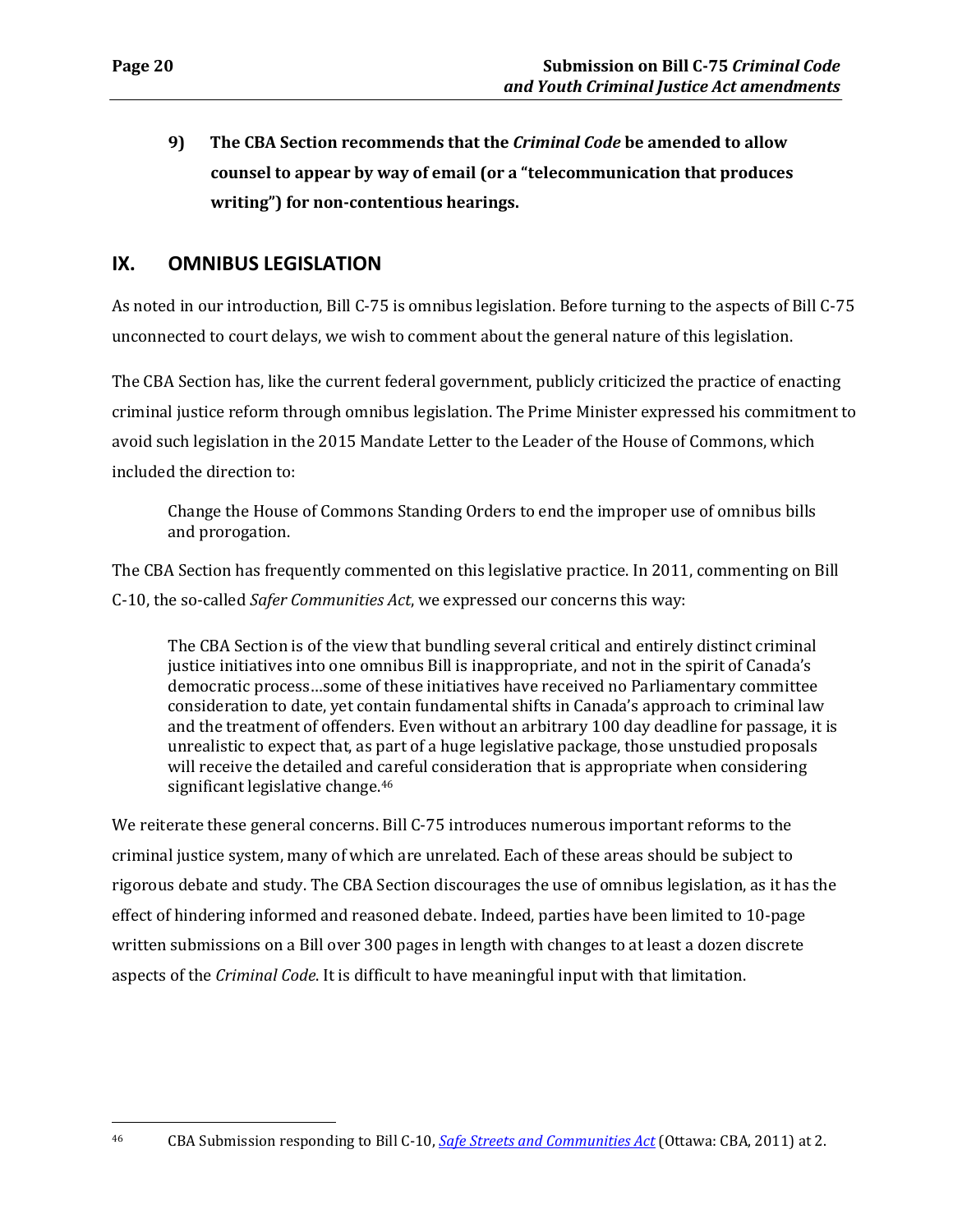# <span id="page-24-0"></span>**X. PEREMPTORY CHALLENGES**

Bill C-75 would change the jury selection process in four significant ways:

- abolish peremptory challenges;
- alter the challenge for cause process;
- allow judges to stand aside potential jurors in order to "maintain public confidence" in the administration of justice"; and
- allow trials to continue by judge alone, with the consent of the parties, where the number of jurors is reduced below 10.

# **A. Abolishing Peremptory Challenges**

<span id="page-24-1"></span>Bill C-75 would eliminate the peremptory challenge process. Peremptory challenges give the person on trial and the Crown an equal opportunity to cause a certain number of prospective jurors to be excused. These challenges are "peremptory" in the sense that they are granted as of right and without obliging the challenging party to give a reason.

This proposal appears to respond directly to the controversy surrounding the verdict in *R. v. Stanley*, where Gerald Stanley, a white man, was acquitted of the second-degree murder of an Indigenous man, Colton Boushie. It was widely reported that Stanley used the peremptory challenge process to secure an "all-white" jury. In the immediate aftermath of the verdict, two ideas were frequently repeated: that Stanley should have been convicted; and a more ethnically diverse jury would have convicted him.

The presumption of innocence requires the Crown to prove a person on trial guilty beyond a reasonable doubt, based on admissible evidence. The law requires the jury to judge the case based solely on the evidence presented, rather than sympathies or prejudices toward the person on trial. Jurors take an oath to bind their conscience to this task. Assuming jurors are able to be true to this oath, the verdict should ideally be the same regardless of the jury's racial makeup.

The CBA Section recognizes the concern that peremptory challenges may be misused to discriminate against Indigenous people. However, proposed remedies must not themselves deprive Indigenous people of tools to obtain a representative jury.

The overrepresentation of Indigenous people in the criminal justice system is a fact.<sup>[47](#page-24-2)</sup> If an Indigenous person in Canada is in the unenviable position of having to pick a jury, the process of the *voir dire* and

<span id="page-24-2"></span><sup>47</sup> *R. v. Gladue,* [1999] 1 S.C.R. 688.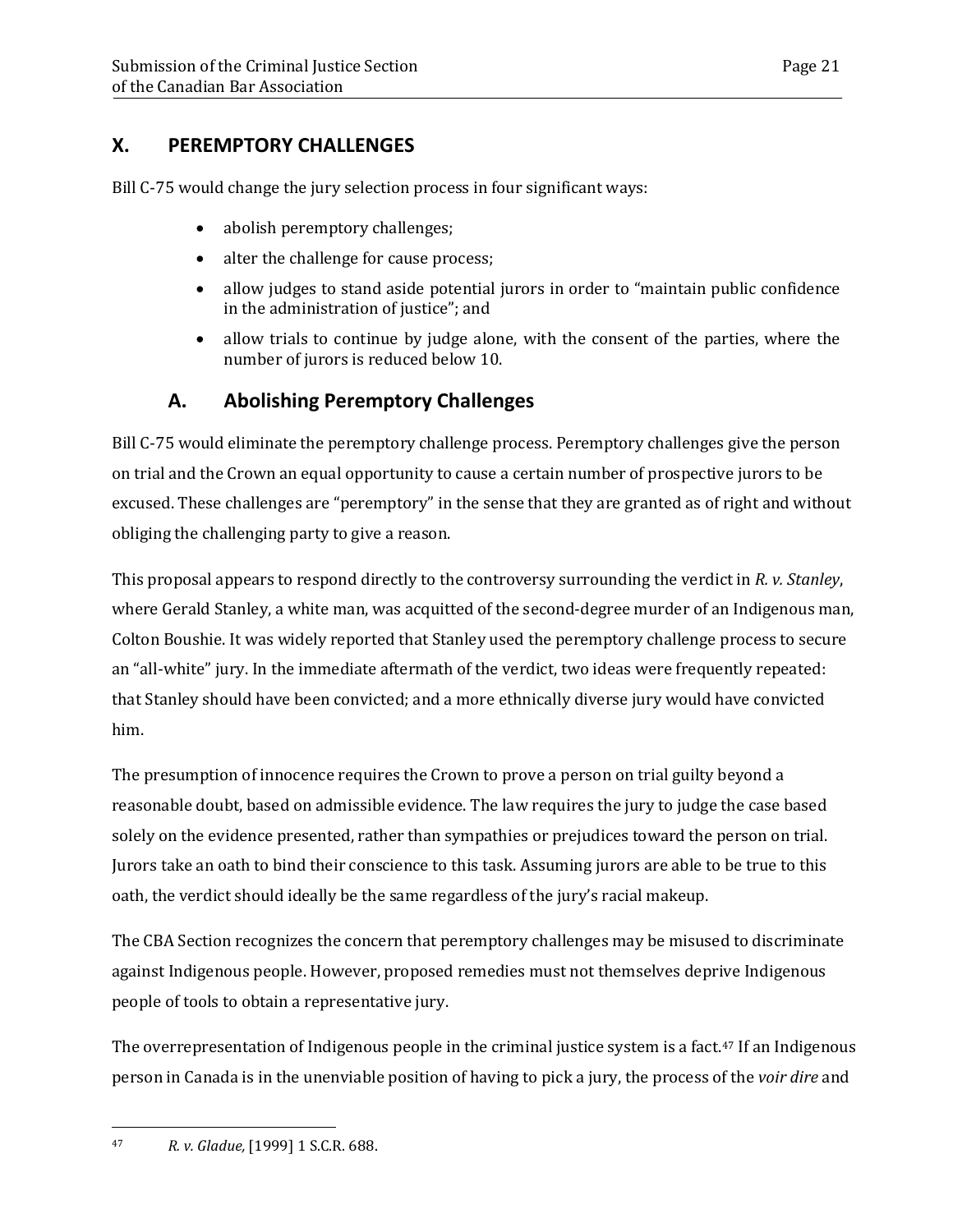challenge for cause may be insufficient to protect that person from potential bias. One goal of the peremptory challenge is to eliminate jurors who a person on trial feels may have biases against him or her. Removing peremptory challenges will deprive Indigenous people and other vulnerable, marginalized groups of a valuable and well-used tool for mitigating the potential for a biased verdict.

In his 2013 study of the Ontario jury system<sup>[48](#page-25-1)</sup>, the Honourable Frank Iaccobucci recognized the problem of peremptory challenges being used to exclude Indigenous people from juries. Still, he did not recommend that peremptory challenges be abolished altogether, but simply that the *Criminal Code* be amended "to pre[ven](#page-25-2)t the use of peremptory challenges to discriminate against First Nations people serving on juries". <sup>49</sup> The recommendation acknowledges that peremptory challenges, with certain adjustments, have a valuable function in the Canadian justice system.

Eliminating peremptory challenges for both Crown and defence will not necessarily result in more diverse juries. In many jurisdictions, jury rolls are populated by names from the Provincial Health Care databases. With universal health care, all residents' names are captured in that database. However, in Ontario, the rolls are populated using municipal enumeration lists. This is a smaller pool of potential jurors and eliminating peremptory challenges will not diversify the jury pool.

For these reasons, the CBA Section recommends further study to determine whether a change to the peremptory challenge system is needed, and if so, what form it should take.

## **B. Challenge for Cause Process**

<span id="page-25-0"></span>Bill C-75 would alter the challenge for cause process. Challenges for cause give both the Crown and the person on trial an opportunity to have a prospective juror excused for a pre-existing bias that could affect their ability to render a just verdict. A judge may order a challenge for cause to proceed when there is realistic potential for partiality based on a finding of widespread racial bias in the community where the offence took place.[50](#page-25-3) Where this threshold is met, the judge asks predetermined questions to prospective jurors to determine whether such a bias exists.

Currently, members of the jury panel are tasked to determine whether a prospective juror is qualified to serve. Bill C-75 would take the decision-making process from the jury panel and assign it to the trial judge.

<span id="page-25-1"></span><sup>48</sup> Report of the Independent Review conducted by The Hon. Frank Iacobucci, *First Nations Representation on Ontario Juries* (Toronto: ON AG, February 2013) [*Iacobucci Report*].

<span id="page-25-2"></span><sup>49</sup> *Ibid.* at para. 44.

<span id="page-25-3"></span><sup>50</sup> *R v. Williams*, [1998] S.C.J. No. 49.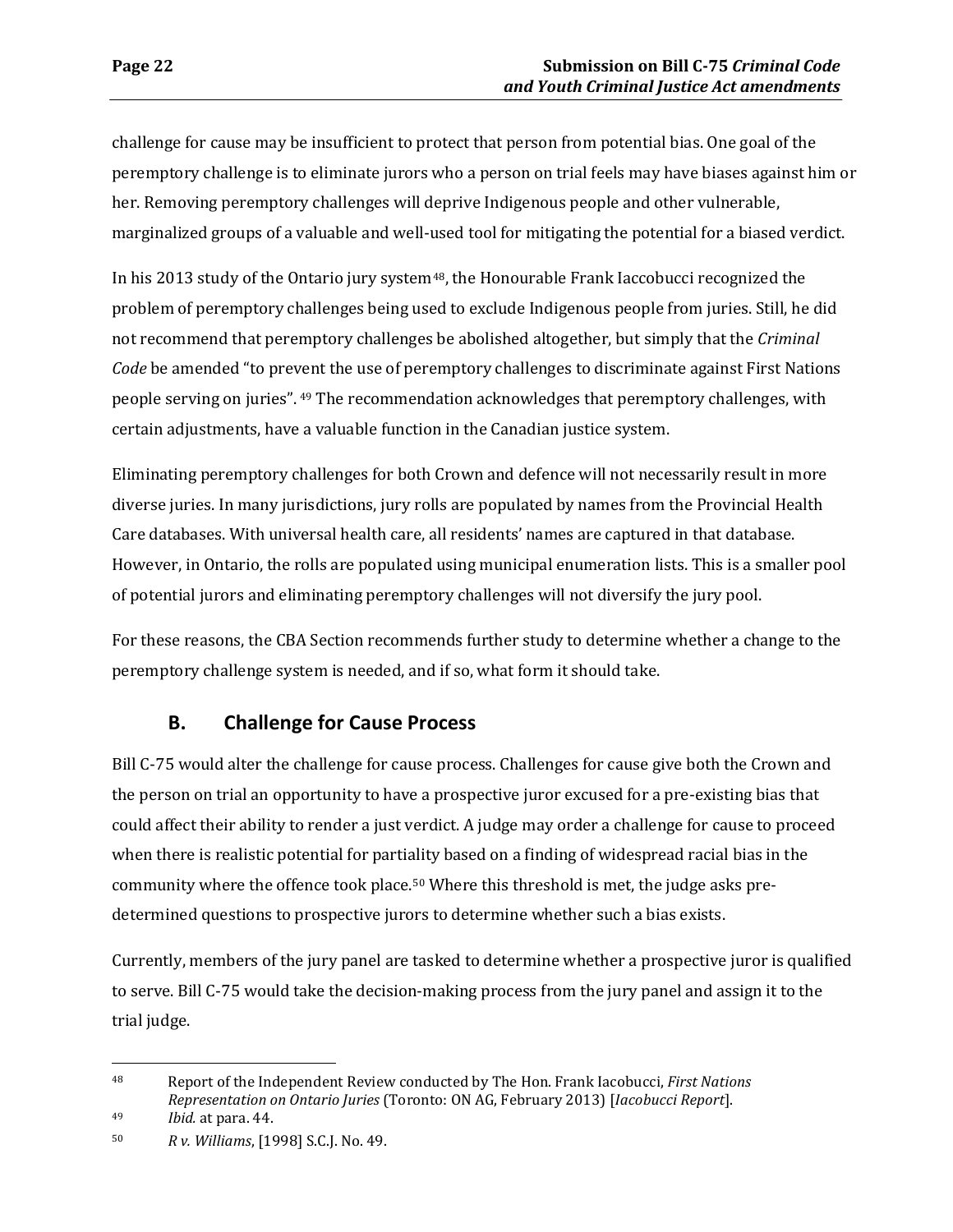The rationale for this proposal is unclear. Most judges in Canada remain white people of higher socioeconomic standing and the amendment would make it less likely that the challenge for cause will be decided by an Indigenous or racialized person, or someone with limited financial means. This seems contrary to the concerns behind the public outcry arising from the *Stanley* verdict.

# **C. Public Confidence in the Administration of Justice**

<span id="page-26-0"></span>Currently, apart from the challenge procedures in the *Criminal Code*, the presiding judge may direct a prospective juror to be stood aside "for reasons of personal hardship or any other reasonable cause". Under Bill C-75, this would be expanded to include "maintaining public confidence in the administration of justice". This is a broad and vague power and there is no provision for the Crown or accused to participate by asking questions or making submissions. There is also no guidance on what specific process a trial judge should follow in making this determination. In essence, it appears that judges would be invited to engage in their own peremptory challenge processes.

If the government wishes to take peremptory challenges away from the parties, it seems inappropriate to then confer that right on trial judges. If the goal is to expand judges' powers to excuse jurors, for example, to ensure a jury is more diverse, that should be clearly stated in the legislation. If this proposal is enacted, we recommend that a judge should give reasons for standing aside a particular juror and afford counsel a right to make submissions. Otherwise, we expect that successful appeals will result from the exercise (or non-exercise) of this discretion by the trial judge.

## **D. Fewer than Ten Jurors**

<span id="page-26-1"></span>Currently, when the number of jurors drops below ten during a jury trial, a mistrial is declared, regardless of the wishes of the parties and the length or stage of the proceeding. Bill C-75 would allow the trial to continue as a judge-alone trial if both parties consent. In multi-month trials, juror attrition is common. This amendment is a sensible alternative that would increase the efficiency of the trial process without abrogating the constitutional right to a jury trial.

## **E. Conclusion Regarding Amendments to the Jury Process**

<span id="page-26-2"></span>Bill C-75 was introduced less than two months after the *Stanley* verdict. Some of the amendments in the Bill, especially the abolishing of peremptory challenges, seem insufficiently considered and hurried responses based on the perceived facts of the *Stanley* case.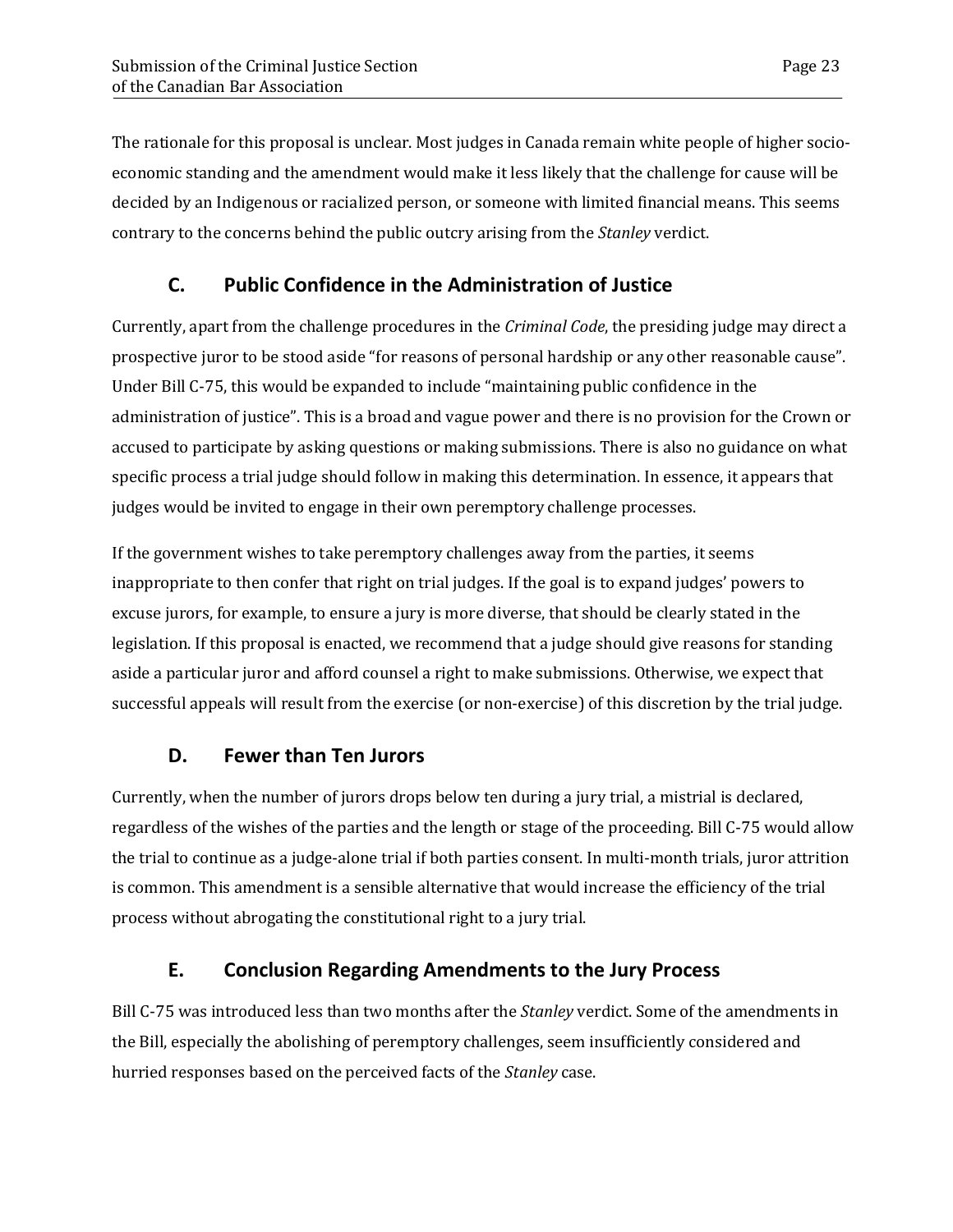The jury process is at the heart of the Canadian criminal justice system. Legislative reform may well be required, but should be based on empirical data generated by a thorough examination of the jury system. This government was elected on the promise of adhering to evidence-based decisionmaking.[51](#page-27-1) Before making significant amendments, we suggest the government should live up to that promise and put the jury system through a comprehensive examination.

There is precedent for this process. In 1980, the Law Reform Commission of Canada produced Working Paper No. 27, "*The Jury in Criminal Trials*"[52](#page-27-2) where it "reviewed the law with respect to most aspects of jury trials, explained the policy underlying the present law, set out alternative proposals, outlined the commission's provisional views for reform of the law in most areas relating to jury trials and invited comments."[53](#page-27-3)

The *Stanley* verdict has sparked an important conversation, but the conversation should not end with a knee-jerk legislative response. Instead, it should signal the beginning of a detailed examination of how best to improve Canada's jury system. The CBA Section recommends that the government undertake further study of this matter before making any major legislative amendments.

### **RECOMMENDATION:**

**10) The CBA Section recommends that there be further study of how best to improve Canada's jury system before any major legislative amendments in this area.**

## <span id="page-27-0"></span>**XI. RECLASSIFICATION OF OFFENCES**

Bill C-75 proposes amendments which would:

- convert certain "straight indictable" offences into hybrid offences;
- lengthen the limitation period for laying summary charges to twelve months; and
- increase the maximum penalty for most summary conviction offences to two years less a day under section 787 of the *Criminal Code*.

<span id="page-27-1"></span> $\overline{a}$ 51 [http://www.cbc.ca/news/politics/wherry-liberals-data-1.4079609.](http://www.cbc.ca/news/politics/wherry-liberals-data-1.4079609) 

<span id="page-27-2"></span><sup>52</sup> Law Reform Commission of Canada, *[Working Paper 27: The Jury in Criminal Trials](http://www.lareau-law.ca/LRCWP27.pdf)* by Chairman

<span id="page-27-3"></span>Francis Muldoon (Ottawa: Minister [of Supply and Servic](http://www.lareau-law.ca/LRCReport16.pdf)es Canada, 1980). 53 Law Reform Commission of Canada[,](http://www.lareau-law.ca/LRCReport16.pdf) *Report 16: The Jury* by Chairman Francis Muldoon (Ottawa: Minister of Supply and Services Canada, 1982).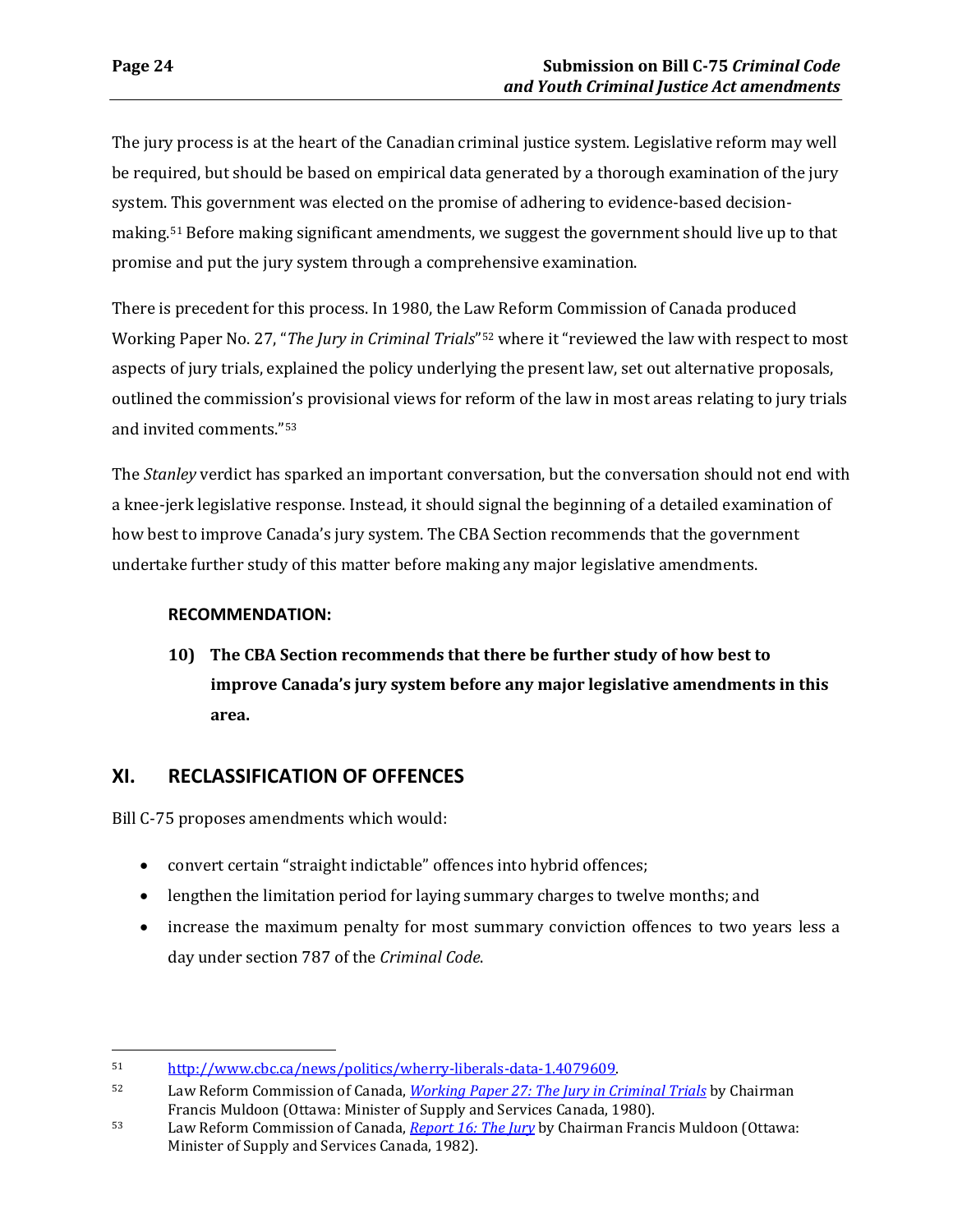The CBA Section supports the hybridization of offences and the lengthened limitation period for summary conviction charges. These amendments would afford Crown counsel greater discretion in how to proceed with less serious prosecutions. However, more cases will likely be heard in provincial court, the level of court where almost all criminal cases are tried. This may result in further delays, unless more judges and court resources are allocated to accommodate the increase in summary cases.

The CBA Section generally supports standardizing the maximum sentence for summary conviction offences. However, we see two unintended results that could flow from increasing the maximum sentence to two years less a day.

## **A. Access to Justice and Section 802.1**

<span id="page-28-0"></span>Increasing the maximum sentence for summary convictions would likely have an adverse impact on access to justice. Currently, under section 802.1 of the *Criminal Code*, agents may not examine or cross-examine witnesses on behalf of a person where that person is liable to a term of imprisonment of *more than six months* (unless authorized to do so by a provincial program approved by the lieutenant governor in council). In practice, agents including students doing *pro bono* work with legal clinics cannot represent people charged with summary conviction offences that carry a maximum sentence of more than six months. These so-called "super summary offences" typically carry a maximum term of 18 months imprisonment (e.g. breach of probation under section 733.1).

By creating a maximum term of two years less a day for summary offences, Bill C-75 would hinder many people from getting help from law school clinics and other organizations that offer *pro bono*  legal services.[54](#page-28-1) Many people are already disqualified under legal aid programs because they make a modest income or minimum wage (e.g. in British Columbia, people who make more than about \$22,000 in gross annual income are disqualified from legal aid).

The proposed reform of section 787 would negatively affect the working poor in their ability to obtain legal assistance. This was undoubtedly not the government's intent in standardizing the maximum term of imprisonment for summary conviction offences, and could be remedied by amending section 802.1 to reflect the new maximum term for summary offences.

 $\overline{a}$ 

<span id="page-28-1"></span><sup>54</sup> For example, see Jacques Gallant, ["How the underfunding of legal aid is clogging up the justice](https://www.thestar.com/news/gta/2018/07/09/how-the-underfunding-of-legal-aid-is-clogging-up-the-justice-system.html)  [system"](https://www.thestar.com/news/gta/2018/07/09/how-the-underfunding-of-legal-aid-is-clogging-up-the-justice-system.html) July 9, 2018 *Toronto Star*.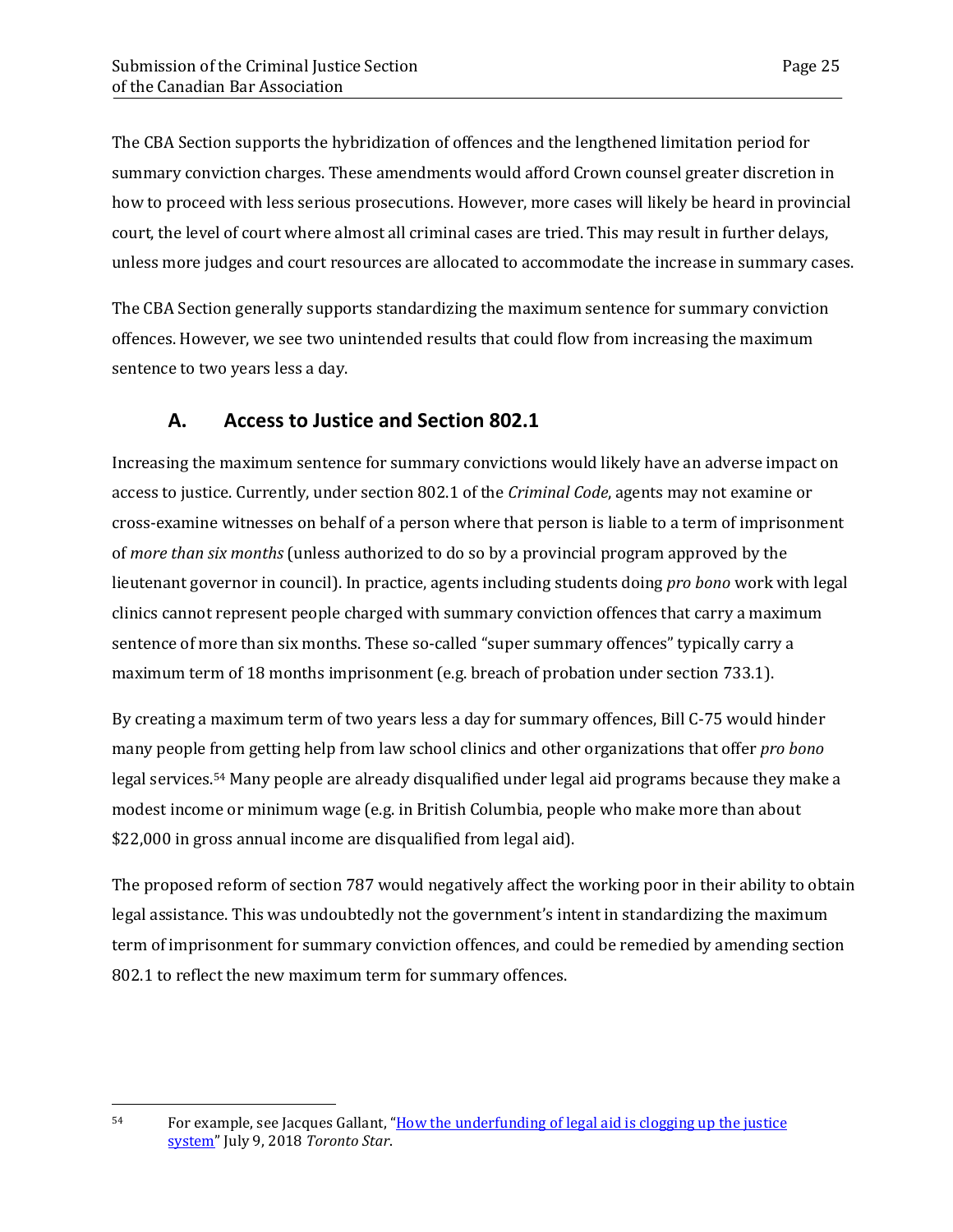### **B. Inflationary Sentences**

<span id="page-29-0"></span>Increasing the maximum term of imprisonment for summary convictions may also create an "inflationary ceiling" on sentences. This is analogous to the "inflationary floor" effect of mandatory minimum sentences, which courts have been cautious to adopt in the past.[55](#page-29-3)

Sentencing case law for summary conviction offences has been based on the maximum sentences currently available. With a sudden significant increase in the possible sentence – for example, from six months to two years less a day for assault – we see a risk that sentences will begin to inflate over time, even though this may not be Parliament's intent. This trend would be inconsistent with the Supreme Court of Canada decision in *R. v. Solowan*, which discouraged "scaling up" and "scaling down" sentences on the basis of the Crown's election.<sup>[56](#page-29-4)</sup>

To ensure that the intent of standardizing the maximum sentence for summary offences is clearly communicated to the courts, the CBA Section recommends a "for greater certainty" clause be added to section 787. This could clarify that the increase in the maximum sentence for summary conviction offences does not mean that these matters are to be treated more punitively going forward.

### **RECOMMENDATIONS:**

- **11) The CBA Section recommends that section 802.1 be amended to reflect the new maximum sentence for summary conviction offences.**
- **12) The CBA Section recommends the enactment of a "for greater certainty" clause to ensure that the standardization of summary sentences does not create an "increased ceiling" effect.**

## <span id="page-29-1"></span>**XII. INTIMATE PARTNER VIOLENCE**

Bill C-75 incorporates the concept of "intimate partner" into the *Criminal Code*, and proposes changes to the bail and sentencing phases of cases involving domestic violence.

## **A. Intimate Partner**

<span id="page-29-2"></span>Bill C-75 adds the definition of intimate partner to section 2 of the *Criminal Code*. The CBA Section believes this will aid in clarifying:

<span id="page-29-3"></span> $\overline{a}$ 55 *R. v. Lloyd*, 2014 BCCA 224 at paras. 48-58.

<span id="page-29-4"></span><sup>56 2008</sup> SCC 62.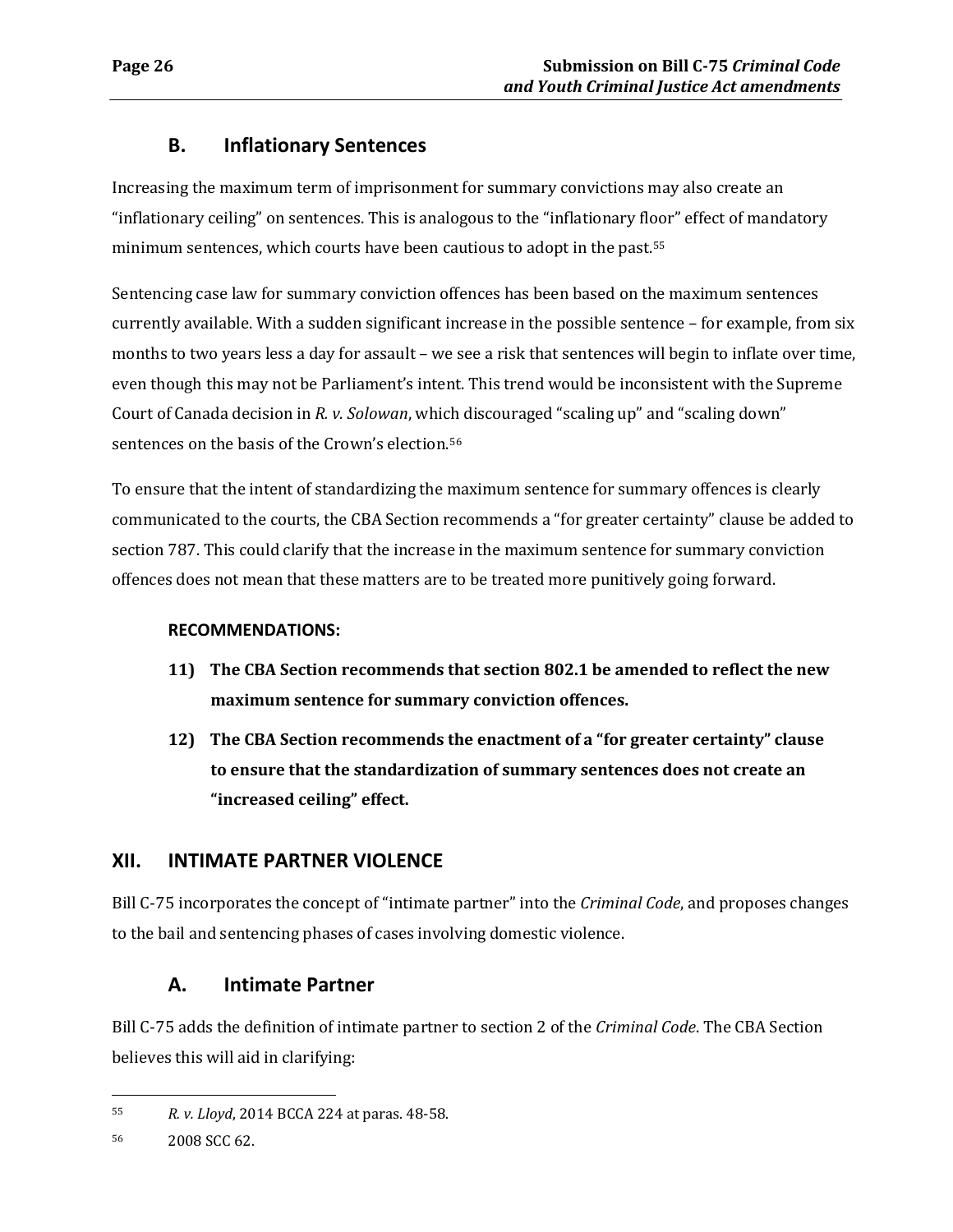- the jurisdiction of specialized domestic violence courts throughout the country, ensuring uniformity in the prosecution of these offences; and
- that an intimate partner includes a former spouse or common law partner, which will ensure uniform application of the law to all spouses, current and former.

However, the CBA Section is concerned about including "dating partner" in the definition of "intimate partner", given the vagueness of the term. Unlike spouse or common-law partner, "dating partner" does not have a legal definition and does not necessarily mean an intimate partner. On the other hand, the French definition "partenaire amoureux" does imply an intimate partner. Even if the French definition were to prevail, it is unclear whether one intimate encounter would make someone a dating partner, or whether more would be required.

An offence committed against a common-law partner or spouse is aggravated because it represents a breach of trust. Not all dating relationships involve a relationship of trust, particularly where they are short or sporadic in duration. Given the significant bail and sentencing changes proposed in Bill C-75 for intimate partner violence, the term "intimate partner" must be limited to those individuals who by virtue of their relationship with the accused were in a vulnerable position). Including "dating partner" could cause delays at both the bail and trial stages, while that term is litigated. Litigation will cause inconsistent application of the law for some time until appellate courts interpret the term.

<span id="page-30-0"></span>We recommend that "dating partner" be omitted from the definition of intimate partner.

### **B. Bail Amendments**

Bill C-75 proposes that a judge must consider two factors in determining whether release should be ordered, as well as the terms of the release:

(3) In making an order under this section, the justice shall consider any relevant factors, including,

- (a) whether the accused is charged with an offence in the commission of which violence was used, threatened or attempted against their intimate partner; or
- (b) whether the accused has been previously convicted of a criminal offence.

These factors are rationally connected to the secondary ground enunciated in section 515(10), and we support their inclusion. Despite the criminal charge and its potentially aggravated nature, intimate partners may still need ongoing contact during the criminal matter. For example, the partners may have children or may need to discuss financial issues. Judges must fashion releases that address any need for ongoing contact between the parties, while ensuring the safety of the complainant.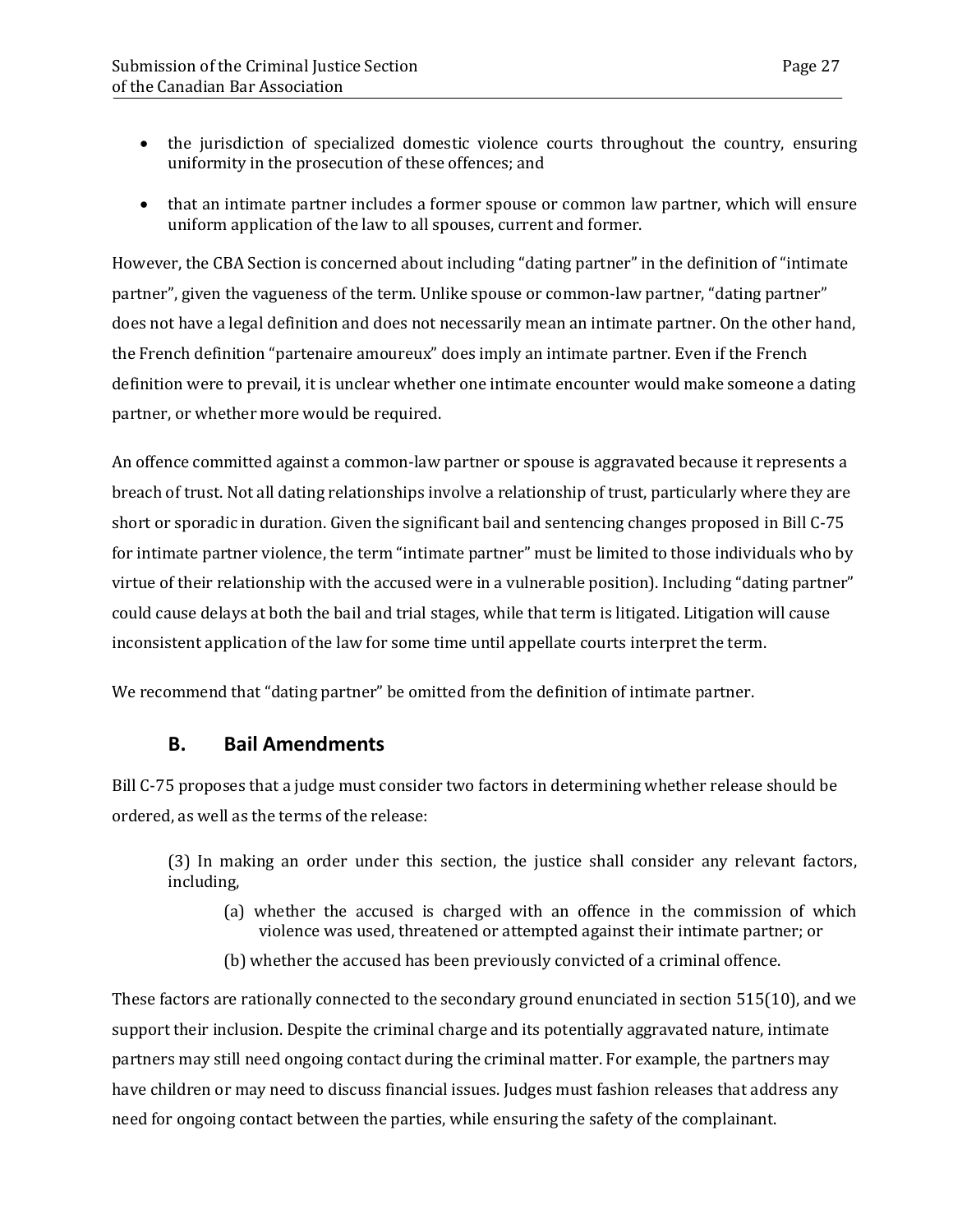Similarly, the criminal record of a person on trial is rationally connected to determining whether or not that person will commit further offences if released. Even those convicted of multiple offences in the past are presumed innocent, but a criminal record, especially for an offence related to the current charge, is probative to the secondary ground.

Bill C-75 also proposes that, where a person in a domestic violence case has been convicted of a previous domestic violence offence, there will be a reverse onus when seeking release from custody. The CBA Section does not support the reverse onus for the following reasons:

- 1. It is unnecessary from a practical perspective. The amended section 515(3) already requires a justice to specifically consider the same factors. Weighing these factors will likely result in the same outcome regardless of who bears the onus. For example, if the prior convictions are quite dated, then even with a reverse onus, the detainee would likely be released. On the other hand, a recent conviction for a similar offence, or against the same complainant, would likely result in a detention order, even if the Crown bore the onus.
- 2. A reverse onus in the intimate partner context would likely be subject to serious constitutional scrutiny. It is true that reverse onus provisions have been con[sti](#page-31-1)tutionally upheld in other contexts including drug trafficking offences: see *R. v. Pearson*<sup>57</sup> and *R. v. Morales*[.58](#page-31-2) However, those provisions were upheld on the basis of unique features of those offences, which do not apply in the intimate partner violence context.

For example, trafficking in narcotics is highly lucrative, creating huge incentives for an offender to continue criminal behaviour even after arrest and release on bail. This justification for the reverse onus at issue in trafficking cases arguably does not apply in domestic violence cases.

3. The creation of a new reverse onus provision runs contrary to other amendments in Bill C-75 aimed at encouraging the release of those presumed innocent, particularly those historically at a disadvantage in obtaining their release. Given the great increase of people detained in pretrial custody, the CBA Section discourages the use of reverse onus provisions generally, in part, because of their disproportionate effect on Indigenous accused.<sup>[59](#page-31-3)</sup>

# <span id="page-31-0"></span>**C. Offence of 'Choking'**

Bill C-75 would change sections 267 and 272 to deem any choking during an assault or sexual assault to constitute a separate offence, whether or not bodily harm was established by the evidence. The CBA Section opposes this amendment for the following reasons:

<span id="page-31-1"></span><sup>57 [1992] 3</sup> S.C.R. 665.

<span id="page-31-2"></span><sup>58 [1992] 3</sup> S.C.R. 711.

<span id="page-31-3"></span><sup>59 2014</sup> Canadian Civil Liberties Association, *Set Up to Fail[: Bail and the Revolving Door of Pre-trial](https://ccla.org/dev/v5/_doc/CCLA_set_up_to_fail.pdf)  [Detention;](https://ccla.org/dev/v5/_doc/CCLA_set_up_to_fail.pdf)* 2013 John Howard Society of Ontario, *[Reasonable Bail?](http://johnhoward.on.ca/wp-content/uploads/2014/07/JHSO-Reasonable-Bail-report-final.pdf)*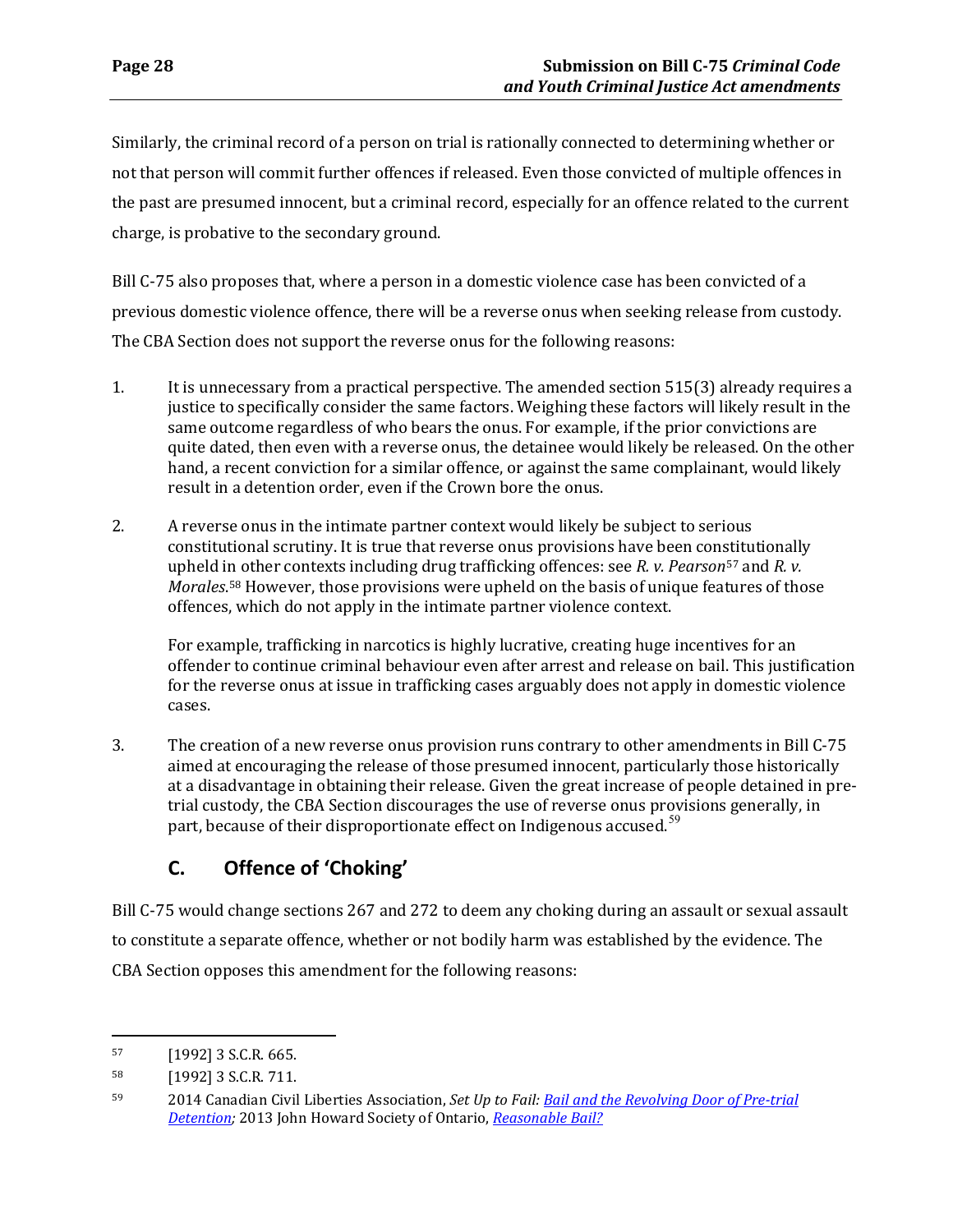- The aggravating feature of choking or strangling a victim can already be addressed by prosecution under section 246, the offence of choking someone with the intent to commit an indictable offence.
- Where choking causes bodily harm, it is already captured under the existing versions of sections 267 and 272.
- The effect of choking on the complainant already can be taken into account as an aggravating factor on sentencing.
- Deeming all choking, whether it was a transient or trifling, as akin to causing bodily harm could be considered overbroad and in violation of section 7 of the *Charter*.

# <span id="page-32-0"></span>**D. Abuse of an Intimate Partner as an Aggravating Feature on Sentencing**

Bill C-75 would add abuse of an intimate partner as an aggravating feature on sentencing. Currently section 718.2(a)(ii) only deems an assault of a current spouse or common law partner as an aggravating feature on sentence. The CBA Section supports extending that rationale to former spouses as contemplated in the definition of intimate partner, recognizing that the same dynamic can exist after a couple breaks up. For the reasons outlined earlier, however, we suggest not extending this principle to dating partners.

# **E. Creating a "Supermax" Penalty**

<span id="page-32-1"></span>Bill C-75 would amend section 718.3 to create an escalating system of maximum sentences for accused persons convicted of multiple offences against intimate partners. Such regimes are sometimes referred to as "supermax" penalties.

The CBA Section does not support the amendments to create supermax sentences. Evidence indicates that Canada already over-incarcerates its citizens, in particular, vulnerable people, Indigenous people and racial minorities[.60](#page-32-2) Without evidence that the current maximum sentences are insufficient to separate offenders from society when required, we believe that supermax sentences would be crushing sentences for these same populations. Multiple convictions are already considered aggravating, particularly when they relate to the same offence or type of offence. The fact that the offence occurred in the context of a domestic relationship is a codified aggravating factor on sentence. In other words, the aggravated nature of multiple domestic violence convictions is already addressed and there is no need to create a supermax regime.

 $\overline{a}$ 

<span id="page-32-2"></span><sup>60</sup> [Adult correctional statistics in Canada,](https://www150.statcan.gc.ca/n1/pub/85-002-x/2017001/article/14700-eng.htm) 2015/2016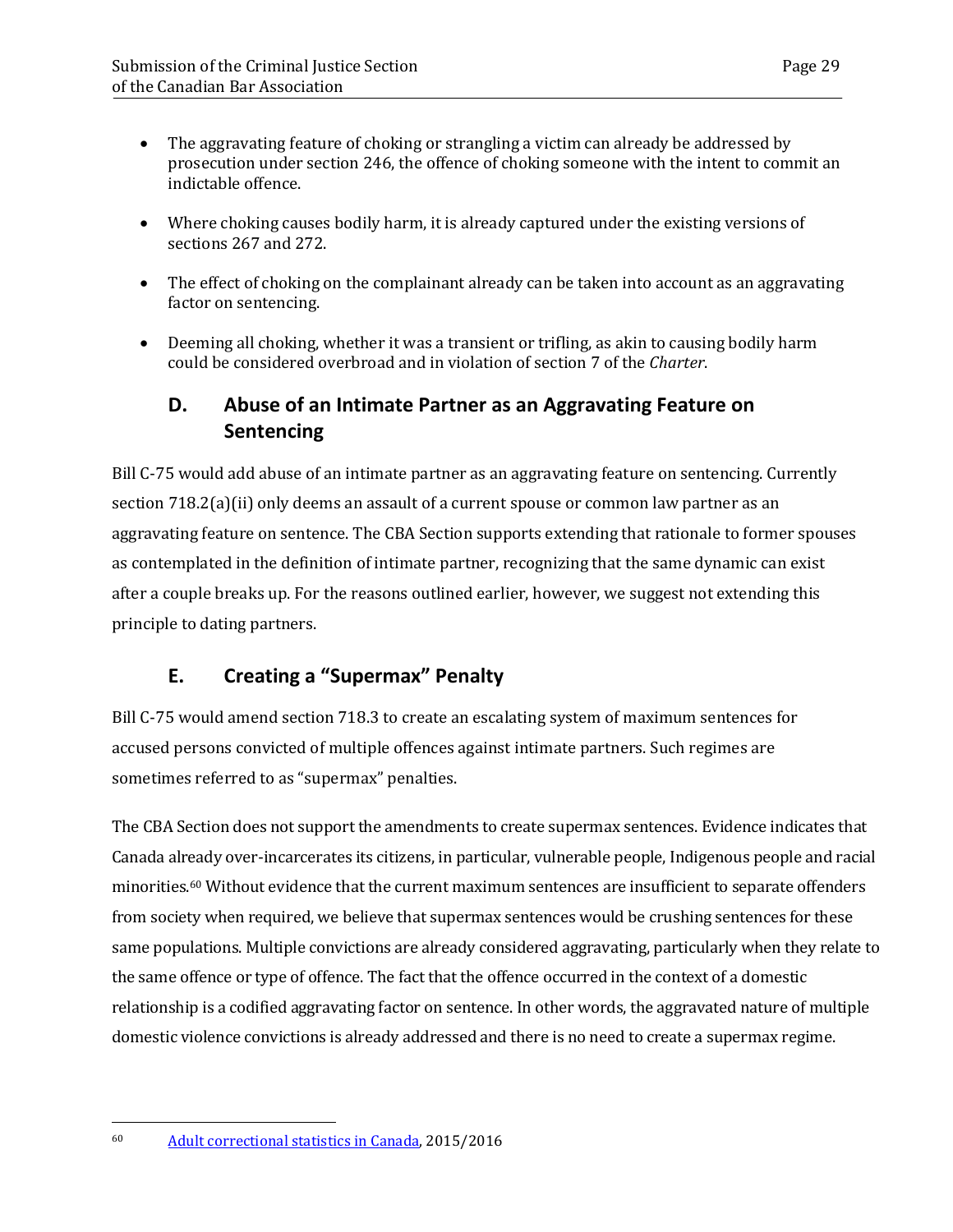**RECOMMENDATIONS:**

- **13) The CBA Section recommends that the term "intimate partner" should not include "dating partner" or "partenaire amoureux".**
- **14) The CBA Section recommends that the proposed reverse onus in section 515(6)(b.1) be deleted from Bill C-75.**
- **15) The CBA Section recommends that clauses 95, 99 and 297 ("choking" and "supermax" penalties) be deleted from Bill C-75.**

### <span id="page-33-0"></span>**XIII. VICTIM FINE SURCHARGE**

The CBA Section supports victim surcharges, money collected through sentencing for *Criminal Code*  and *Controlled Drug and Substance Act* offences. These funds can support programs to assist victims of crime, for example, by providing counseling services or aiding in understanding the justice system and the court process.

Following Bill C-37 amendments in 2013,<sup>[61](#page-33-1)</sup> section 737 of the *Criminal Code* requires sentencing judges to impose a 30% victim surcharge in addition to any fine imposed. This surcharge may be increased if the judge considers it appropriate and the offender is able to pay more. In cases where no fine is ordered, a sentencing judge must impose a \$100 surcharge for summary conviction matters and \$200 for indictable matters.

In addition to doubling the surcharge, Bill C-37 removed judges' discretion to exempt offenders from the surcharge where it would impose hardship. Victim surcharges can no longer be waived even if a fine would cause undue hardship to the offender or the offender's dependents. Failing to pay the surcharge can result in penalties such as licence suspension, in addition to imprisonment.

As was widely predicted, $62$  this change resulted in serious hardship for many offenders and their families. It also led to unusual results. Some judges imposed nominal fines on top of other penalties (for example a one dollar fine so the victim fine surcharge was, at 30% of the fine, 30 cents) or granted extended periods to pay.

Bill C-75 would reinstate judicial discretion so, in cases where it would cause undue hardship to an offender, a judge may exempt the offender from paying the fine. It is essential to a fair justice system

<span id="page-33-1"></span><sup>61</sup> [Bill C-37,](http://www.parl.ca/DocumentViewer/en/41-1/bill/C-37/royal-assent) *Increasing Offenders' Accountability for Victims Act*.

<span id="page-33-2"></span><sup>62</sup> As one example, see submission of CBA Criminal Justice Section on Bill C-37 (Ottawa: CBA, 2013).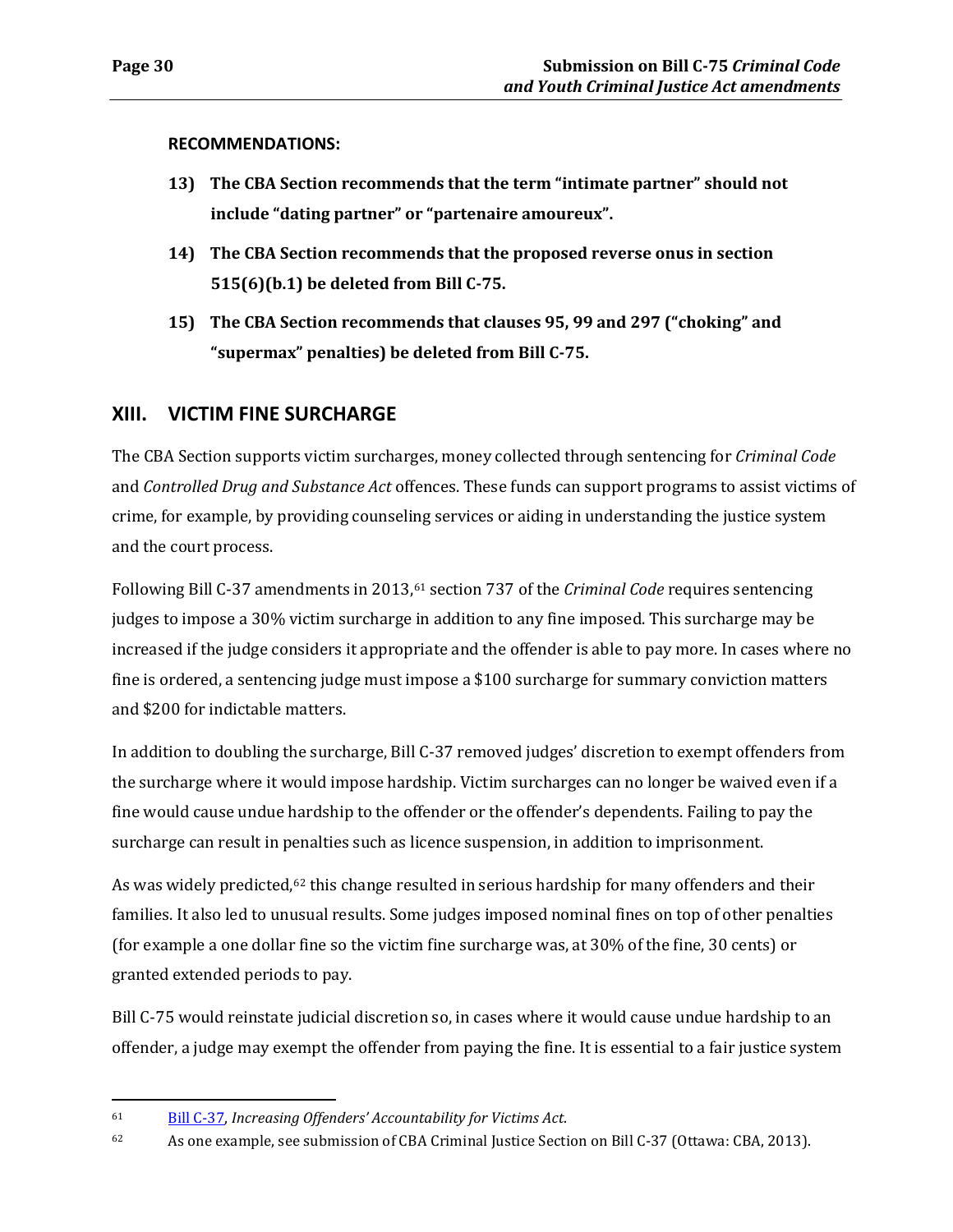that judges are able to use their discretion to consider all the individual circumstances, including the offender's ability to pay a fine.

We support this aspect of Bill C-75. It would restore compliance with fundamental principles of sentencing by allowing judges to tailor penalties to individual offenders and offences. People experiencing poverty, mental illness or cognitive disabilities are often unable to pay even a modest sum and have suffered disproportionately because of Bill C-37.

The Bill would also require the imposition of the victim fine surcharge for each offence, except "for certain administration of justice offences if the total amount of surcharges imposed on an offender for these types of offences would be disproportionate in the circumstances"  $(737 (1.1))$ .<sup>[63](#page-34-1)</sup> If the total amount of surcharges is disproportionate to the offender's ability to pay, exemptions should be available without regard to the nature of the offence. For example, if multiple summary conviction offences for mischief were added to three indictable offences for theft over, a surcharge of about \$1000 could be owing. The judge should be able to waive all or some of the surcharge if that achieves a fair result in the circumstances.

Finally, some regions have programs to allow offenders to work off any fines. This option should be more uniformly available in all regions.

## <span id="page-34-0"></span>**XIV. HUMAN TRAFFICKING**

Bill C-75 would make some changes to the offence of human trafficking first proposed in Bill C-452, <sup>[64](#page-34-2)</sup> creating a rebuttable presumption against the person on trial and requiring any sentence to be served consecutively.

Currently, to establish the offence of human trafficking, the Crown must, among other things, prove two main elements beyond a reasonable doubt:

- 1. that the person on trial recruited, transported, transferred, received, held, concealed or harboured a person, *or* exercised control, direction or influence over the movements of a person; *and*
- 2. for the purpose of exploiting that person *or* facilitating their exploitation.

<span id="page-34-1"></span> $^{63}$  From the Summary to  $\underline{Bill C-28}$ , at (b).

<span id="page-34-2"></span><sup>64</sup> See **Bill C-452.**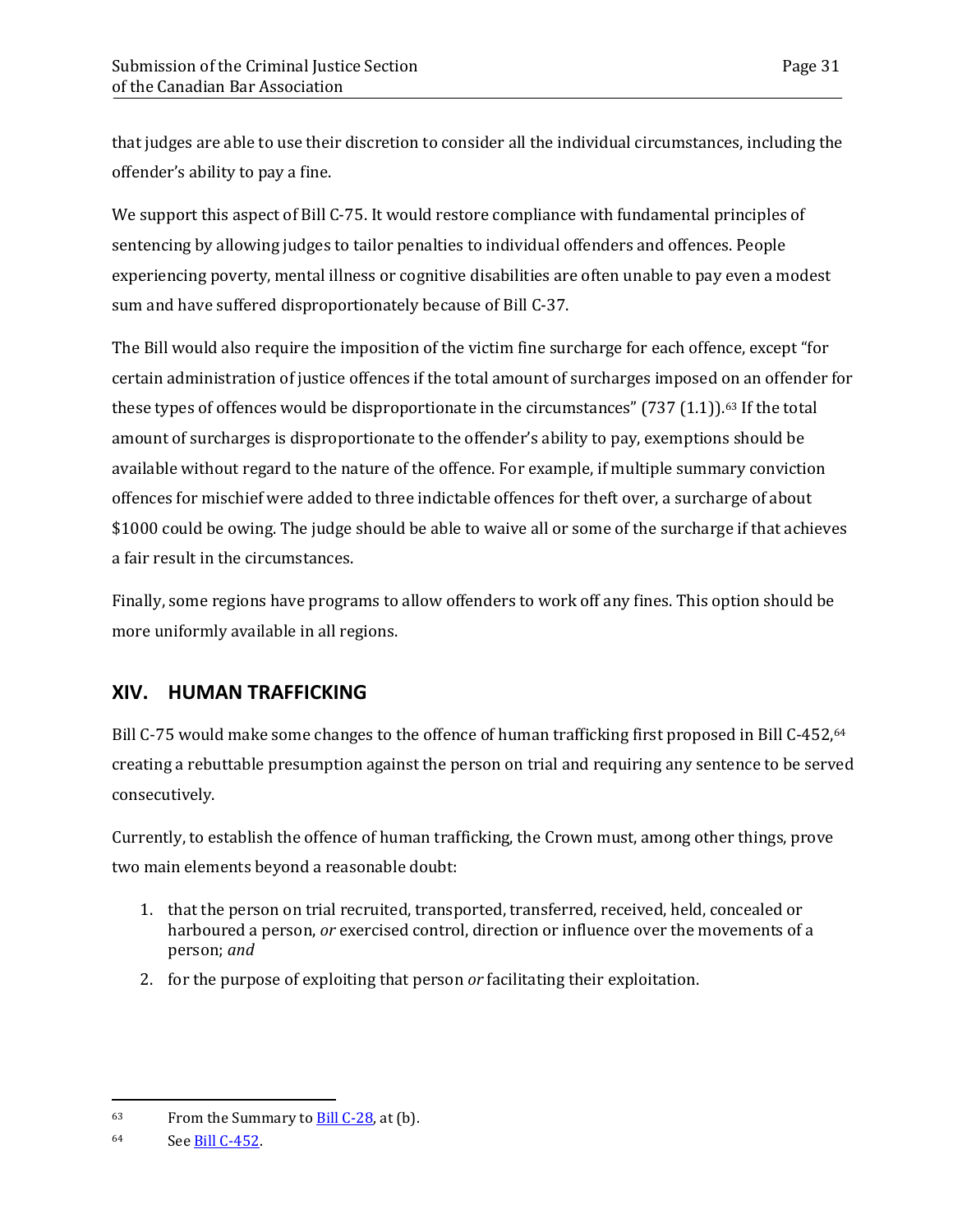The offence is committed where the accused exercises control over another person *for the purpose* of exploitation.[65](#page-35-0) No consent is valid in these circumstances (see, sections 279.01(2) and 279.011(2)).

Bill C-75 would amend section 279.01 to create a rebuttable presumption of guilt against any person who lives with or is habitually in the company of a person who is exploited, but who is not themselves exploited. This presumption tracks the language of the presumption related to living off of the avails of prostitution under former section 212(3) of the *Criminal Code*.[66](#page-35-1) The Crown would only need to prove that the alleged victim was exploited by someone, and that the person on trial lived with, or was habitually in the company of the victim. In other words, the Crown would *not* have to prove that the accused *actually* exercised control, direction or influence over the movements of the alleged victim for the purpose of exploiting them or facilitating their exploitation. The person on trial would be required to provide evidence that there was no exercise of control, direction or influence over the movements of the alleged victim, or that any exercise of control was not for the purpose of exploiting the victim or facilitating the victim's exploitation.

The CBA Section believes that this proposal reintroduced in Bill C-75 should not be adopted, for the reasons given in our submissions on Bill C-452 in December 2014.[67](#page-35-2) The proposed presumption does *not* require proof that the person on trial intended to participate in the victim's exploitation, or had any knowledge of the exploitation. Further, the presumption applies even if that person had no involvement in the actual exploitation of the victim. Given the serious nature of this offence and the penalties and stigma associated with it, the presumption would likely be found unconstitutional as an infringement of the right to be presumed innocent under section 11(d) of the *Charter*. The presumption is unlikely to be saved under section 1 of the *Charter*, as it would criminalize people other than those who exploit the vulnerable.

<span id="page-35-0"></span> $\overline{a}$ 65 Exploitation is defined in section 279.04 as causing a person to provide, or offer to provide, labour or a service by engaging in conduct that, in all the circumstances, could reasonably be expected to cause the person to believe that their safety or the safety of a person known to them would be threatened if they fail to provide, or offer to provide, the labour or service.

<span id="page-35-1"></span><sup>66</sup> This offence was recently found to be unconstitutional in *Canada (Attorney General) v. Bedford*, 2013 SCC 72. The presumption in section 212 (formerly section 195) had been previously upheld by the Supreme Court of Canada in *R. v. Downey* (1992), 72 C.C.C. (3d) 1. Critically, however, the wording of section 212 did not create a presumption of control or exploitation by merely living with or habitually being in the company of a sex trade worker. The presumption merely related to the more logical deduction that if one lives with a sex trade worker, they are likely living off of the avails of that individual's work. Conversely, Bill C-75 proposes a presumption of exploitation *and* control by virtue of merely living with or habitually being in the company of someone who is exploited.

<span id="page-35-2"></span><sup>67</sup> [Bill C-452](https://www.cba.org/CMSPages/GetFile.aspx?guid=147388e2-0bf9-4607-a7c0-3022690f28b7) (Ottawa: CBA, 2014).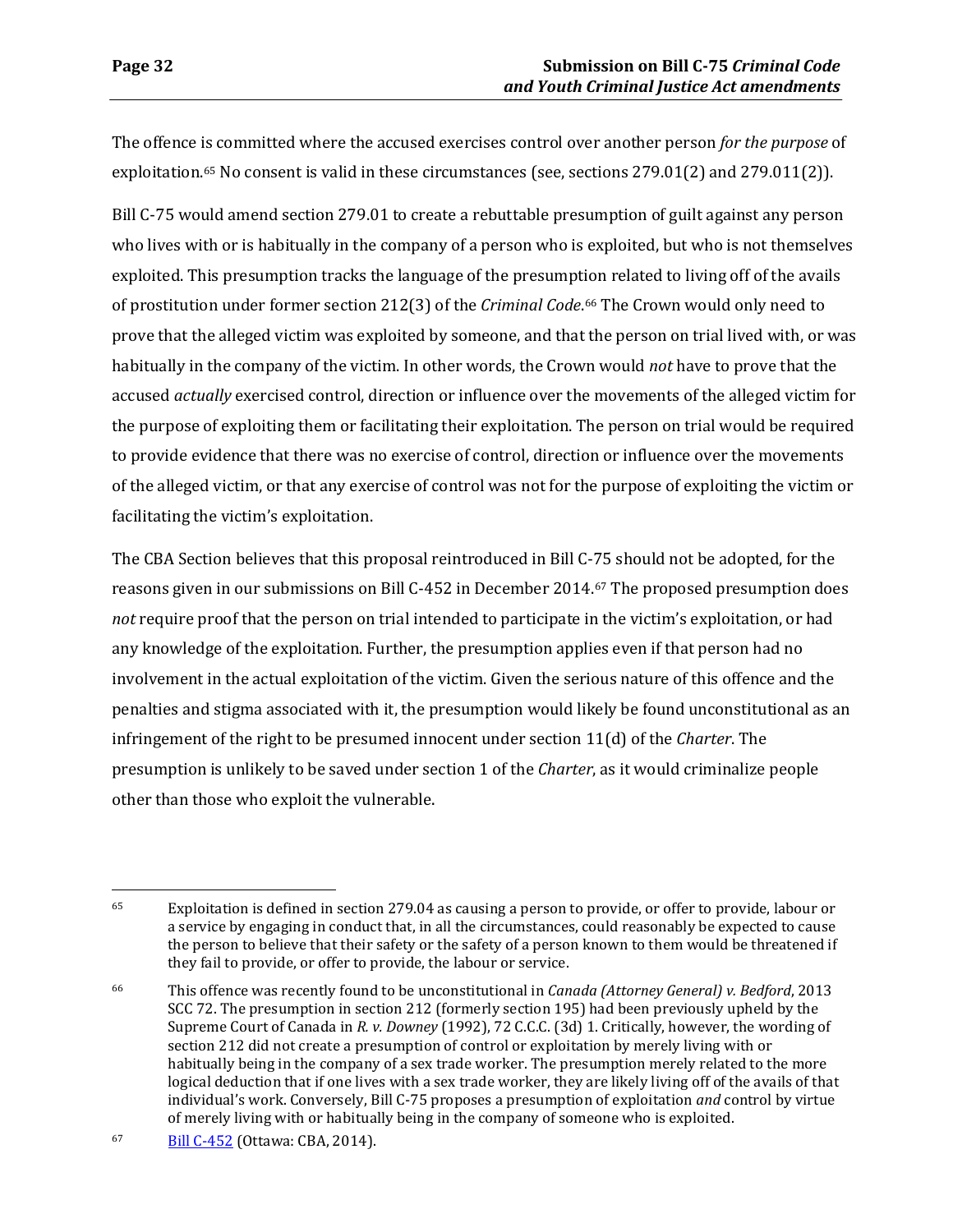### **RECOMMENDATION:**

**16) The CBA Section recommends that clause 389 (enacting of the rebuttable presumption in human trafficking cases) be deleted from Bill C-75.**

## <span id="page-36-0"></span>**XV. YOUTH CRIMINAL JUSTICE ACT**

Amendments to the *Youth Criminal Justice Act* (YCJA) are in clauses 364 – 386 of Bill C-75. Most of the proposed amendments would help ensure that the YCJA is internally consistent, direct decision makers to ensure that its principles are upheld, and respond to Canada's international obligations under the United Nations *Convention on the Rights of the Child* and the United Nations *Minimum Standards for the Administration of Juvenile Justice*.

The amendments appear to be focused on unburdening the criminal justice system by eliminating administration of justice offences (sections 4.1 and 24.1). The proposals would direct police and prosecution agencies toward Extra Judicial Sanctions (EJS) for failures to comply, except failures causing harm or risk of harm to the public. There are also proposed restrictions on imposing conditions of release and probation, including an expansion of the principle *not* to use custody to address social issues. We support these amendments.

There are "housekeeping" amendments to make the YCJA consistent with the proposed *Criminal Code* amendments in the Bill, limiting pretrial detention for administration of justice offences. Other amendments would remove the requirement that Attorneys General consider adult sentences, and would repeal the section permitting publication of certain young offenders' names. We support these amendments as well.

# **A. Youth Records**

<span id="page-36-1"></span>Bill C-75 would strengthen and clarify rules for the disposal and destruction of youth records. Currently, there does not seem to be any explicit direction to police agencies to destroy youth records or not use them.

The records provisions in Part 6 of the YCJA are dense and complex. While there are clear limitations on access periods under section 119(2), and some requirements for destruction, disparity exists in the practices of record-holders, especially police. There are many instances of youth records being disclosed long after they should have been destroyed or archived. This results in negative consequences for young people, including those who have rehabilitated and reintegrated into society.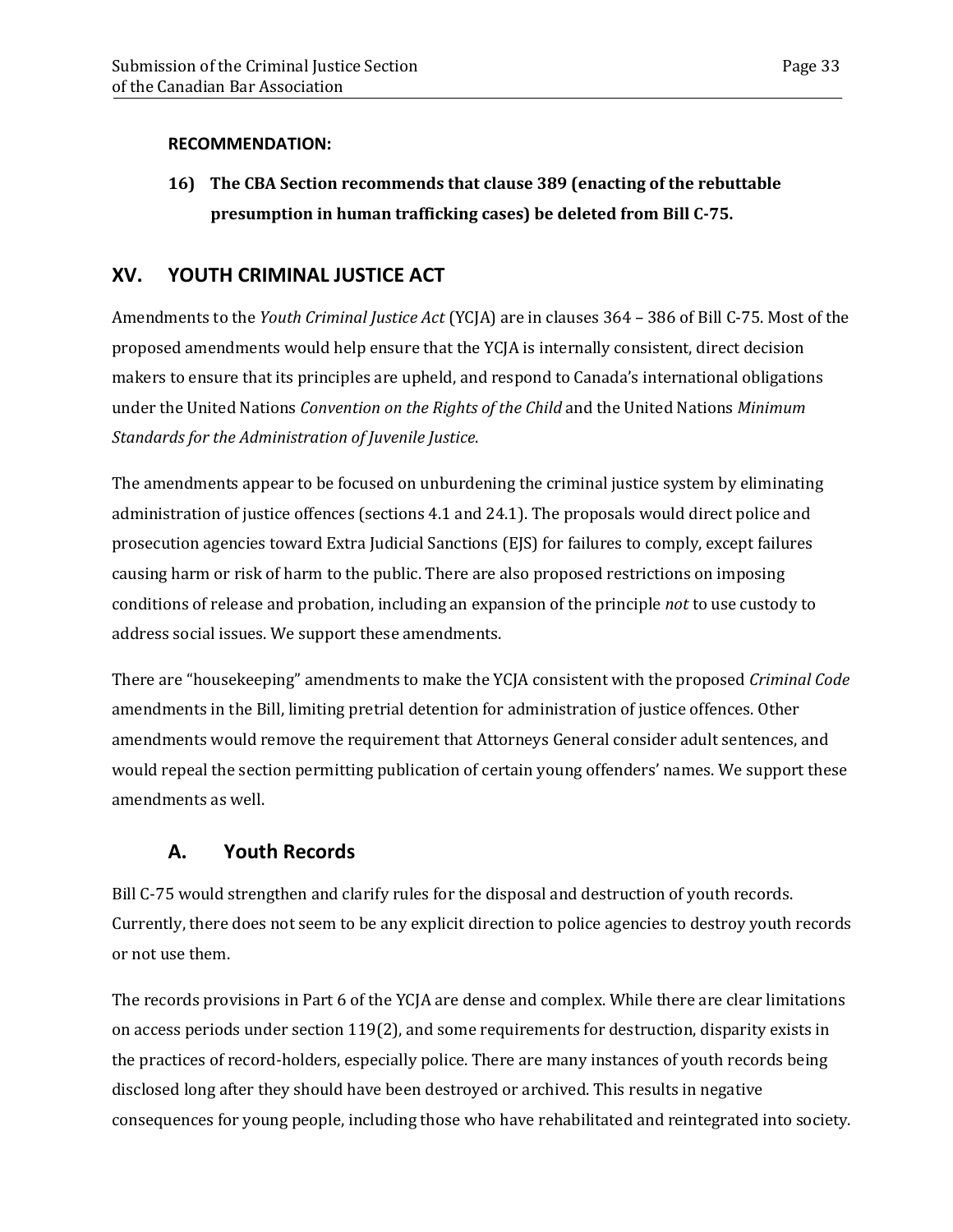To rectify this, the government should consider amending section 128 to require the destruction of all records kept pursuant to sections 114-116 once their access periods have expired.

#### **RECOMMENDATION:**

**17) The CBA Section recommends amending the YCJA to better ensure that youth records are not disclosed after their access periods have expired.**

### <span id="page-37-0"></span>**XVI. CONCLUSION**

The CBA Section appreciates the opportunity to comment on Bill C-75. While we support aspects of this omnibus criminal justice legislation, we consider other parts likely to attract constitutional scrutiny, as they are not grounded in evidence and are apt to contribute to, rather than alleviate, court delays.

More work remains to be done to ensure our system becomes efficient and fair to all participants. The CBA Section notes the conspicuous absence of any meaningful reform to sentencing laws, particularly mandatory minimum sentences and the unavailability of Conditional Sentence Orders. We look forward to proposals addressing these important issues. They have a significant impact on the effectiveness of the criminal justice system, and to ignore them is a disservice to all Canadians.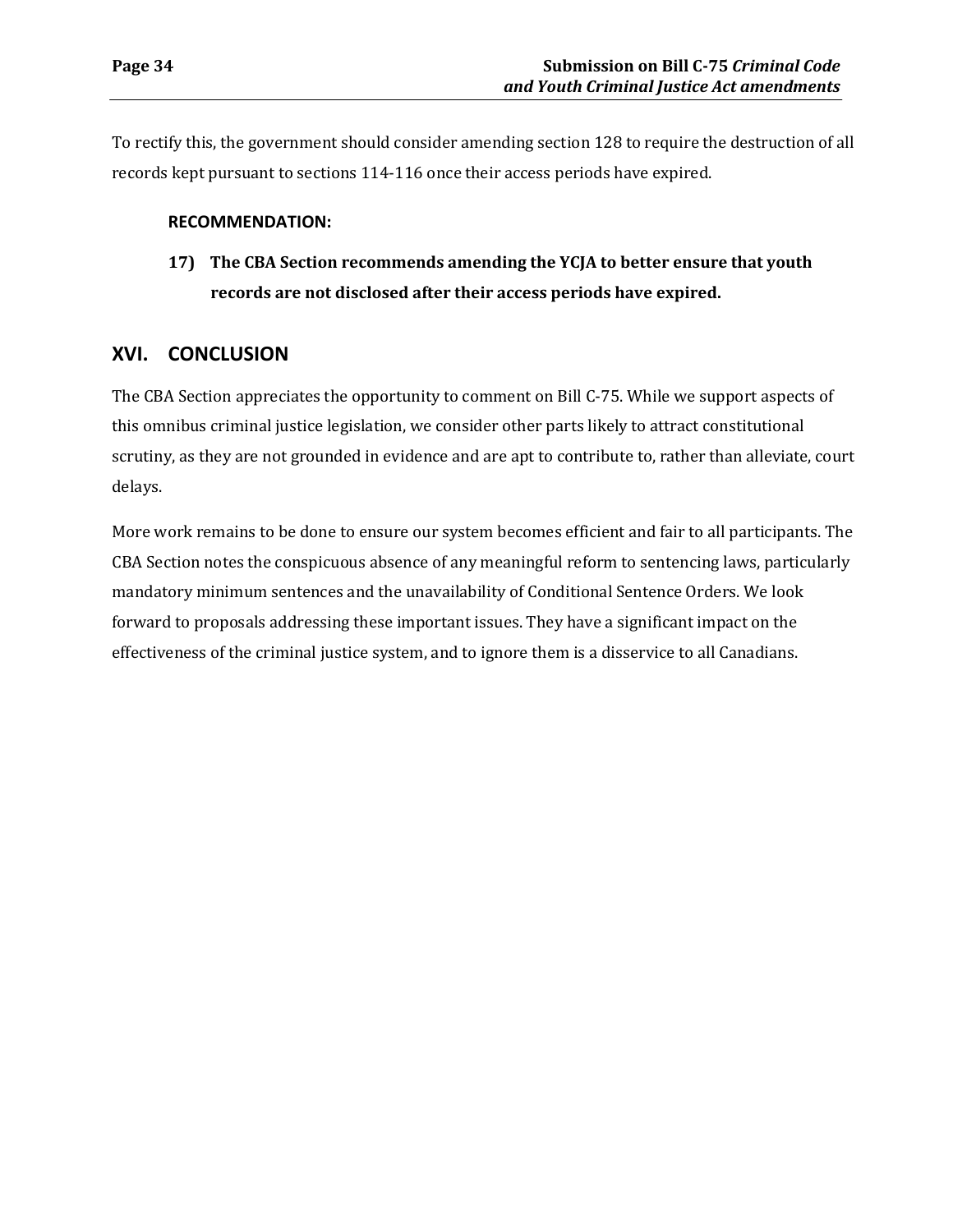#### **SUMMARY OF RECOMMENDATIONS:**

- **1. The CBA Section recommends clarifying the language of section 523.1(3) to ensure that breaches unrelated to the victim are not disqualified from proceeding to a judicial referral hearing.**
- **2. The CBA Section recommends that Crown counsel policy manuals be amended to encourage the use of judicial referral hearings under section 523.1.**
- **3. The CBA Section recommends amending section 523.1(3) to remove the disqualification due to "emotional harm," "economic loss," and "property damage".**
- **4. The CBA Section recommends that section 657.01 and all amendments related to it be omitted from Bill C-75.**
- **5. The CBA Section recommends that eligibility for preliminary inquiries remain unchanged. In the alternative, if amended, preliminary inquiries should remain available where the parties consent, where a preliminary inquiry would be in the interests of justice having regard to a series of factors, and/or where the maximum penalty is life imprisonment.**
- **6. The CBA Section recommends that sections 473 and 561 be amended to allow the person on trial to elect (or re-elect) to have a judge-alone trial in murder cases without the consent of the Attorney General.**
- **7. The CBA Section recommends that sections 715.23(2), 715.25(3) and 715.26(2) be amended to delete the requirement for reasons when denying an application for electronic appearances.**
- **8. The CBA Section recommends that Part XXII.01 be limited to non-contentious hearings.**
- **9. The CBA Section recommends that the** *Criminal Code* **be amended to allow counsel to appear by way of email (or a "telecommunication that produces writing") for noncontentious hearings.**
- **10. The CBA Section recommends that there be further study of how best to improve Canada's jury system before any major legislative amendments in this area.**
- **11. The CBA Section recommends that section 802.1 be amended to reflect the new maximum sentence for summary conviction offences.**